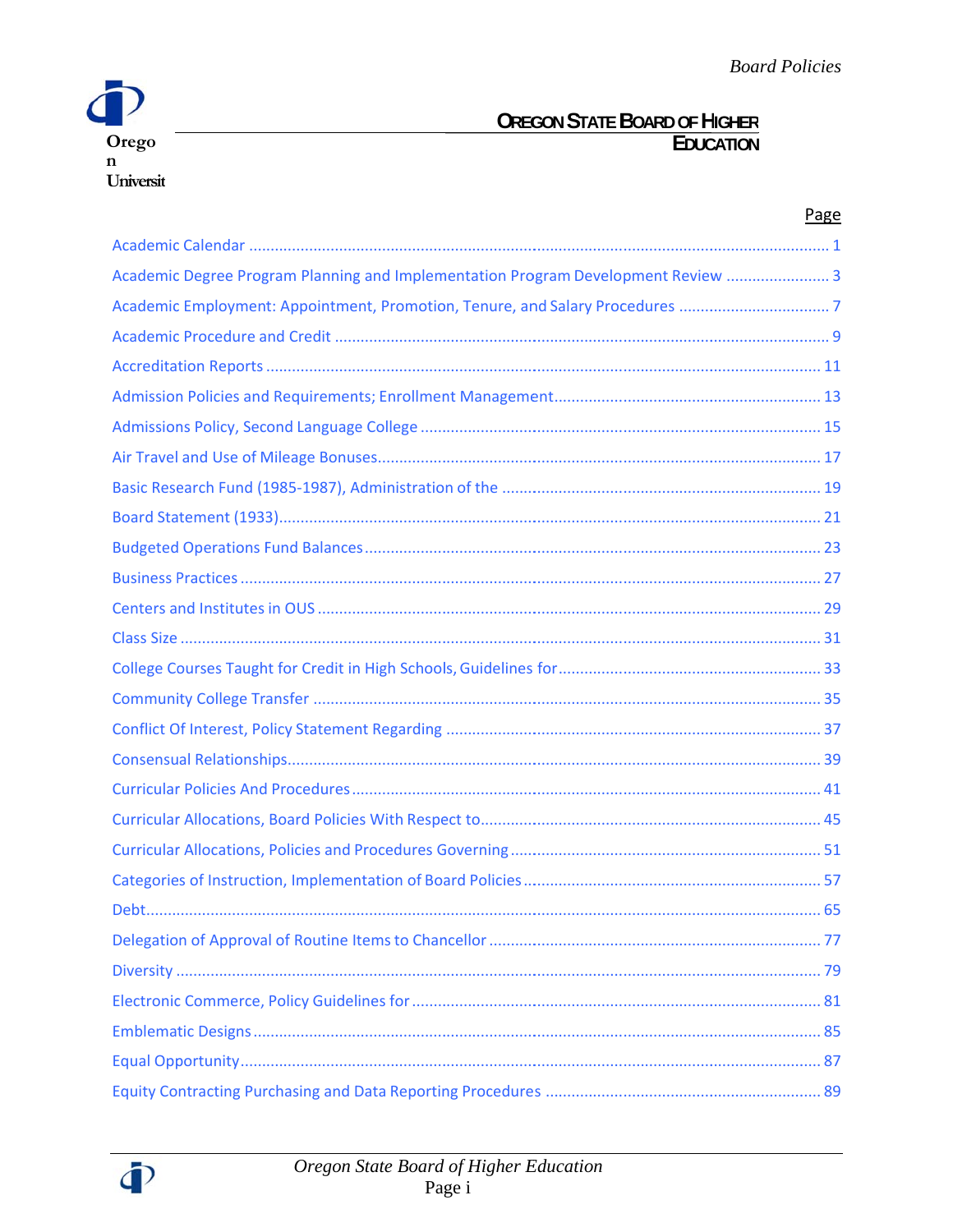| Establishment of Schools, Colleges, Departments, Divisions, Centers, Institutes, and Similar<br>Agencies Serving Instructional, Research, and Public Service Functions; Procedures for  95 |  |
|--------------------------------------------------------------------------------------------------------------------------------------------------------------------------------------------|--|
|                                                                                                                                                                                            |  |
|                                                                                                                                                                                            |  |
|                                                                                                                                                                                            |  |
|                                                                                                                                                                                            |  |
| Executive Contracts/Notices of Appointment for Chancellor and Institution Presidents  113                                                                                                  |  |
|                                                                                                                                                                                            |  |
|                                                                                                                                                                                            |  |
|                                                                                                                                                                                            |  |
|                                                                                                                                                                                            |  |
|                                                                                                                                                                                            |  |
|                                                                                                                                                                                            |  |
|                                                                                                                                                                                            |  |
|                                                                                                                                                                                            |  |
|                                                                                                                                                                                            |  |
|                                                                                                                                                                                            |  |
|                                                                                                                                                                                            |  |
|                                                                                                                                                                                            |  |
|                                                                                                                                                                                            |  |
|                                                                                                                                                                                            |  |
|                                                                                                                                                                                            |  |
|                                                                                                                                                                                            |  |
|                                                                                                                                                                                            |  |
| Joint Statement by the State Board of Education and the State Board of Higher Education                                                                                                    |  |
| Joint Statement by the State Board of Education and the State Board of Higher Education                                                                                                    |  |
|                                                                                                                                                                                            |  |
|                                                                                                                                                                                            |  |
|                                                                                                                                                                                            |  |
|                                                                                                                                                                                            |  |
|                                                                                                                                                                                            |  |
|                                                                                                                                                                                            |  |

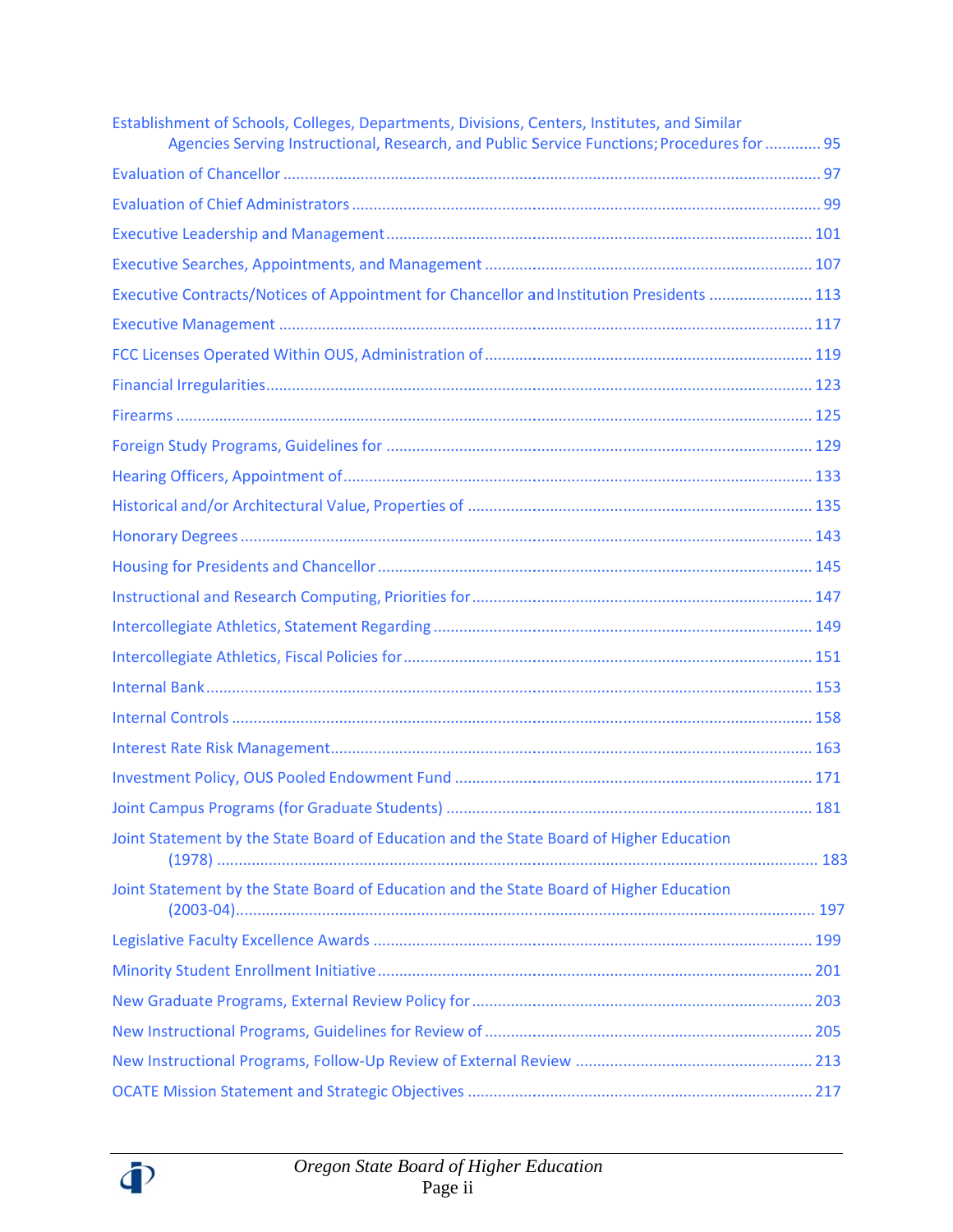| Reimbursement to Residence Halls for Spaces Utilized on a Temporary Basis for Other |  |
|-------------------------------------------------------------------------------------|--|
|                                                                                     |  |
|                                                                                     |  |
|                                                                                     |  |
|                                                                                     |  |
|                                                                                     |  |
|                                                                                     |  |
|                                                                                     |  |
|                                                                                     |  |
|                                                                                     |  |
|                                                                                     |  |

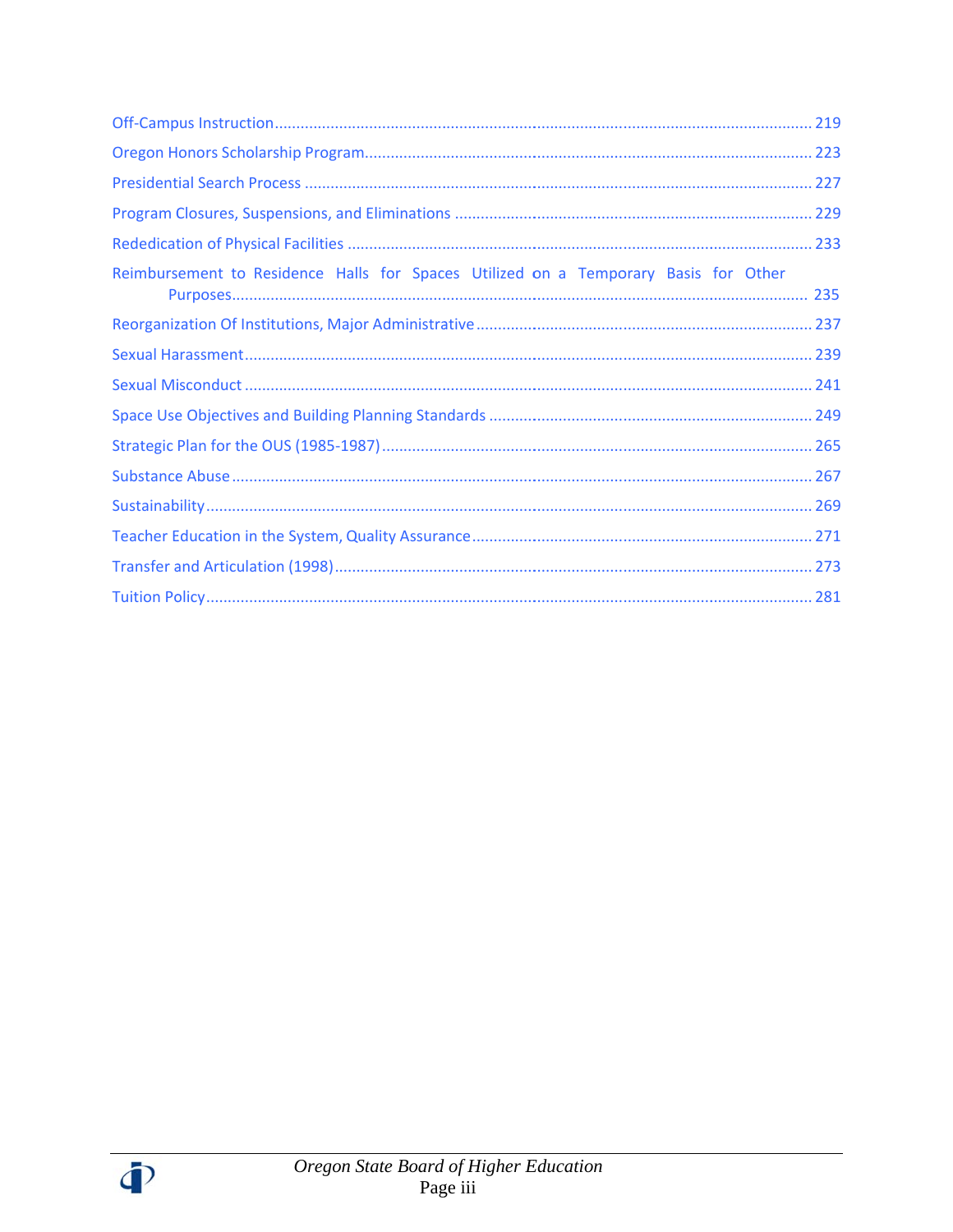### **AIR TRAVEL AND USE OF MILEAGE BONUSES**

(Adopted by Oregon State Board of Higher Education, Meeting #592, October 19, 1990, pp. 538-540; amended Meeting #622, September 24, 1993, pp. 407-410; amended (in response to Senate Bill 271) Meeting #649, January 19, 1996, pp.  $23 - 25.$ 

#### **Historical Perspective**

On October 19, 1990, the Board of Higher Education adopted the staff recommendation to identify frequent flyer bonuses as part of the employment package for unclassified employees, available to employees to use as they choose. The Board's decision to adopt that policy was based on a number of factors, including the cost/benefit ratio associated with OUS' attempts to recover travel awards.

The 1993 State Legislature, by House Bill 2496, declared that employees and state officials may not use travel awards earned while conducting state business for personal travel, as of November 1993. This overrides the Board's earlier policy.

Therefore, in September 1993, the Board amended the policy to read:

The Board of Higher Education requires all employees on Oregon University System business to travel using routes, schedules, and airlines that provide the lowest rates and the most efficient travel. However, because the cost in recordkeeping outweighs the nominal monetary benefit to the System, the System will not attempt to recapture airline bonuses awarded employees for frequent flyer miles. Because it is the policy of the State of Oregon to prohibit employees from using travel awards earned on state business for subsequent personal travel and that violation of this policy is a violation of the state ethics statute ORS 244.040 (effective November 4, 1993), employees may decline to accrue frequent flyer awards while on state business unless otherwise required as a prerequisite to receipt of federal or other grant funds. In cases where an employee elects to accumulate travel awards on state business to be subsequently used for state business, the employee should create a separate travel awards account solely used for state business travel, since OUS support staff may not be assigned recordkeeping responsibilities.

#### **Current Policy**

#### Travel Paid by Outside Source

Outside entities may reimburse the campus, pay a service provider directly, or reimburse an employee for travel expenses related to OUS business. If the service provider is paid directly, or if reimbursement is made to an employee, documentation

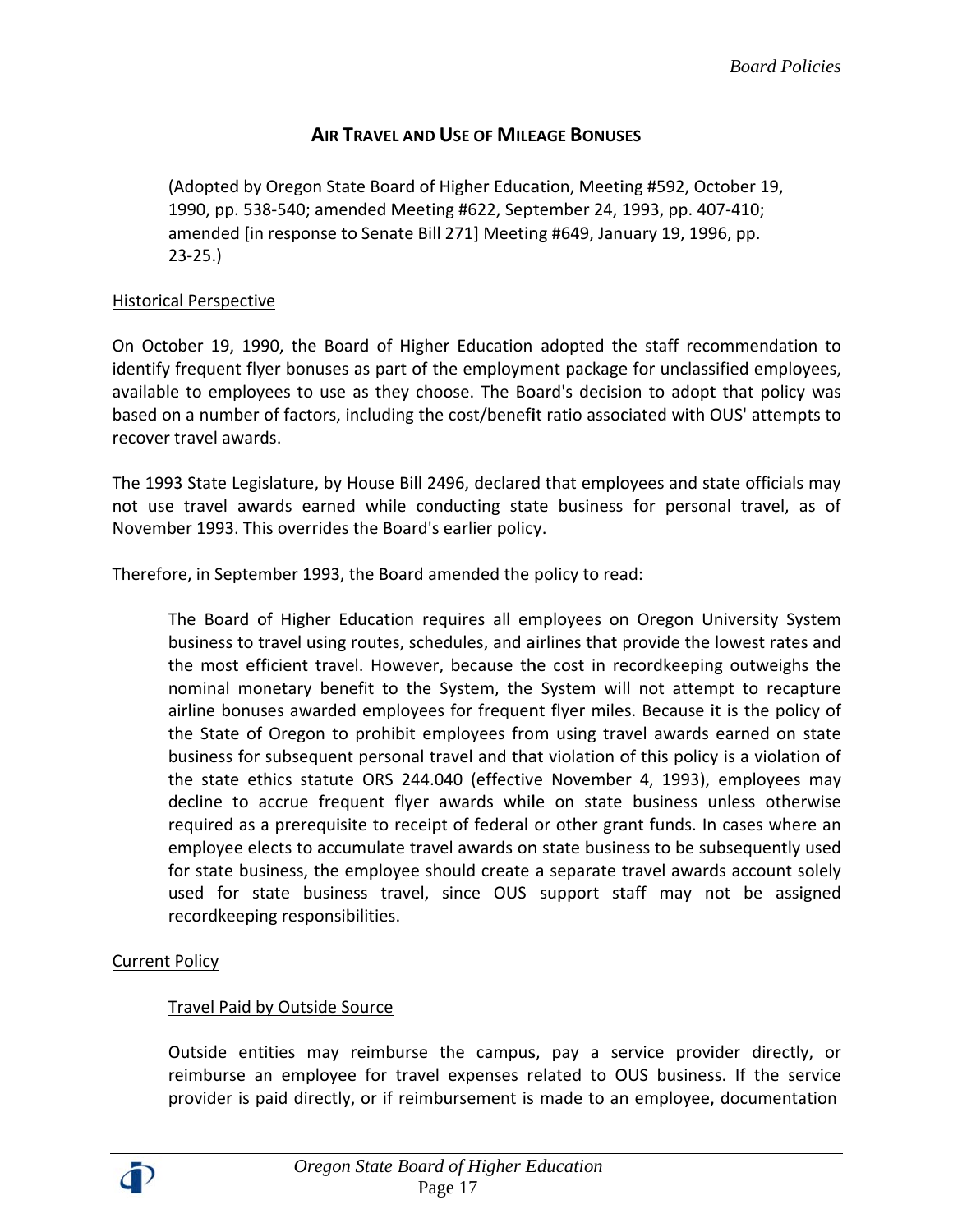should be maintained in the campus travel records. Documentation should include the traveler's name, identity of the outside source, travel destination, travel dates, and OUS business purpose. If reimbursement is made to the campus, it should be accounted for as a reduction of expense. When a travel reimbursement payment is made by the foundation, it must be reported by the foundation to the president annually as required by OAR 580-46-035(6)(d).

#### Travel Awards and Frequent Flyer Mileage

All employees are required to travel using routes, schedules, and airlines that provide the lowest rates and most efficient travel. Because the cost of recordkeeping outweighs any monetary benefit, OUS will not recapture airline bonuses awarded employees for frequent flyer miles. Employees may use frequent flyer bonuses as they choose unless the terms of a grant or contract require otherwise.

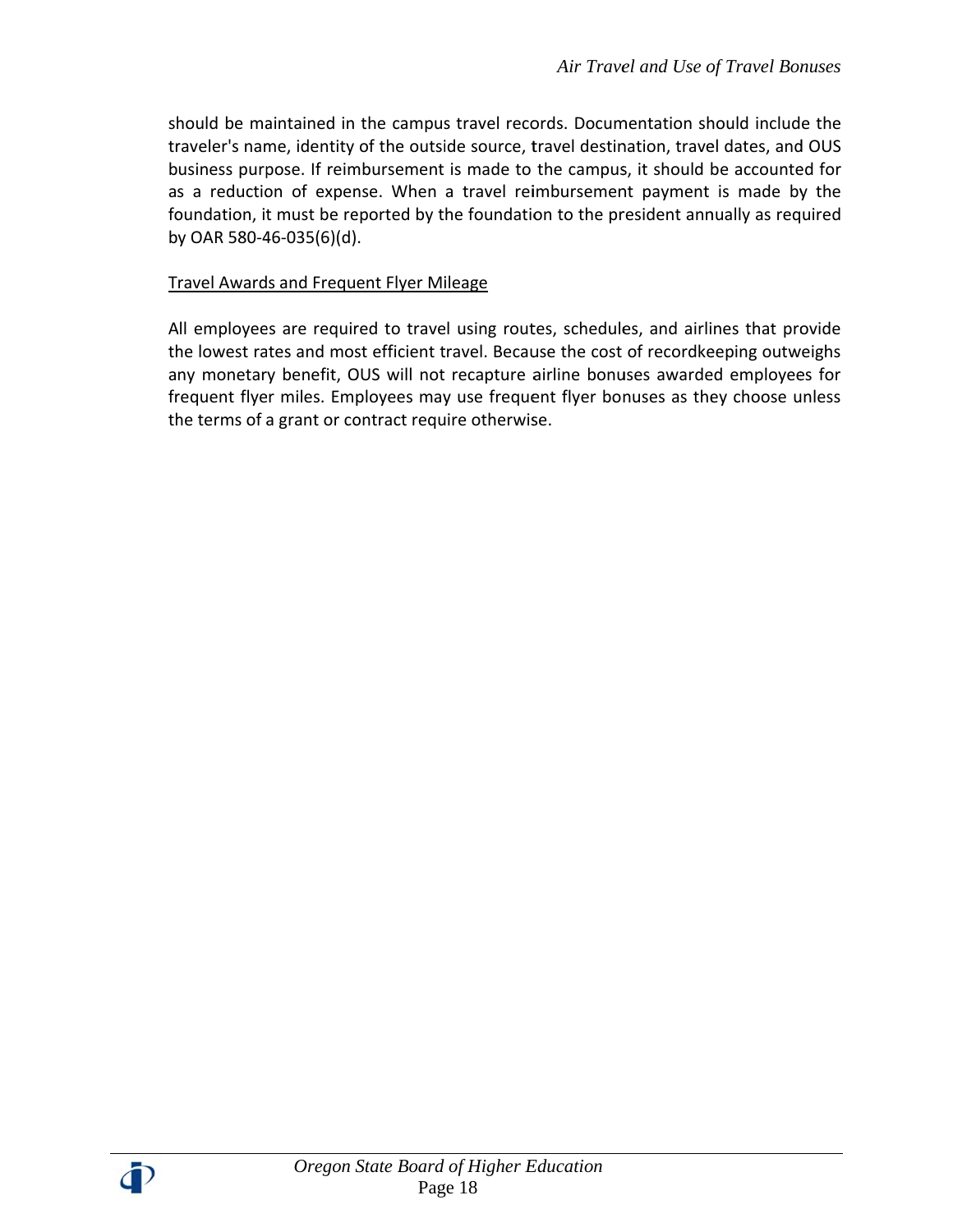### **BUDGETED OPERATIONS FUND BALANCES**

(Adopted by the Oregon State Board of Higher Education, Meeting #734, June 4, 2004, pp. 244-245; Amended by the Board, Meeting #738, September 10, 2004.)

#### Background:

Responsible fiscal management requires adequate reserves, or fund balances, to mitigate current and future risks. Adequate fund balances are essential to offsetting cyclical variations in revenues and expenditures and to protect against 1) catastrophic events, 2) unforeseen revenue declines and expenditure gaps, 3) unexpected legal obligations, and 4) failures and health/safety/code issues in infrastructure or major business systems.

The focus of this policy is fund balances within the budgeted operations funds, which are the primary operating funds through which all basic instruction and institution administration occur. Budgeted operations funds include state General Funds and Other Funds Limited, made up principally of student tuition and fees and also including educational department sales and services, indirect cost recovery, and other operating revenues.

For the purpose of gauging their relative value, budgeted operations fund balances can be expressed either as a percentage of annual budgeted operating revenues or as operating expenditures sufficient to fund a specified period. The Government Finance Officers Association, for example, recommends that fund balances be maintained at a level that represents 5 to 15 percent of operating revenues, or is sufficient to fund no less than one to two months of operating expenditures.

Obviously, the level of budgeted operations fund balance should be related to the likelihood of need. Given the timing of tuition assessments, revenue cycles at OUS institutions tend to spike quarterly while expenditures remain relatively flat. When combined with the volatility of state funding over the past several biennia—as well as fluctuations in enrollment and tuition dollars—the need to maintain fund balances sufficient to stabilize the operating revenue stream for short periods is clearly imperative. The institutions, for example, are particularly vulnerable to shortfalls in revenue collections during the first quarter of eachbiennium.

Responsible fiscal policy, then, suggests that the institutions should maintain ending biennial budgeted operations fund balances sufficient to stabilize the operating revenue stream and cover unforeseen contingencies equal to approximately one month's operating expenditures, or about 10 percent of their annual budgeted operations revenues.

At the same time, because of the funding mix of state General Funds and student tuition and fees, any excess balances could be interpreted to represent unwarranted tuition and fee rates. Consequently, ending biennial budgeted operations fund balances should not exceed

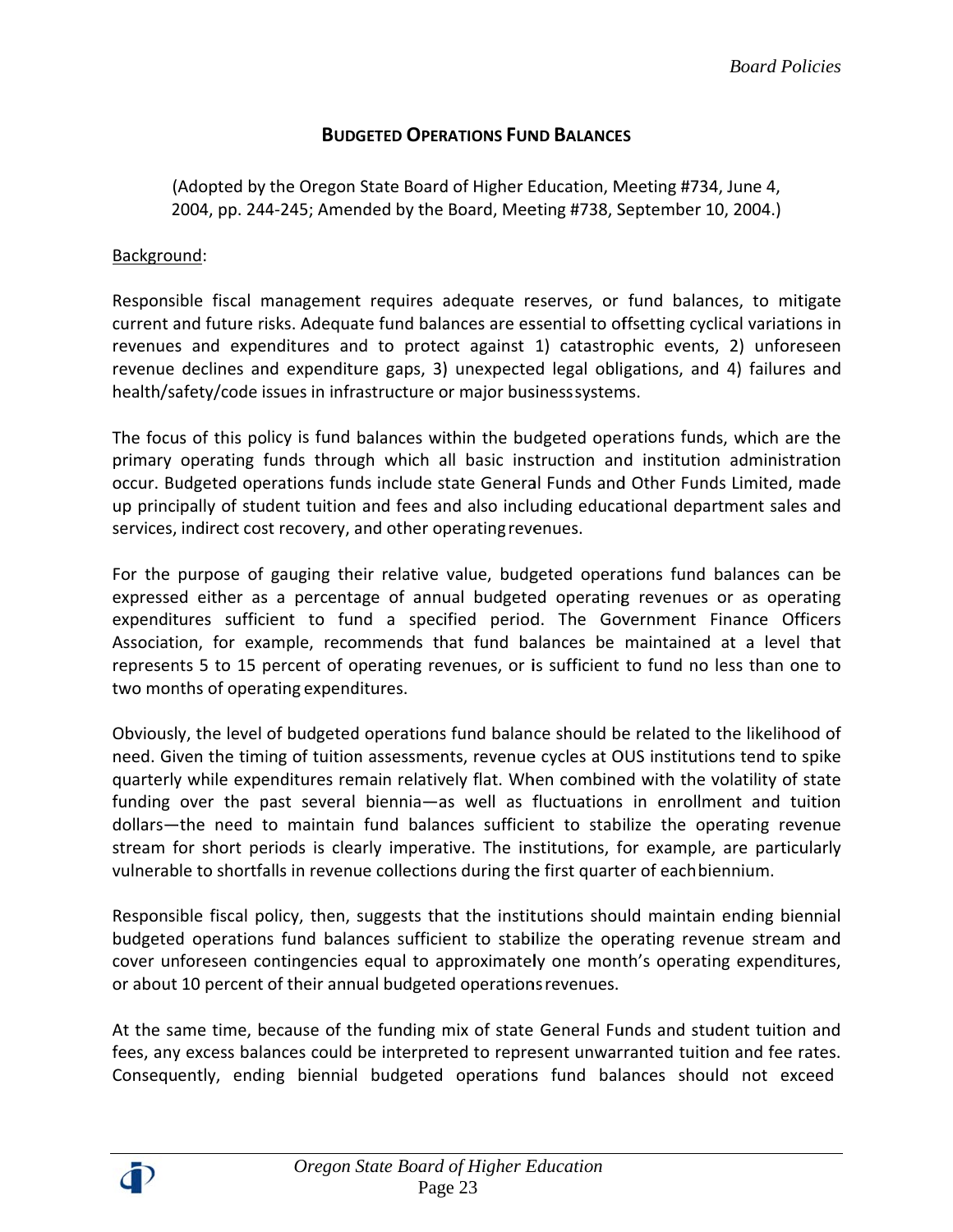approximately two months of budgeted operations expenditures, or about 15 percent of annual budgeted operations revenues.

#### Fund Balance Defined:

Fund balance is defined as the difference between the assets and liabilities of a fund. Given this definition, fund balance can be described as the available resources of the fund, which can be significantly different than cash balances due to accrual accounting. For instance, at June 30 of each fiscal year, campuses have received payments for summer session tuition and fees. Since summer session activity occurs predominantly in July, these receipts are recorded as a liability (deferred revenue) at June 30 to comport with accounting rules. As a result, cash balances may be higher than fund balances.

As noted above, fund balance is the difference between the assets and liabilities of a fund. Generally Accepted Accounting Principles (GAAP), promulgated by independent standardssetting groups, set forth rules for the proper recording and valuation of assets and liabilities. Each OUS institution is required to follow GAAP. Therefore, fund balance is defined consistently across all OUS institutions.

#### Budgeted Operations Fund Balances at June 30, 2004:

#### OREGON UNIVERSITY SYSTEM SUMMARY OF OPERATING RESULTS EDUCATION AND GENERAL FUNDS (including SWPS) For the Year Ended June 30, 2004

| (in thousands of dollars)            |          |          |           |            |          |           |            |           |
|--------------------------------------|----------|----------|-----------|------------|----------|-----------|------------|-----------|
|                                      | EOU      | OIT      | OSU       | <b>PSU</b> | SOU      | UO        | <b>WOU</b> | CO.       |
| 2003-04 Beginning Fund Balance       | 3,900    | 2,480    | 28.725    | 19.790     | 4.104    | 18.208    | 10.282     | 13,1      |
| Revenues                             | 24.566   | 24.972   | 280.781   | 154.390    | 35.621   | 214.573   | 33.972     | 20.5      |
| <b>Expenditures and Transfers</b>    | (24.914) | (24.739) | (270.983) | (151.671)  | (36.467) | (214.974) | (34.862)   | (21, 534) |
| 2003-04 Ending Fund Balance          | 3.552    | 2.713    | 38.523    | 22.509     | 3.258    | 17.807    | 9.392      | 12,1      |
| Est. Comp. Absences Liability Adj.   | (574)    | (654)    |           | 683        | (994)    |           | 149        |           |
| Adjusted 2003-04 Ending Fund Balance | 2.978    | 2,059    | 38.523    | 23.192     | 2.264    | 17.807    | 9.541      | 12,1      |

1: Chancellor's Office ending balance includes operating balances of \$7.9 million, OCECS balance of \$4.1 million, and Capital Support balance of \$0.2 million

2: Needed to complete transition to recording compensated absences liability based on employee's official station by the end of the biennium.

NOTE: Our annual financial audit is currently underway and may result in adjustments to the amounts presented above.

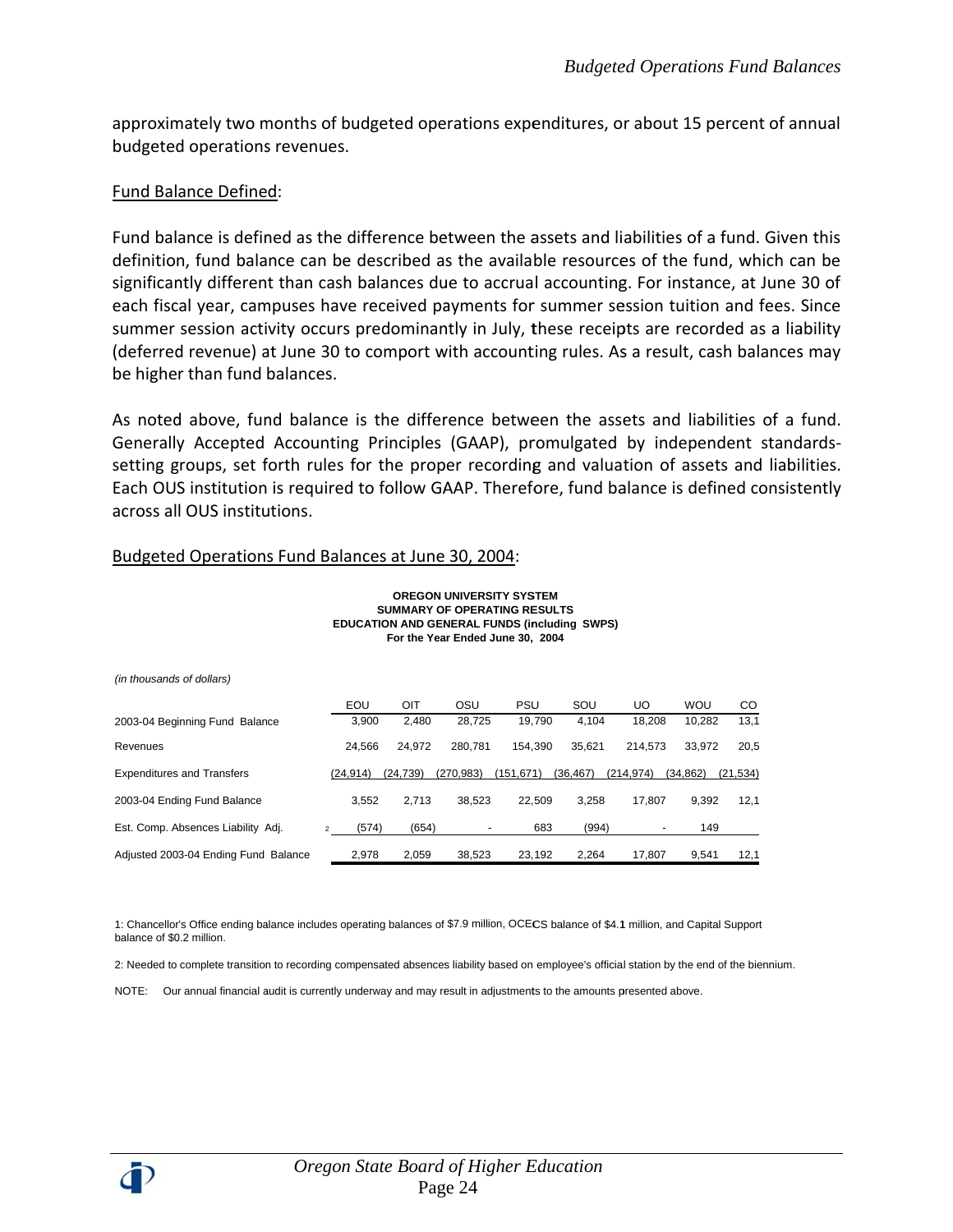CO

**Totals** 

#### Institution Fund Balance Commitments Defined:

Higher education institutions operate in a fiscal environment and on a business cycle that does not tightly correlate with the biennial budget process. As a result, institution management may make certain internal budgetary commitments against their fund balances. Among other reasons, these internal budgetary commitments are necessary in order to help maintain continuity of programs and provide funds for entrepreneurial activities and/or to provide incentives for certain desired outcomes. Examples of these budgetary commitments include, but are not limited to, commitments to maintain balances for certain departments, commitments to fund certain future actions, or contractual commitments to provide funding for program startup. Generally Accepted Accounting Principles do not call for such commitments to be recorded in the accounting records and, therefore, they do not impact fund halance.

In the event of an emergency these internal budgetary commitments could be funded from future resources (revenue increases or expenditure decreases), modified, or eliminated in order to meet the short-term need. Therefore, internal fund balance commitments support a balance within the policy range, but do not reduce the fund balance.

The Chancellor's Office requested each institution to provide detail of their internal budgetary commitments against their Education and General funds. Staff summarized the institution information in the schedule provided below.

#### **OREGON UNIVERSITY SYSTEM Schedule of Institutional Commitments Against Fund Balances Education and General Funds (including SWPS)** June 30, 2004 (amounts in thousands of dollars) OIT EOU osu **PSU** SOU **UO** WOU

#### Institution Commitments Against Fund Balance:

| <b>Distance Education Expansion</b>               |             | \$<br>354 |             |                    |           |             |          |         | \$<br>354              |
|---------------------------------------------------|-------------|-----------|-------------|--------------------|-----------|-------------|----------|---------|------------------------|
| Faculty, Adjunct                                  |             |           | 1.719<br>\$ | \$<br>885          |           |             | \$<br>92 |         | 2,696                  |
| Faculty, Bridge Funding                           |             |           | 850         |                    |           |             |          |         | 850                    |
| Instructional Course Development/Program Support  |             |           | 2,291       | 236                | \$<br>402 | \$<br>9,142 |          |         | 12,071                 |
| <b>Student Services Support</b>                   |             |           |             | 480                | 102       |             | 31       |         | 613                    |
| Renovation and Remodeling of Classrooms/Offices   |             |           |             | 2,383              |           |             | 1.605    |         | 3,988                  |
| <b>Engineering Expansion</b>                      |             | 506       |             | 1.000              | 74        |             |          |         | 1,580                  |
| Library/Equipment/Technology Acquisitions         |             | 140       | 10.216      | 400                | 219       |             | 877      |         | 11,852                 |
| <b>Accreditation Needs &amp; Special Studies</b>  |             |           | 672         |                    |           |             | 71       |         | 743                    |
| Departmental Research                             |             |           | 1.044       | 750                |           | 8,665       |          |         | 10,459                 |
| Faculty Recruitment, Retention and Development    |             |           | 5,013       | 6,088              |           |             |          |         | 11,101                 |
| Research Infrastructure                           |             |           | 3,079       |                    |           |             |          |         | 3,079                  |
| Cost Sharing and Matching Requirements            |             |           | 822         |                    | 280       |             | 98       |         | 1,200                  |
| <b>Building Maintenance and Upgrades</b>          |             | 51        | 4,854       | 2,943              |           |             | ,360     | \$1,620 | 10,828                 |
| Institutional and Administrative Support Services |             |           | 658         | 77                 | 179       |             | 25       |         | 939                    |
| <b>Future Contractual Obligations</b>             |             | 210       | 5.099       | 2.480              | 52        |             | 2.008    | 40      | 9,889                  |
| Transition Costs & Fund Shifts to Campuses        |             |           |             |                    |           |             |          | 3,626   | 3,626                  |
| One-Time and Recurring CO Expenses                |             |           |             |                    |           |             |          | 2.687   | 2.687                  |
|                                                   |             |           |             |                    |           |             |          |         |                        |
| <b>Enrollment Contingency/Emergency Reserves</b>  | \$<br>2,978 | 798       | 2,206       | 5,470              | 956       |             | 3,374    | 4,223   | 20,005                 |
|                                                   |             |           |             |                    |           |             |          |         |                        |
| Total                                             | 2.978       | 2.059     | \$38,523    | $$23192$ \ \$ 2264 |           | \$17807     | \$9541   |         | $$12,196$ \ $$108,560$ |

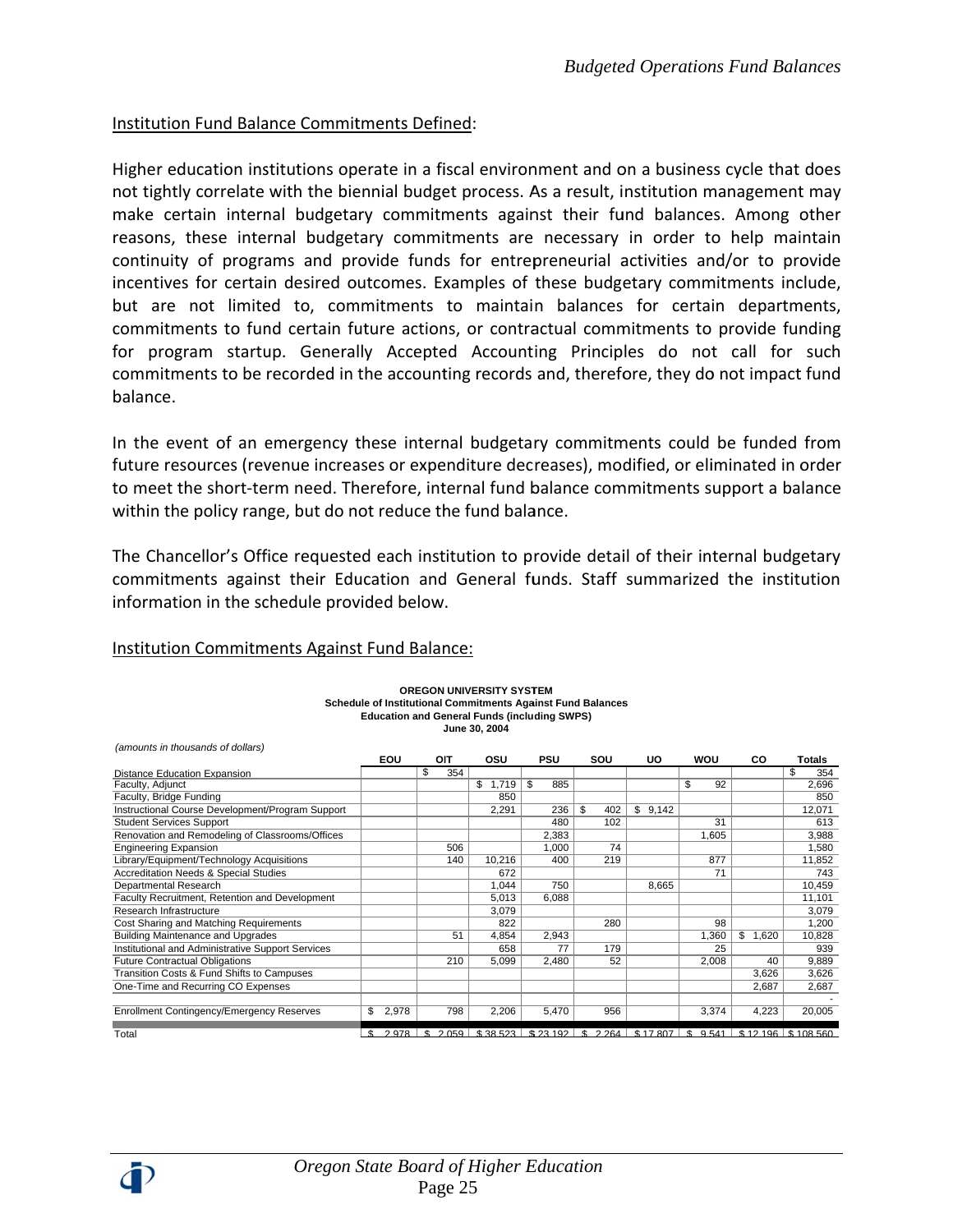#### **Budgeted Operations Fund Balances Policy Proposal:**

OUS institutions shall develop budgets that target an ending biennial budgeted operations fund balance of approximately 10 percent of annual budgeted operations revenues. For purposes of this policy, budgeted operations funds are defined as all funds included in Fund Type 11 (Education and General) in the Oregon University System accounting records. Budget operations fund balances will be monitored as part of the quarterly projections included in the Managerial Reports provided to the Board; and institution presidents shall advise the Board in the event projected or actual ending balances for the biennium either fall below 5 percent or rise above 15 percent of revenues. Included in the information provided by the presidents will be an explanation for the variance and a plan to rebalance the budgeted operations fund balances over time to approximately 10 percent of annual budgeted operations revenues.

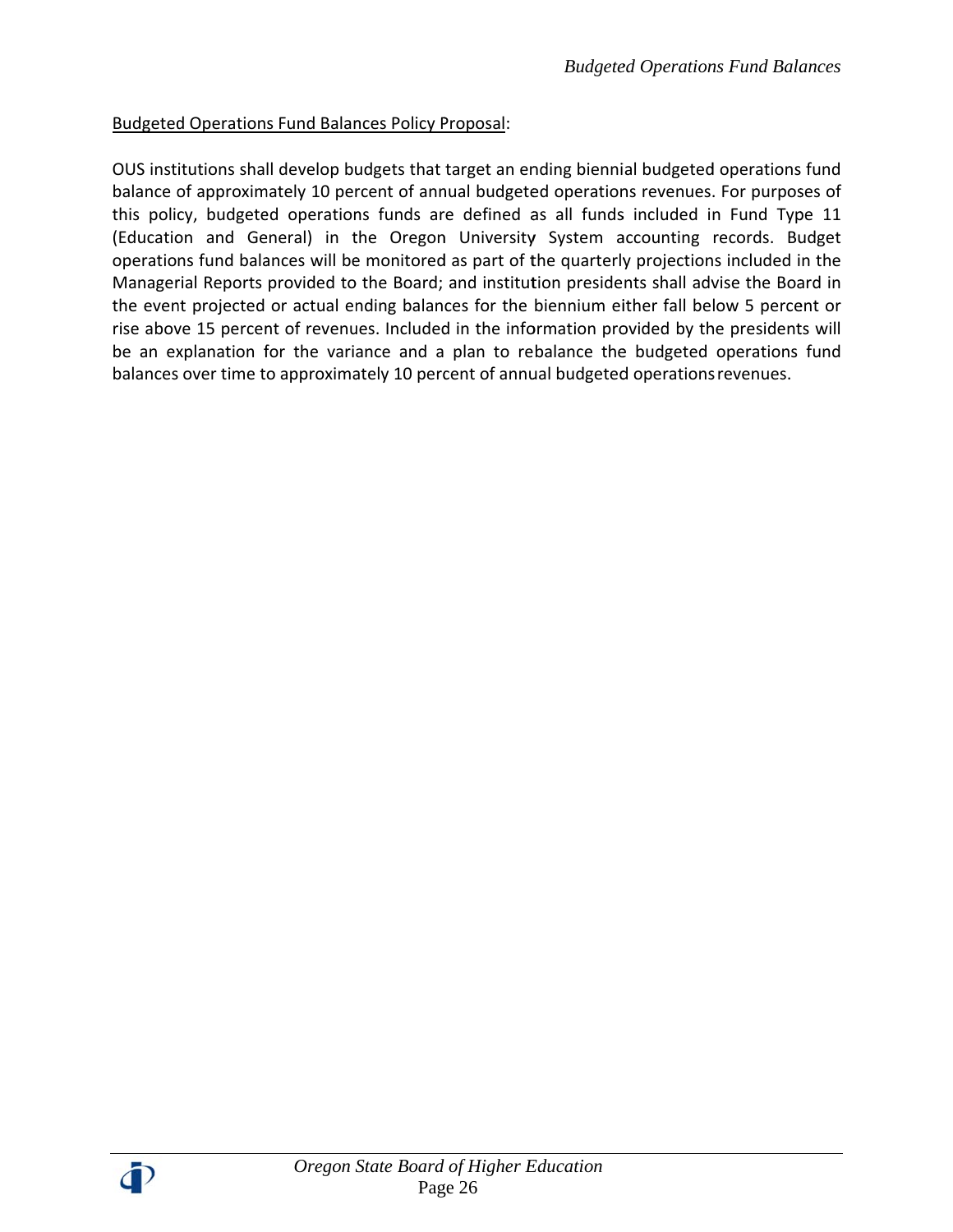## **CLASS SIZE**

(Adopted by the Oregon State Board of Higher Education, Meeting #304, April 25, 1962, pp. 172-173.)

Unless a compelling educational reason exists, no lower division section enrolling fewer than ten students will be continued. The responsibility for determining whether a compelling educational reason exists for a particular class will be exercised by the institutional executives through their instructional deans. At the upper division level, regular class sections enrolling fewer than ten students will be discouraged. It is recognized, nonetheless, that upper division electives and required sequences in specialized curricula may make it necessary to offer classes below the standard of ten students at the upper division level in more numerous instances than at the lower division level. Seminars, thesis, and reading and conference offerings are not to be construed as regular classes for purposes of this standard.

Because of the individualized nature of graduate study, no specific standard related to class size is proposed at the post-baccalaureate level.

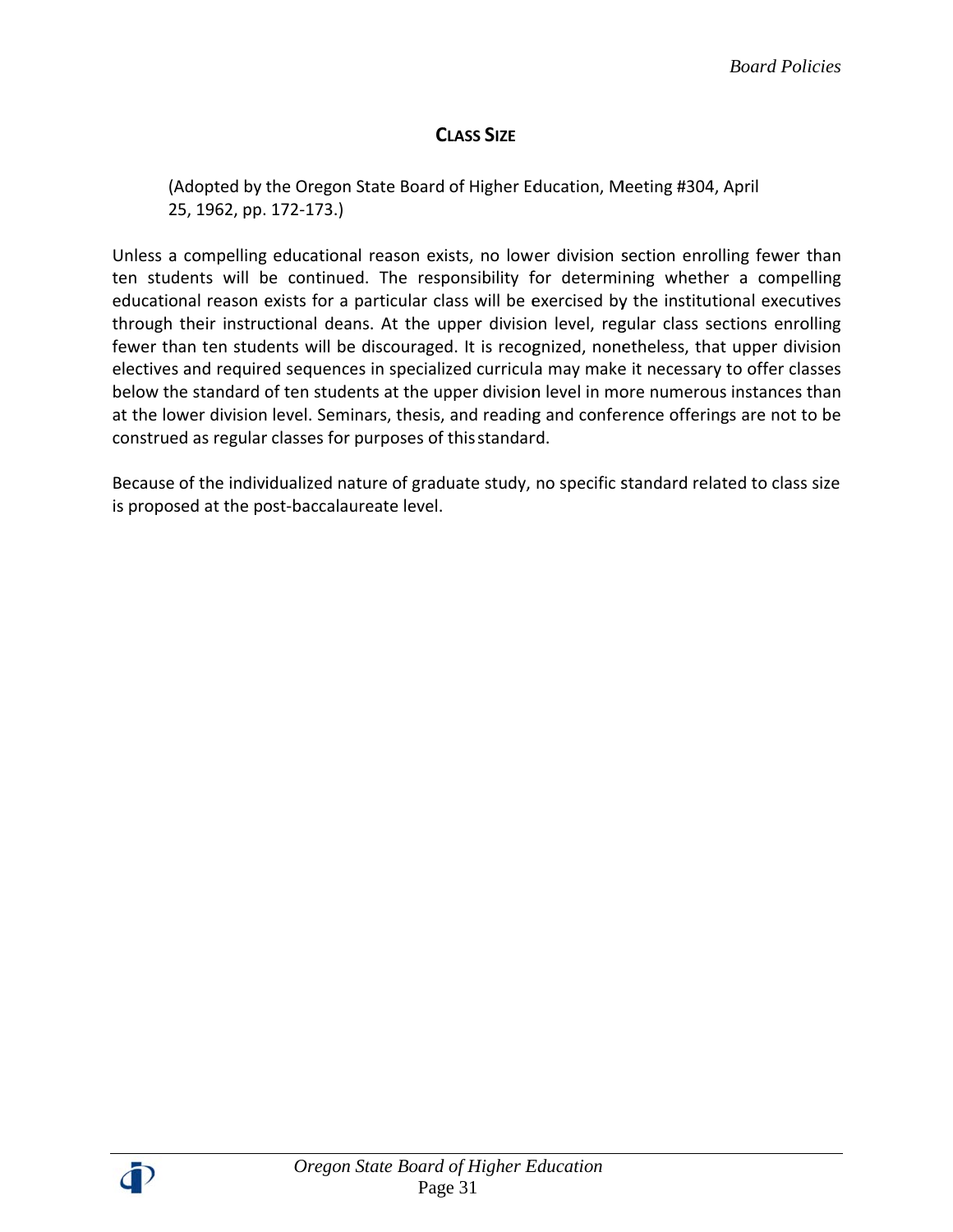#### **CONFLICT OF INTEREST, POLICY STATEMENT REGARDING**

(Adopted by the Oregon State Board of Higher Education, Meeting #437, April 29, 1977, pp. 355-356; Amended at Meeting #690, June 16, 2000, p. 56 [See also minutes from the Board Committee on System Strategic Planning, June 16, 2000])

SECTION A: As to members of Oregon State Board of Higher Education:

It is recognized that members of the Board of Higher Education are appointed to serve interests and needs of higher education in the state of Oregon. The fulfillment of this charge requires strict adherence to the highest standards of ethical behavior.

The Board recognizes that the standards that govern this conduct are fully set forth in ORS Chapter 244 et seq. It is therefore the policy of the Board of Higher Education that all members, upon confirmation of appointment, and periodically thereafter, be made aware of the requirements of this law, or, subsequent versions thereof. It is the Board's intent that this policy, or others adopted in furtherance of its purposes, be viewed and utilized as elaboration and guidance and that the statutory requirements set forth in Oregon law are binding authority to which members must adhere.

Board members are encouraged to examine prospective issues at the earliest opportunity for the potential of a conflict of interest and are reminded that compliance with the statutory requirements often require sensitivity to avoiding the appearance of impropriety. Members are to consult with the chair of the Board and/or counsel to the Board for guidance where appropriate. Formal opinion should be requested from the Government Standards and Practices Commission. All Board members shall file annually with the Government Standards and Practices Commission a verified statement of economic interests as directed by that Commission.

The Board further recognizes that persons appointed to this body bring long and valued histories of service to other segments of the state. These services often include advocacy on behalf of member institutions, particular regions of the state or groups served by the Board to include faculty, students, and alumni. All Board members are hereby charged with embracing the statewide and Systemwide duties of Board membership. Each member is reminded that by accepting membership on the Board they agree to serve the general good and welfare of the whole of higher education in the State of Oregon.

SECTION B: As to employees of the Department of Higher Education, including employees of the respective institutions:

The Chancellor, the vice chancellors, the presidents, and the vice presidents of this Department shall file annually with the Government Standards and Practices Commission a verified

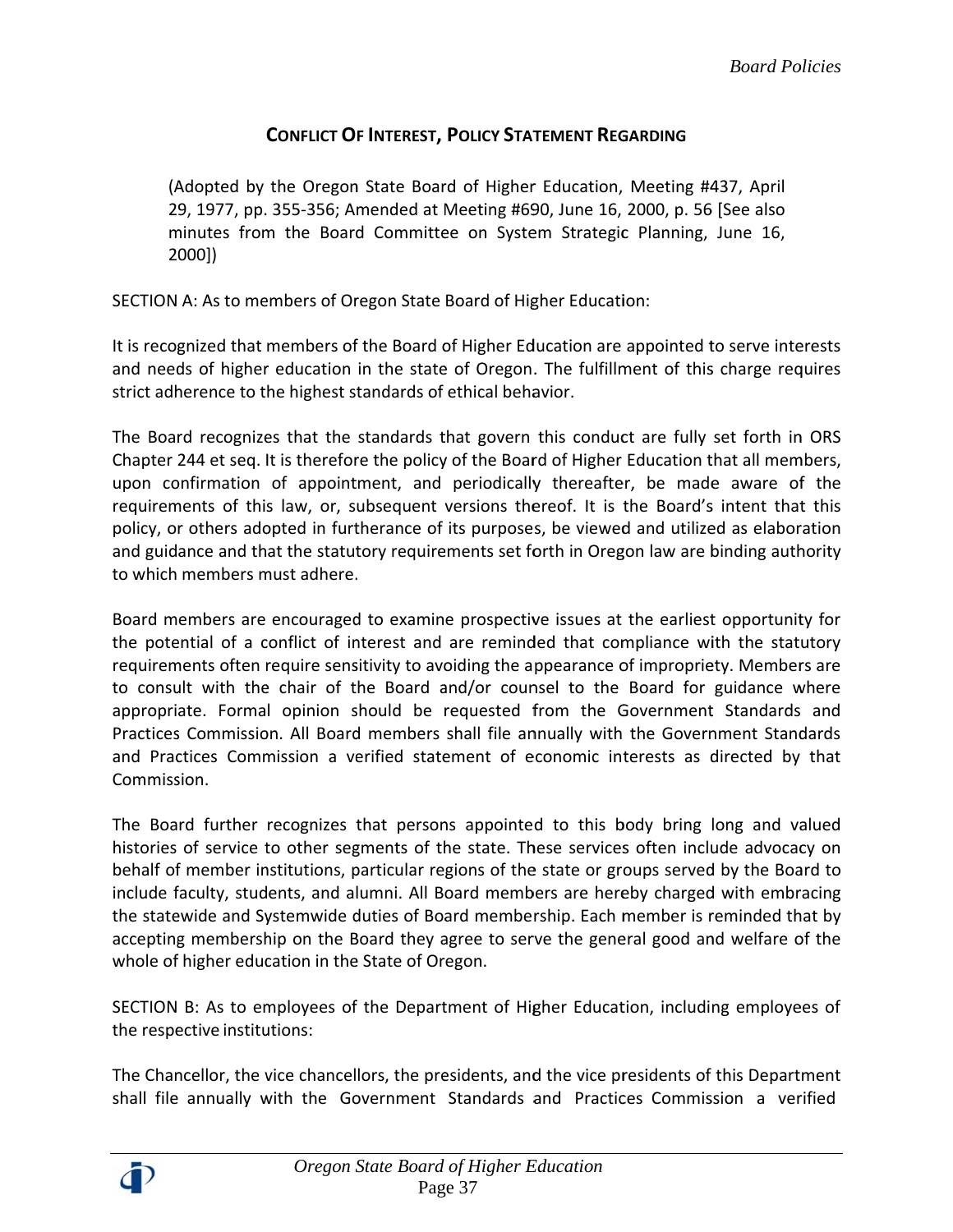statement of economic interests. No employee shall accept any outside employment that will discredit or embarrass the employee's institution, the Department of Higher Education, or the State of Oregon. Before accepting any outside employment, all employees shall comply with OAR 580 ‐21‐0025.

Any employee of the Department in a position to influence or make recommendations concerning the award of any contract who is an officer, agent, or member of or directly or indirectly interested in the pecuniary profits or contracts or any corporation, association, or partnership which is doing business or seeking to do business with the Department of Higher Education, shall be considered to have a potential conflict of interest.

Upon adoption of this policy, the text of this policy statement, and of Article XV, Section 7, of the Oregon Constitution, or pertinent portions of ORS chapter 244, and of OAR 580-21-0025 shall be widely disseminated and made available to each current and new employee.

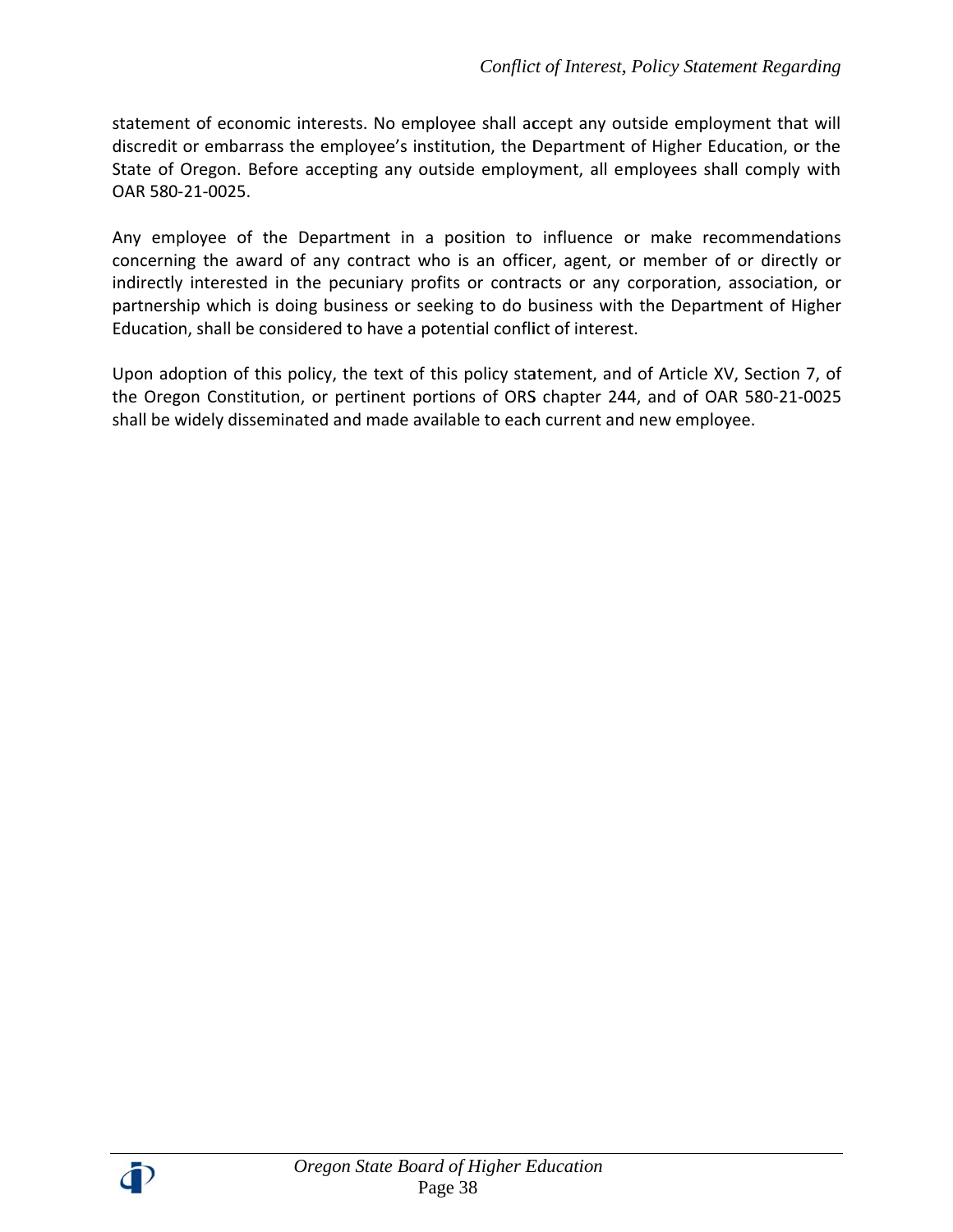#### **DEBT**

(Adopted by the Board, Meeting #836, March 1, 2010.)

#### $\mathsf{L}$ Overview

In support of their respective missions, Oregon University System (System) institutions each maintain a long-term strategic plan. These strategic plans establish university-wide priorities as well as university-wide and divisional programmatic objectives. Each System university develops a capital plan to support these priorities and objectives.

The System's use of debt plays a critical role in ensuring adequate and cost-effective funding for the System institutions capital plans. By linking the objectives of its Debt Policy to its universities strategic objectives, the System ultimately increases the likelihood of achieving its mission.

 $II.$ Scope

The Debt Policy covers all forms of debt including long-term, short-term, fixed-rate, and variable-rate debt. It also covers other forms of financing including both on-balance sheet and other forms of financing that effectively operate as capital debt instruments even when not classified as such for financial statement purposes, such as certain operating leases and other structured products used with the intent of funding capital projects.

The use of derivatives is considered when managing the debt portfolio and structuring transactions. Conditions guiding the use of derivatives are addressed in a separate Interest Rate Risk Management Policy.

#### $III.$ **Objectives**

The objectives of this policy are to:

- Outline the System's philosophy on debt a)
- b) Establish a control framework for approving and managing debt
- $\mathsf{C}$ Define reporting guidelines
- $\mathsf{d}$ Establish debt management guidelines

The Debt Policy formalizes the link between the System universities Strategic Plans and the issuance of debt. Debt is a limited resource that must be managed strategically in order to best support System priorities.

The policy establishes a control framework to ensure that appropriate discipline is in place regarding capital rationing, reporting requirements, debt portfolio composition, debt servicing, and debt authorization. It establishes guidelines to ensure that existing and proposed debt

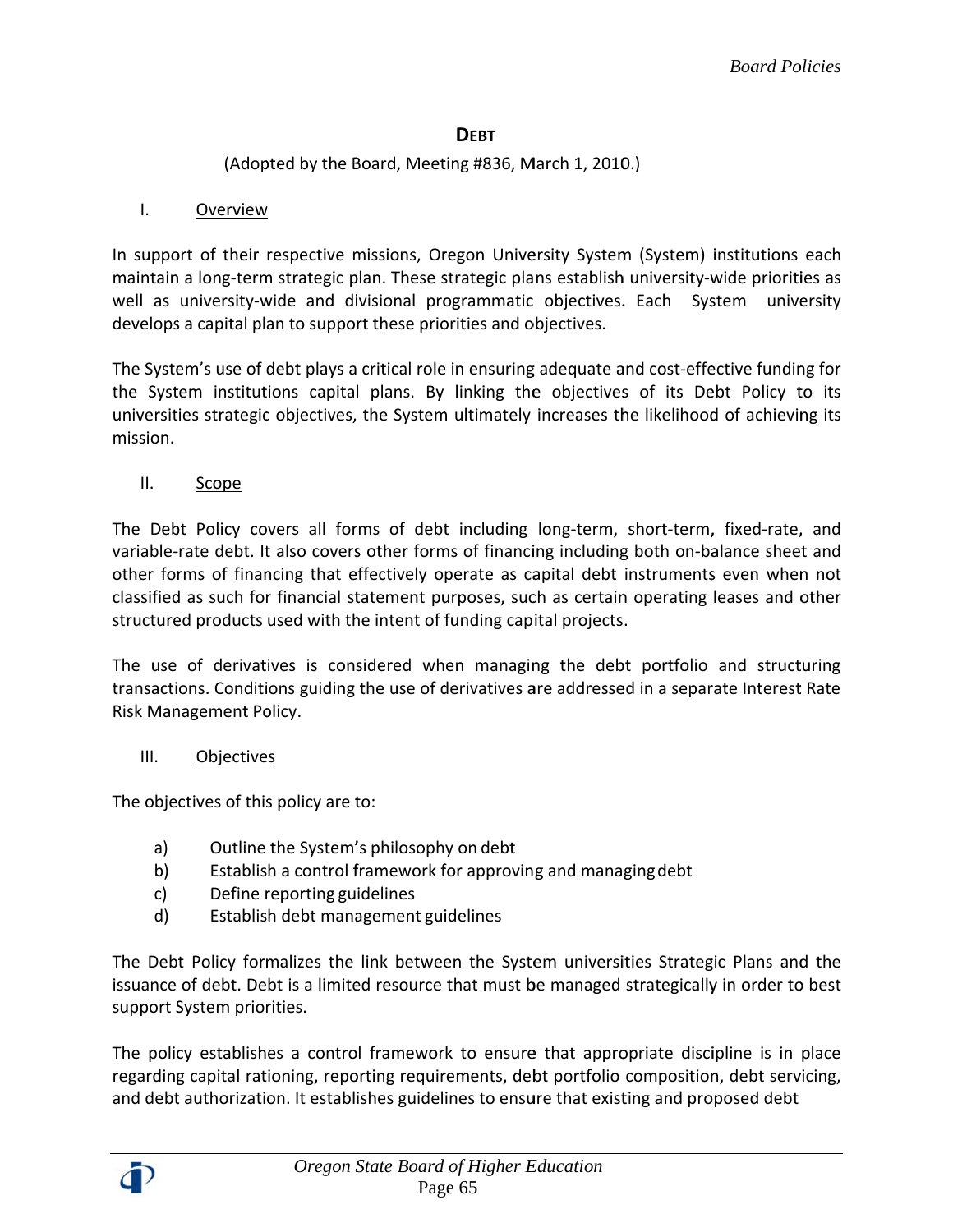issues are consistent with financial resources to maintain an optimal amount of leverage, a strong financial profile, and a strategically optimal credit rating.

Under this policy, debt is being managed to achieve the following goals:

- a) Maintaining access to financial markets: capital, money, and bank markets.
- b) Managing the System's credit rating (if applicable) to meet its strategic objectives while maintaining the highest possible creditworthiness that provides the most favorable cost of capital and borrowing terms;
- c) Optimizing the System's debt mix (i.e. short-term and long-term, fixed-rate and floatingrate, traditional and synthetic) for the System's debt portfolio;
- d) Managing the structure and maturity profile of debt to meet liquidity objectives and to make funds available to support future capital projects and strategic initiatives;
- e) Coordinating debt management decisions with asset management decisions to optimize overall funding and portfolio management strategies;
- f) Coordinating debt management decisions to maximize overall access to resources, including consideration of strategic opportunity costs, potential lost revenue, and interest and inflation rate tradeoffs.

System universities may use debt to accomplish critical priorities by prudently using debt financing to accelerate the initiation or completion of certain projects. As part of its review of each project, the university and the System will evaluate all funding sources to determine the optimal funding structure to achieve the most beneficial cost of capital.

IV. Oversight

The Vice Chancellor for Finance and Administration is responsible for implementing this policy and for all debt financing activities of the System. This policy is approved by the Board. The approved policy provides the framework under which debt management decisions are made.

The exposure limits listed in the policy are monitored on a regular basis by the Vice Chancellor for Finance and Administration. The Vice Chancellor for Finance and Administration reports regularly to the Chancellor, the Board, and the Internal Bank Oversight Committee on the System's debt position and plans.

### PRINCIPLES/GUIDELINES/PROCEDURES

V. Debt Affordability and Capacity

#### **Project Viability:**

All projects using self-generated revenues to repay the debt will be carefully reviewed to ensure that they are financially viable based on reasonable and prudent estimates of the revenues and expenses associated with each project or combination of similar projects. When determining whether a project meets the self-supporting requirements, the Board may take

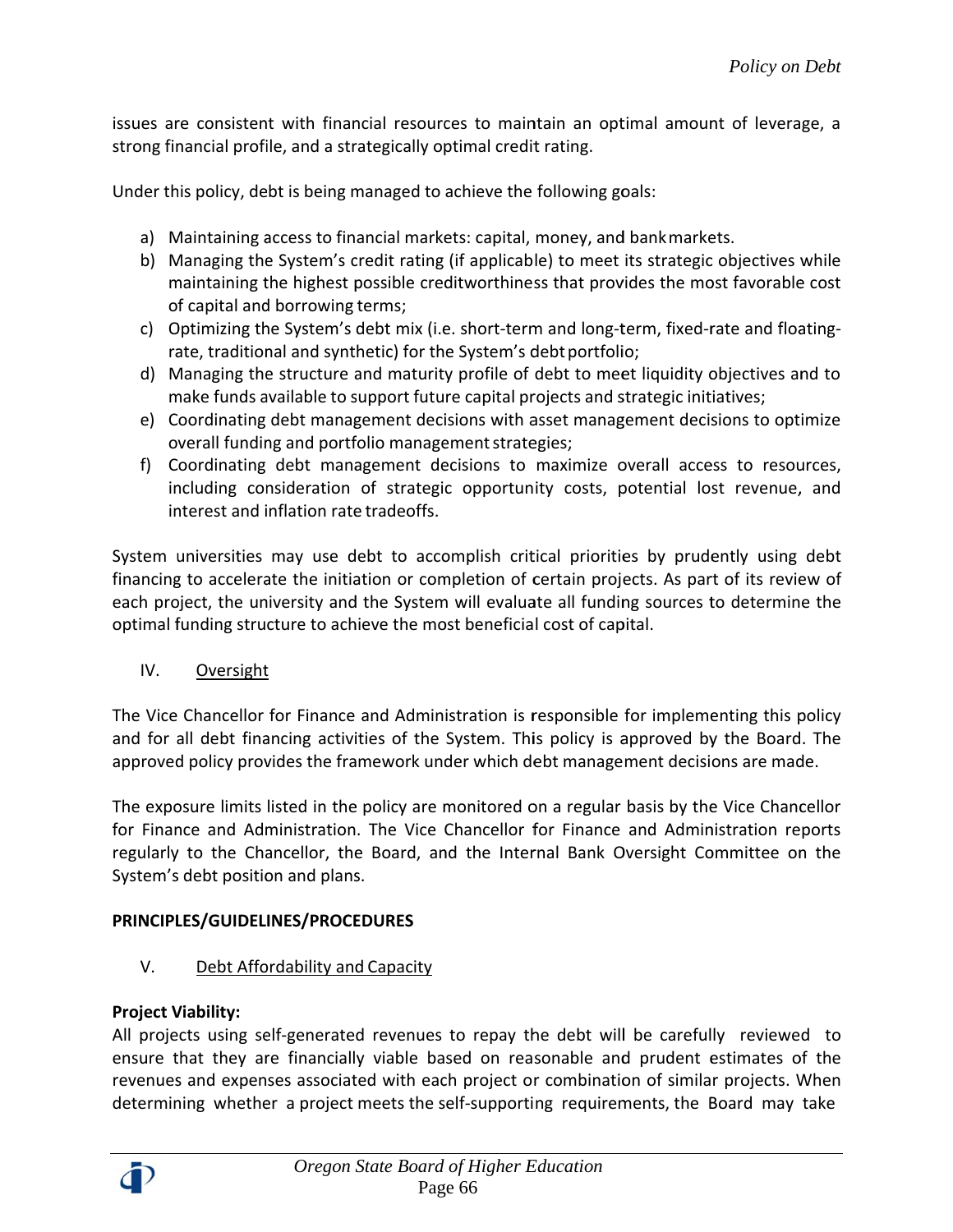into consideration the total available unobligated revenues of the university, or the System as a whole. This review process will include an analysis of the total cost of the project, including site preparation, environmental assessment/remediation, architectural and engineering costs, and construction, renovation or purchase costs. A financial pro-forma will be prepared by the university that estimates the revenues and expenses associated with the operations, maintenance and debt service of the project over the life of the bonds. Projected operating revenues will provide coverage of operating expenses, maintenance, and debt service. Sources and uses of funds should be identified as part of this analysis. The financial pro-forma will be reviewed by the Director of Treasury Operations prior to recommendation of projects to the Board.

#### **Institutional Concerns:**

Institutional financial viability will also be considered as part of the debt approval process. The institution must demonstrate that there is sufficient enrollment or research demand or other compelling needs or strategic opportunities to justify the investment in the project and to generate the resources for debt repayment. Three years of trend data will be considered as part of this analysis in order to demonstrate institutional financial viability over a series of years.

The following financial statement ratios will be considered in order to determine institutional financial viability as part of this analysis:

- Primary reserve ratio  $-$  unrestricted net assets / operating expenses
- Current ratio current assets / current liabilities
- Debt burden ratio  $-$  annual debt service (principal + interest) / total operating expenses, with a guideline maximum debt burden ratio of 7 percent, as established by the Board

In addition to presenting the actual ratios computed for the prior three fiscal years, the university will be responsible for calculating pro-forma ratios to incorporate additional debt allocated during the current fiscal year as well as for other future proposed projects and to analyze this information together to determine financial viability.

The ratios and limits are intended to help the System universities maintain a competitive financial profile, funding for facilities needs and reserves, and compliance with System debt service to budget guidelines.

The Debt Policy is shared with external credit analysts and other parties in order to provide them with background on the System's philosophy on debt and management's assessment of debt capacity and affordability.

#### VI. **Real Property Financed by Third Parties**

In computing financial ratios, universities need to identify and incorporate information related to real property financed by third parties when by written agreement the university is obligated

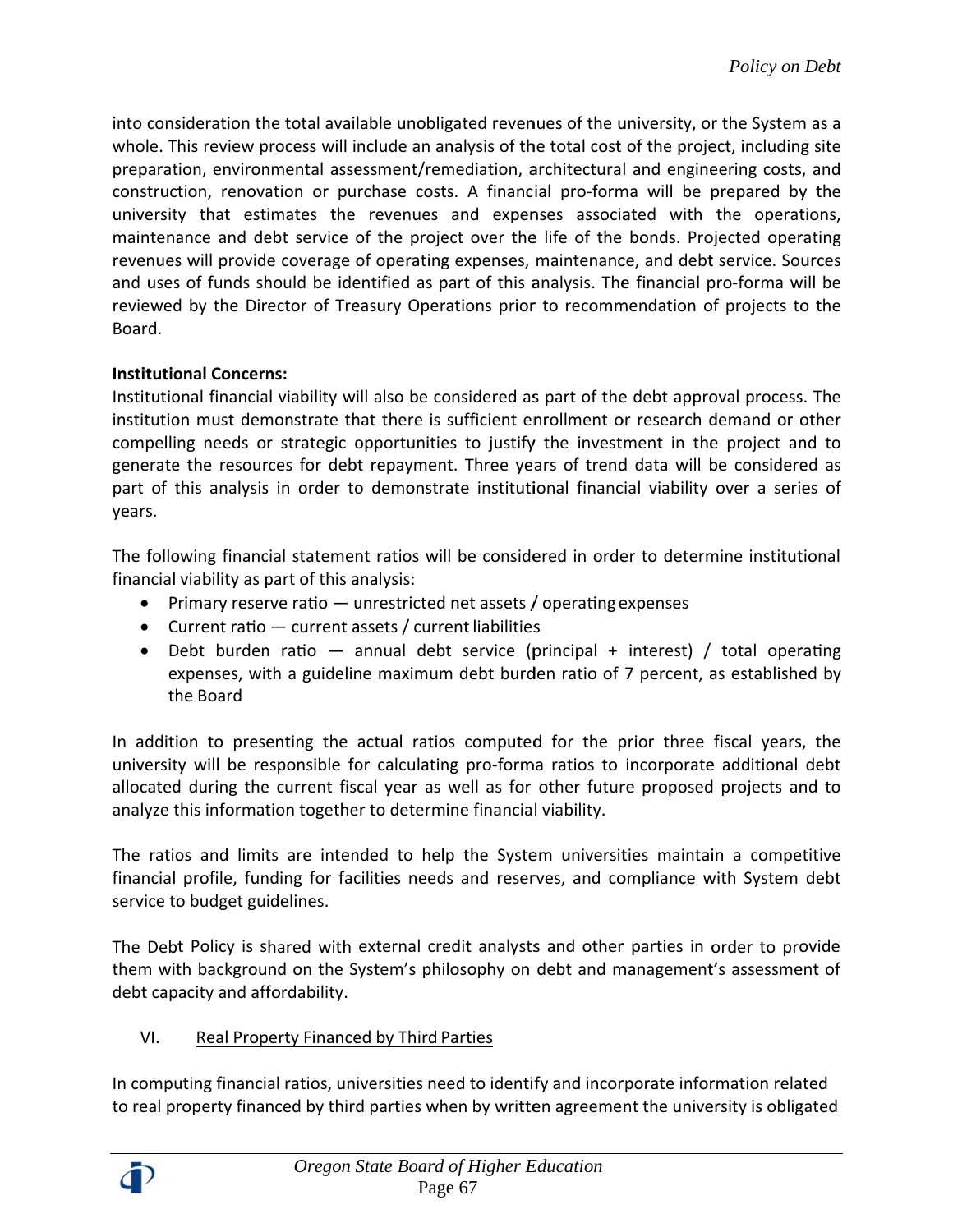to provide payments toward the property financing or to take over the financial obligation at a specified future date. Examples include agreements with an affiliated foundation and long-term capital leases. In determining whether long-term leases should be included when computing financial ratios, the institution must distinguish between capital and operating leases. Capital leases are considered debt, and must therefore be included in the ratios. Operating leases are not considered debt, and are therefore excluded from the ratio calculations.

Third-party financings may not include annual appropriation pledges of the State's general fund, and long-term leases must comply with DAS administrative rules. In addition, third-party financings may not use the State's credit or view the State as the underlying guarantor.

#### VII. **Financing Sources**

There are numerous types of financing structures and funding sources available, each with specific benefits, risks, and costs. All potential funding sources are reviewed by management within the context of the Debt Policy and the overall portfolio to ensure that any financial product or structure is consistent with the university's and System's objectives. Regardless of what financing structure(s) is utilized, due-diligence review must be performed for each transaction, including (i) quantification of potential risks and benefits, and (ii) analysis of the impact on System creditworthiness and institution debt affordability and capacity.

#### Tax-Exempt Debt

Tax-exempt debt is a significant component of the System's capitalization due in part to its substantial cost benefits; therefore, tax-exempt debt is managed as a portfolio of obligations designed to meet long-term financial objectives rather than as a series of discrete financings tied to specific projects. The System manages the debt portfolio to maximize its utilization of tax-exempt debt relative to taxable debt whenever possible, keeping in mind potential issues related to the restrictions on the use of facilities financed with tax-exempt debt and the potential future uses of the facility (cies) being financed by the debt. In all circumstances, however, individual projects continue to be identified and tracked to ensure compliance with all tax and reimbursement regulations.

For tax-exempt debt, the System will consider maximizing the external maturity of any taxexempt bond issue, subject to prevailing market conditions and opportunities and other considerations, including the useful life of financed facilities, future debt capacity of the System, applicable regulations, and the State Treasurer's statewide debt portfolio management goals and policies.

#### Taxable Debt

In instances where certain of the System's capital projects do not qualify for tax-exempt debt, the use of taxable debt may be considered. The taxable debt market offers certain advantages in terms of liquidity, marketing efficiency, and flexibility in the use of proceeds; such advantages will be considered when evaluating the costs and benefits of a taxable debt issuance.

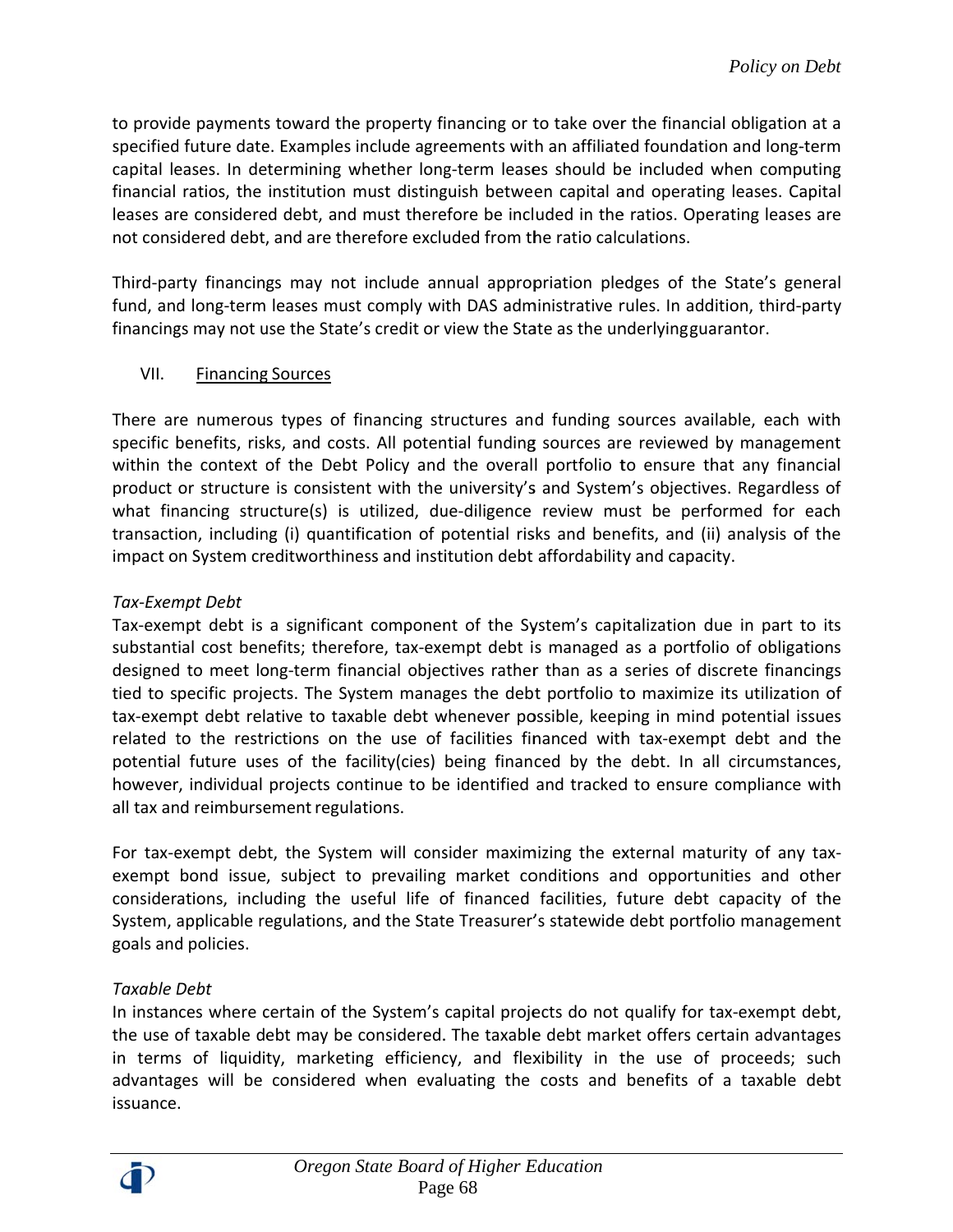#### **Build America Bond Program**

The American Recovery and Reinvestment Act (ARRA) of 2009 included provisions authorizing state governments to issue taxable bonds and receive an interest rate rebate in the amount of 35 percent of the interest paid from the Federal government (Build America Bond Program or BAB). This program opens up the taxable debt market to the System, which may prove to reduce borrowing costs. Bonds issued under this program must be treated in the same manner as tax-exempt debt with respect to the use of the bond proceeds (must be used for exempt purposes and follow the same private use rules as tax-exempt bond proceeds) and with respect to arbitrage rules. Accordingly, the System will manage debt issued under the BAB program as a part of the tax-exempt debt portfolio.

#### **Commercial Paper**

Commercial paper provides interim financing for projects in anticipation of philanthropy, planned issuance of long-term debt or from other sources of funds. The use of commercial paper also provides greater flexibility on the timing and structuring of individual bond transactions. This flexibility may also make commercial paper appropriate for financing equipment and as a tool to help manage the System's short-term liquidity position. The amount of commercial paper is limited by the Debt Policy ratios, the System's variable-rate debt allocation limit, and the System's available liquidity support.

### System-issued vs. Other State-issued Debt

In determining the most cost effective means of issuing debt, the System evaluates the merits of issuing debt "directly" (e.g., under Articles XI-G or XI-F(1) of the Oregon Constitution) vs. "issuing" debt through or a State-issuing entity (e.g., The Oregon Lottery, Certificates of Participation, or the State Energy Loan Program.)

When "issuing" debt through a State-issuing entity, the Legislature may appropriate funds to the System to repay the debt, or may appropriate funds to the State-issuing entity to repay the debt. Debt issued through a State-issuing entity will not be managed as a part of the debt portfolio, but will be managed discretely. Debt issued through a State-issuing entity is normally only available if authorized by the Legislature and is not available as an option unless so authorized.

System issued debt under Article XI-G of the Oregon Constitution is repaid by Legislative appropriation to OUS and is not managed as a part of the debt portfolio, but will be managed discretely.

In the case of debt that will be repaid by System-generated revenues, the System performs a cost benefit analysis between this financing option and others available and takes into consideration the comparative funding costs and the flexibility in market timing of each alternative. The System also takes into consideration the future administrative flexibility and financial options of each issue, such as the ability to call and/or refund issues at a later date, as

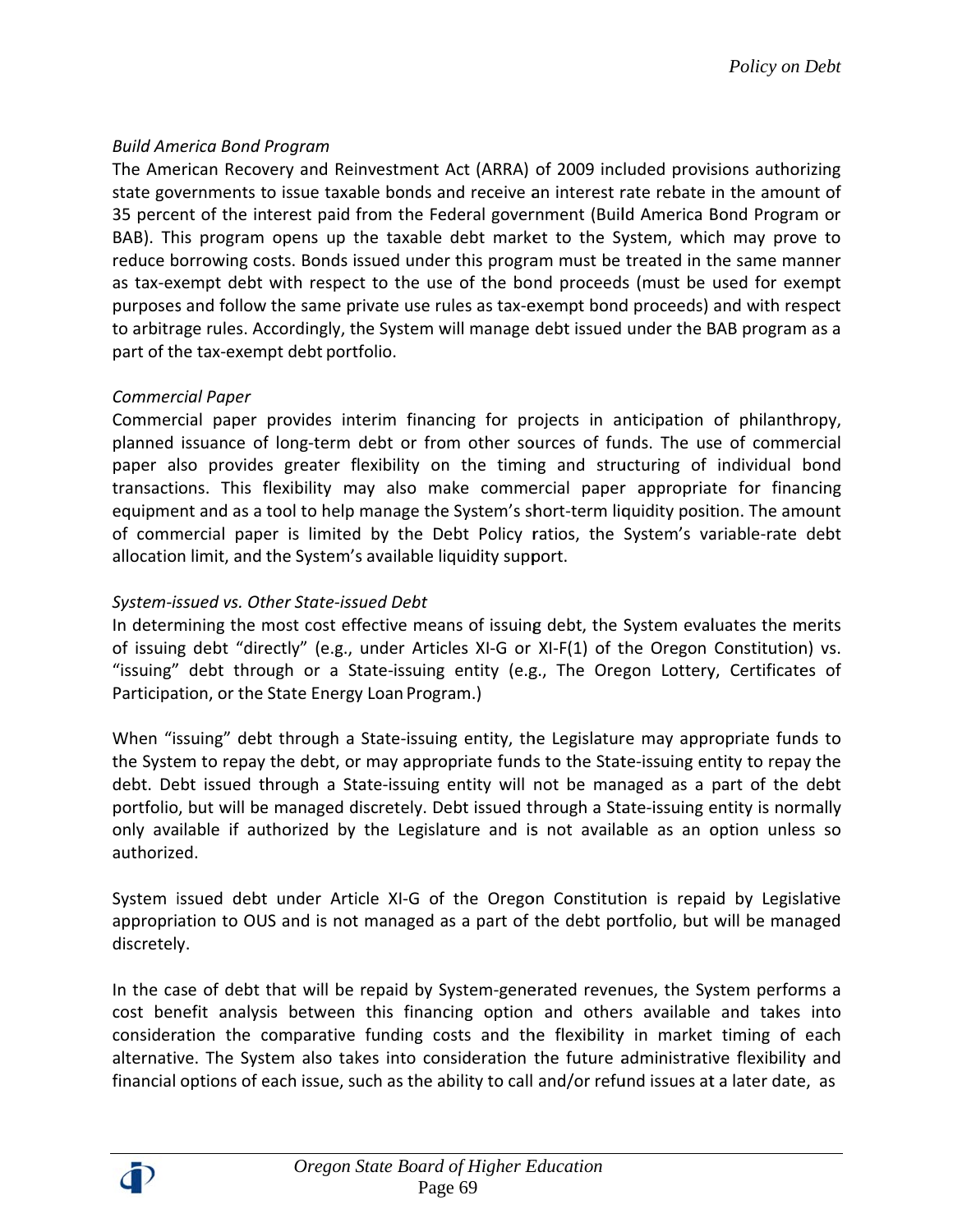well as the administrative flexibility to structure and manage the debt in a manner that the System believes to be appropriate.

#### **Derivative Products**

Derivative products may enable more opportunistic and flexible management of the debt portfolio. Derivative products, including interest rate swaps and locks, may be employed primarily to manage or hedge the System's interest rate exposure. The System, in consultation with the State Treasurer and in compliance with the State's Interest Rate Swap Policy, utilizes a framework to evaluate potential derivative instruments by considering (i) its current variablerate debt allocation, (ii) existing market and interest rate conditions, (iii) the impact on future financing flexibility, and (iv) the compensation for assuming risks or the costs for eliminating certain risks and exposure. Risks include, but are not limited to, tax risk, interest rate risk, liquidity risk, counterparty credit risk, basis risk, and any other potential risks either imposed or removed through the execution of any transaction.

The System analyzes and quantifies the cost/benefit of any derivative instrument relative to achieving desirable long-term capital structure objectives. Under no circumstances will a derivative transaction be utilized that is not understood fully by management or that imposes inappropriate risk on the System. In addition, management discloses the impact of any derivative product on the System's financial statements per GASB (Governmental Accounting Standards Board) requirements and includes their effects in calculating the Debt Policy ratios.

#### **Other Financing Sources**

Given limited debt capacity and substantial capital needs, opportunities for alternative and nontraditional transaction structures may be considered, including off-balance sheet financings. The System recognizes these types of transactions often can be more expensive than traditional debt structures; therefore, the benefits of any potential transaction must outweigh any potential costs.

All structures can be considered only when the economic benefit and the likely impact on the System's debt capacity and credit have been determined. Specifically, for any third-party or developer-based financing, management ensures the full credit impact of the structure is evaluated and quantified.

#### VIII. Compliance with IRS Regulations

When tax-exempt governmental-purpose bonds are issued, the System must comply with all applicable IRS regulations including, but not limited to, regulations relating to the use of bond proceeds, the use of bond-financed facilities, and arbitrage in order to maintain the bonds' taxexempt status.

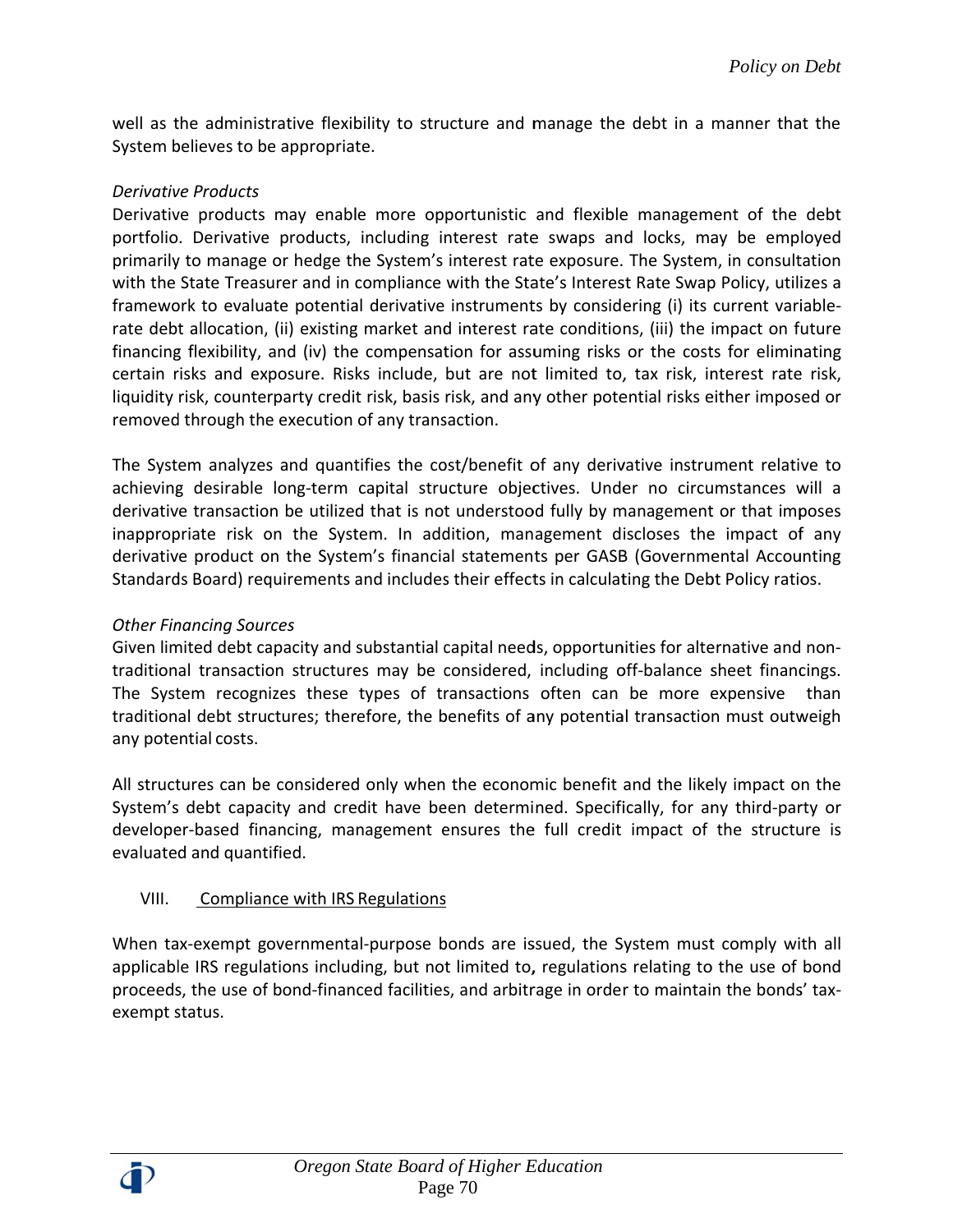#### IX. Portfolio Management of Debt

For purposes of this section, the System's debt portfolio is defined as debt issued under Article XI-F(1) of the Oregon Constitution (XI-F debt). The System considers its debt portfolio holistically, that is, it optimizes the portfolio of debt for the entire System rather than on a project-by-project basis while taking into account the System's cash and investment portfolio. Therefore, management makes decisions regarding project prioritization, debt portfolio optimization, and financing structures within the context of the overall needs and circumstances of the universities of the System.

#### Variable-Rate Debt

Exposure to variable interest rates within the System's debt portfolio may be desirable in order to:

- a) take advantage of repayment/restructuring flexibility;
- b) benefit from historically lower average interest costs;
- reduce financial interest rate risk by providing a "match" between debt service c) requirements and the projected cash flows from the System's assets; and
- d) diversify its pool of potential investors and gain additional access to the capital markets.

Management monitors overall interest rate exposure, analyzes and quantifies potential risks, including interest rate, liquidity and rollover risks, and coordinates appropriate fixed/variable allocation strategies. The portfolio allocation to variable-rate debt may be managed or adjusted through (i) the issuance or redemption of debt in the conventional debt market (e.g., new issues and refundings) and (ii) the use of interest rate derivative products including swaps.

The amount of variable-rate debt outstanding (adjusted for any derivatives) shall not exceed 20 percent of the System's outstanding XI-F debt. This limit is based on the System's desire to: (i) limit annual variances in its interest payments, (ii) provide sufficient structuring flexibility to management, (iii) keep the System's variable-rate allocation within acceptable external parameters, and (iv) utilize variable-rate debt (including derivatives) to optimize debt portfolio allocation and minimize costs.

#### VARIABLE-RATE DEBT (INCLUDING SYNTHETIC)  $\epsilon$  = 20% TOTAL XI-F DEBT OUTSTANDING

### **Refinancing Outstanding Debt**

The System monitors its debt portfolio on a continual basis to assure portfolio management objectives are being met and to identify opportunities to lower its cost of funding, primarily through refinancing outstanding debt.

The System monitors the prices and yields of its outstanding debt and attempts to identify potential refunding candidates by examining refunding rates and calculating the net present

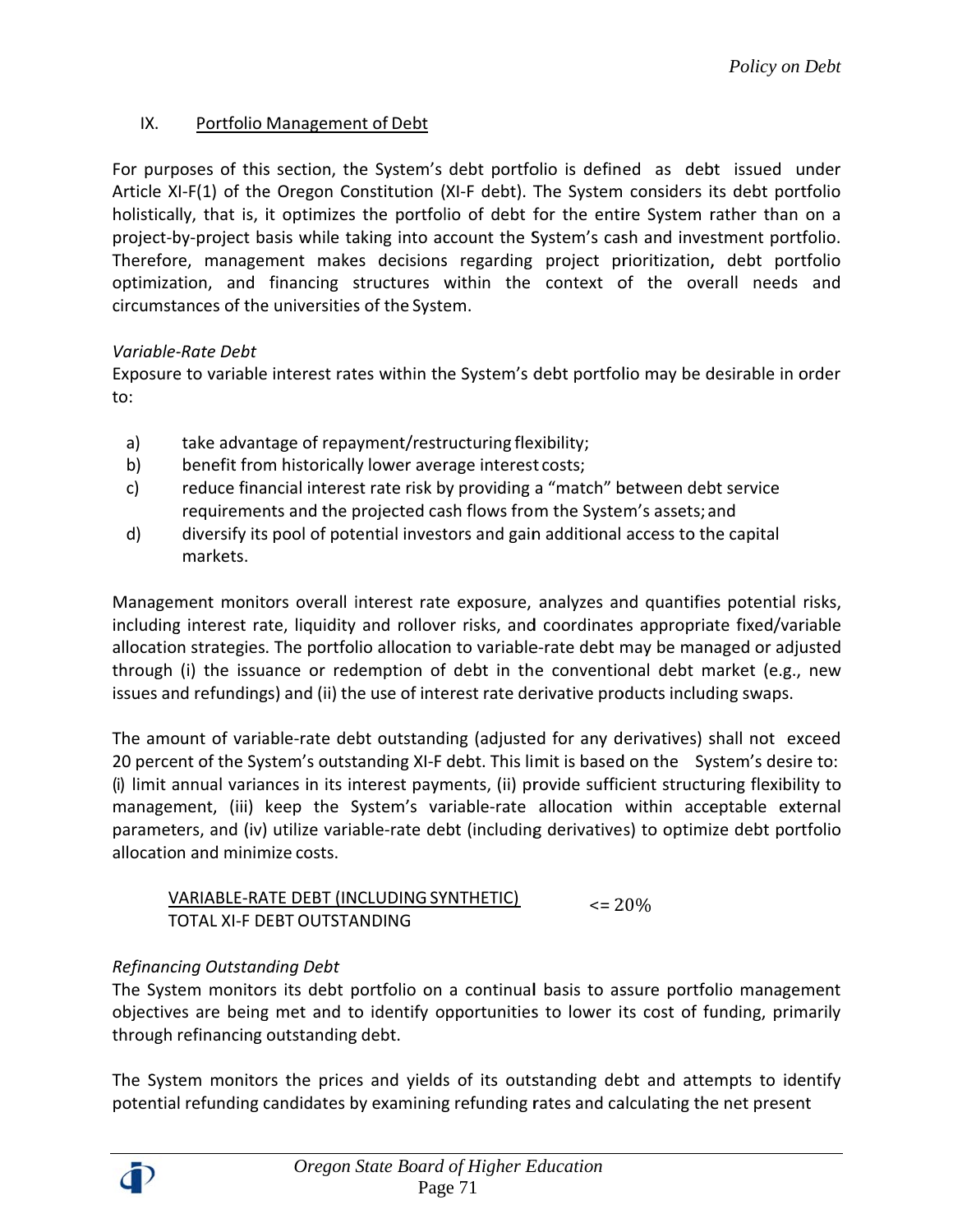value of any refunding savings after taking into account all transaction costs. The System may choose to pursue refundings for economic and/or legal reasons. The System currently adheres to the State of Oregon's refunding thresholds. Net Present Value (NPV) savings of 3 percent or otherwise as permitted by the State Treasurer.

#### **Liquidity Requirements**

The System's portfolio of variable-rate debt and commercial paper require liquidity support in the event of variable rate demand bonds being put back to the System or the Commercial Paper maturing without new investors. Generally, the System can purchase liquidity support externally from a bank in the form of a standby bond purchase agreement or line of credit. In addition, the System can also use its own capital or the capital available to the State Treasurer (if approved) in lieu of or to supplement external facilities. Alternatively, it can utilize variablerate structures that do not require liquidity support (e.g., resetting variable rate term loans).

Just as the System manages its debt on a portfolio basis, it also manages its liquidity needs by considering its entire asset and debt portfolio, rather than managing liquidity solely on an issuespecific basis. This approach permits Systemwide evaluation of desired liquidity exposure, provides administrative flexibility, and reduces total liquidity costs.

A balanced approach is used to provide liquidity support to enhance credit for variable-rate debt, through a combination of external bank liquidity, self-liquidity, and other financial tools. Using a variety of approaches limits dependence on an individual type or source of credit; it also increases access to different types of investors. The System must balance liquidity requirements with its investment objectives and its cost and renewal risk of third-party liquidity providers and internal capacity.

Further, a portfolio-approach to liquidity can enhance investment flexibility, reduce administrative requirements, lower total interest costs, and reduce the need for external bank liquidity.

#### **Overall Exposure**

The System may be exposed to interest rate, third-party credit, tax (the risk that the tax code may change in future periods and impact the cost or financial result of certain debt instruments), and other potential risks in areas other than direct System debt (e.g., off-balance sheet transactions, counterparty exposure in the investment portfolio, etc.) and, therefore, exposure will be measured and monitored on a comprehensive Systemwide basis.

The chart below attempts to visually display the interplay of risks that may be present depending on the types of debt instruments employed. For instance, when using variable rate debt, interest rate risk increases for obvious reasons. For less obvious reasons, if the System utilizes third-party liquidity to support its variable rate debt, the risk of the credit-worthiness of the liquidity provider comes into play. Additionally, income tax risk is interjected when variable rate bonds are remarketed as the tax laws may change and impact the cost of carrying the variable rate debt. If the System were to convert that variable rate debt to fixed via an interest

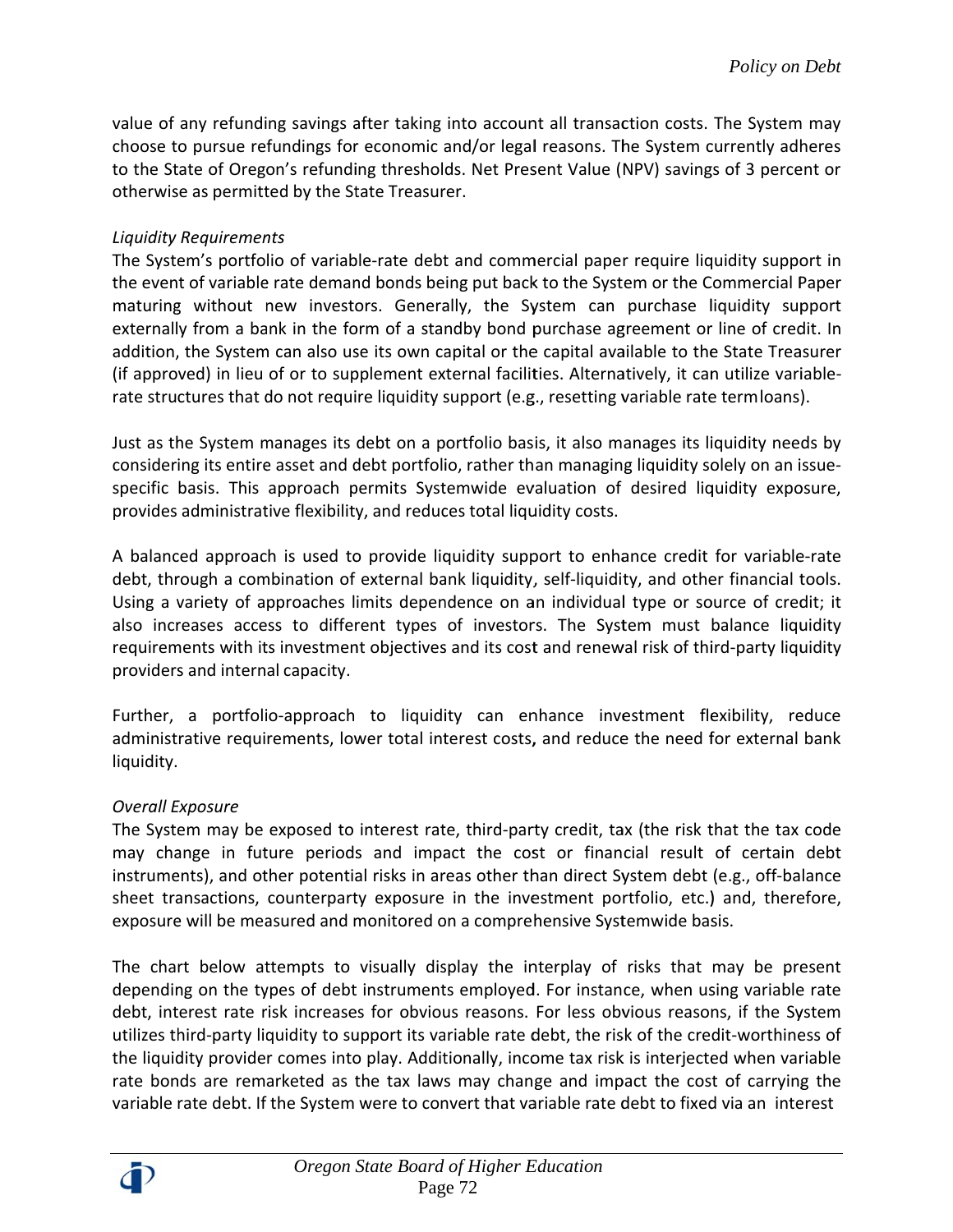rate swap agreement, the interest rate risks would be mitigated, but the risk of the creditworthiness of the third-party liquidity provider would not.



#### Χ. Central Loan Program Management

For purposes of this policy section, the central loan program pertains only to proceeds of XI-F debt or internal liquidity.

Each institution is responsible for the repayment of all funds borrowed from the central loan program, plus interest and any fees established in the System's internal lending policies, regardless of the internal or external source of funds.

Loan structures with standard financial terms are offered to institutional borrowers. The System may provide for flexible financing terms in order to accommodate individual institutional needs if it is determined to be in the university's and System's best interest. The Vice Chancellor for Finance and Administration will clearly articulate the policies and procedures for the assumption and repayment of debt to all borrowers. The Director of Treasury Operations is the System's loan officer for institutional borrowers.

#### De-linking External and Internal Debt Structures

The System has adopted a central loan program under which it provides funding for projects across all institutions under the guidance of the Vice Chancellor for Finance and Administration. In this regard, the System has established a pool of financing resources, including debt, for a central source of capital.

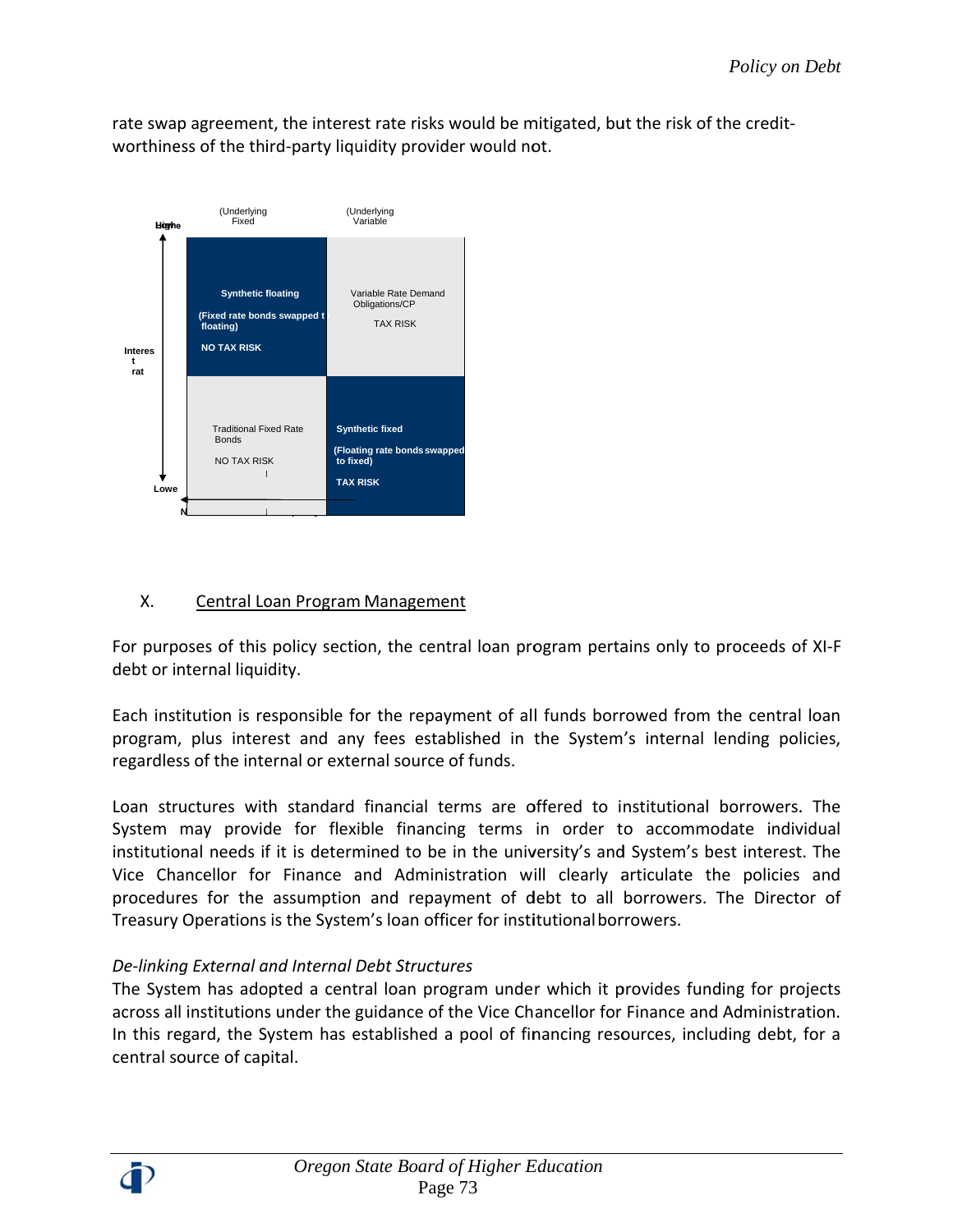The benefits of this program include:

- a) Enabling the structuring of transactions in the best economic interests of the System that might not be possible on a project-specific basis,
- b) providing continual access to capital for borrowers,
- c) permitting the System to fund capital needs on a portfolio basis rather than on a project-specific basis,
- d) funding specific projects with predictable financial terms,
- e) achieving a consistently low average internal borrowing costs while minimizing volatility in interest rates.
- f) permitting prepayment of internal loans without penalty, and
- g) achieving equity among borrowers through a blended rate.

The diagram below outlines the relationship between the System's internal borrowers, the central loan program, and the external debt market for debt that is repaid via systemgenerated revenues:



The central loan program can access funds from a variety of sources to originate loans to institutions. The System manages its funding sources on a portfolio basis, and therefore payments from institutions are not tied directly to a particular source of funds. (Note: due to federal tax and reimbursement requirements, actual bond debt service for certain projects still must be tracked.)

### **Blended Interest Rate**

The System charges a blended interest rate to its institutions based on its cost of funding. In some instances, at the discretion of the Vice Chancellor for Finance and Administration, the type and useful life of the project being financed may affect the appropriate term and interest rate of any loan.

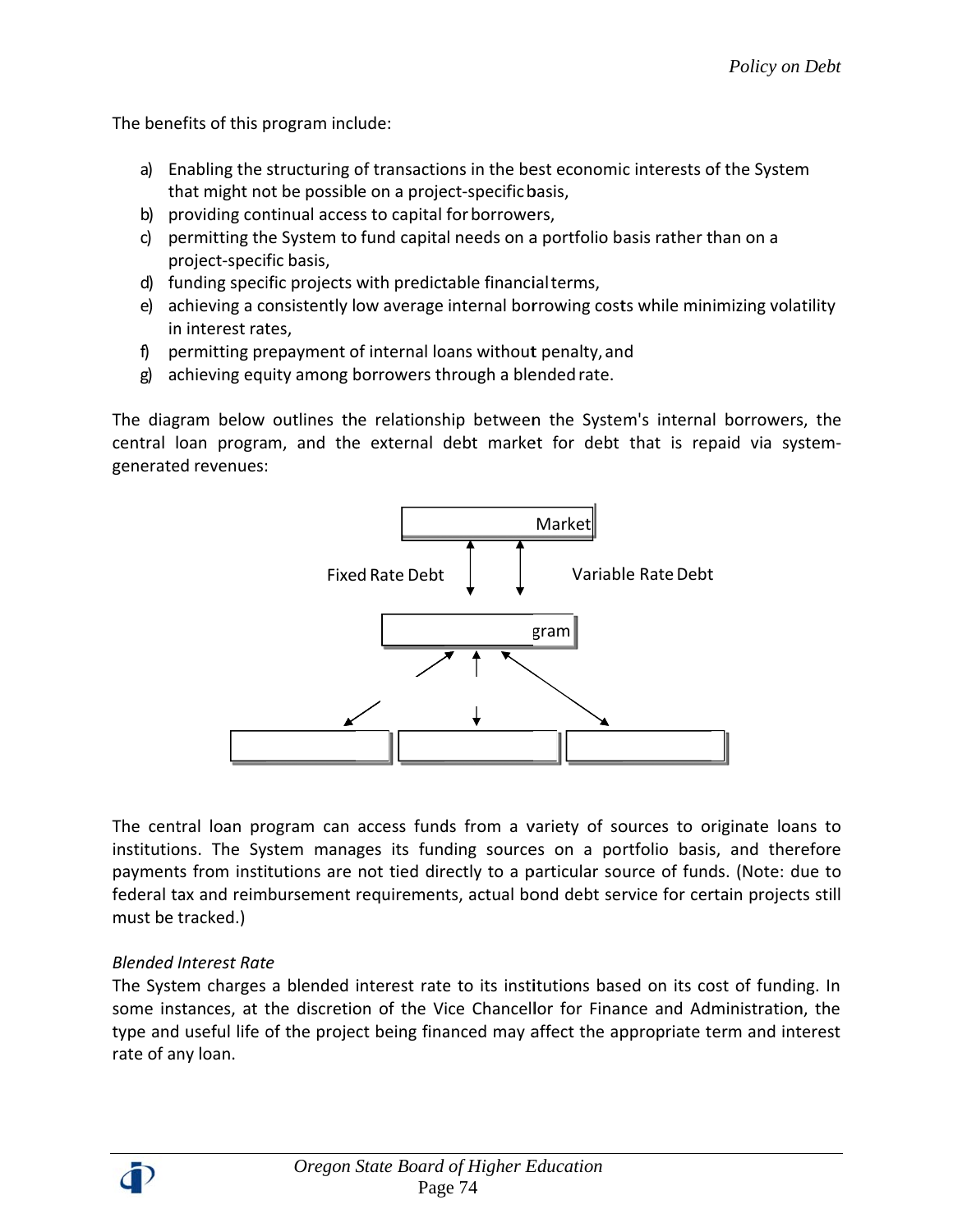This blended interest rate may change periodically to reflect changes in the System's average aggregate expected long-term cost of borrowing. The blended interest rate may also include a reserve for interest rate stabilization purposes.

In addition to charging borrowers interest, the central loan program collects amounts to pay for costs of administering the debt portfolio. These costs are clearly articulated to institutions, and are passed on to borrowers in the form of a rate surcharge and an upfront fee for loan origination. These charges may be reviewed and adjusted from time-to-time.

#### $XL$ **Approval Process**

The System, through the Oregon State Treasury, issues debt under Articles XI-F(1) and XI-G of the Oregon Constitution. The System may also enter into other financing agreements (e.g., capital leases) with external entities for amounts in excess of \$100,000 with the approval of the State Treasurer and the Director of the Oregon Department of Administrative Services (DAS). Should the System be granted authority in the future to establish a revenue bond program, it is anticipated that such debt would be issued through the Oregon State Treasury as well.

All debt issued by the System must be authorized through a board resolution (or the Finance and Administration Committee as authorized by the board). When the System issues debt under Article XI-F(1) of the Oregon Constitution, the board's authorizing resolution must include its finding, based on the analysis of debt affordability and capacity delineated in section IV above, that the XI-F(1) debt financed projects are both self-liquidating and self-supporting.

The Board delegates the authority to approve the pricing of System-issued debt to the Vice Chancellor for Finance and Administration.

Other State-issued debt is approved as follows:

- DAS issues Certificates of Participation on behalf of the System.
- The Oregon Lottery issues Lottery bonds on behalf of the System.
- The Oregon Department of Energy loans money to System institutions for energy savings projects.

When the System participates in debt programs that are administered by other State agencies, such bonds are issued by the State Treasurer who also possesses the authority to price such bonds.

#### XII. **Policy Conflicts**

The provisions of this policy will supersede conflicting policy provisions in other Internal Management Directives, board policies, and/or other fiscal policies.

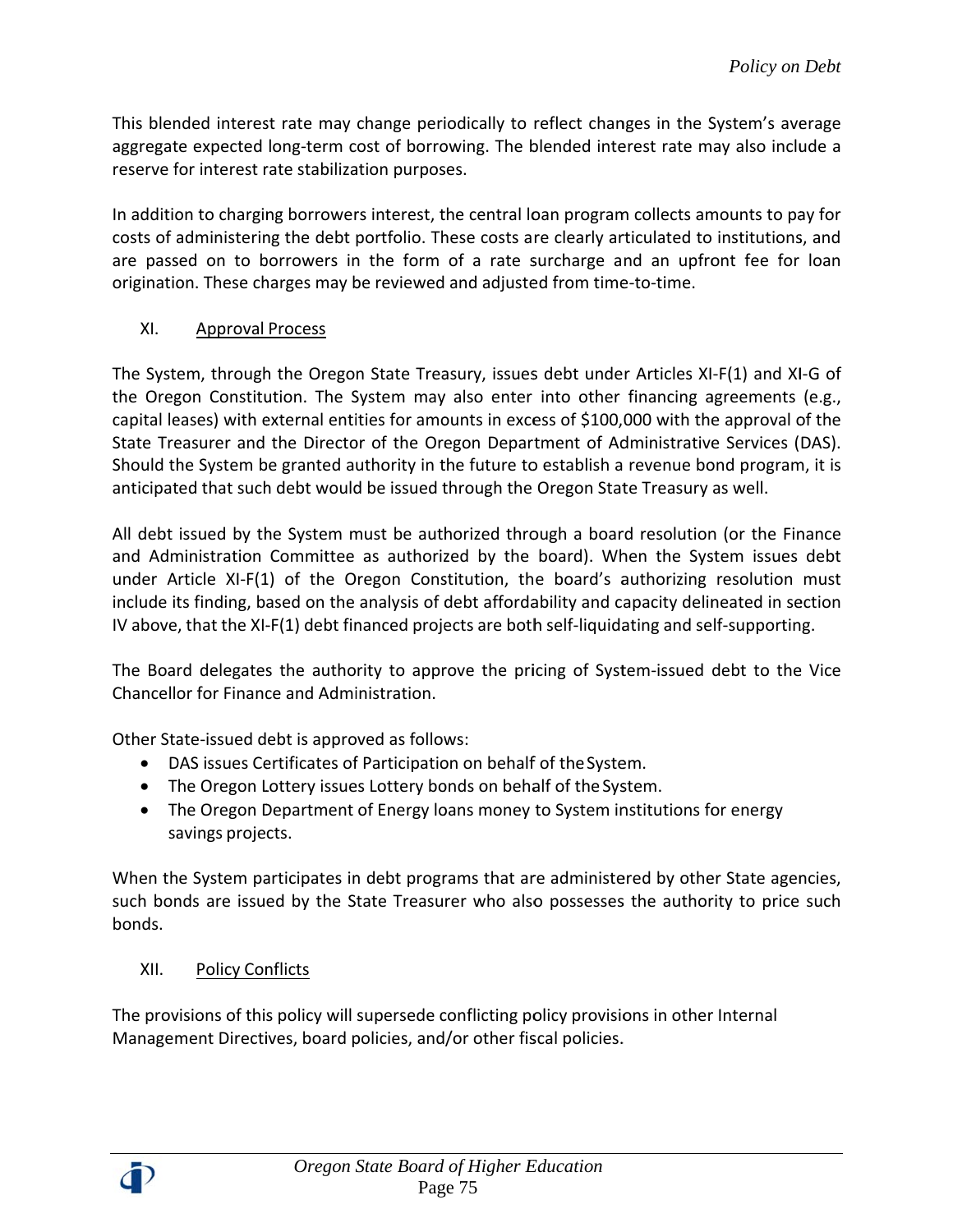#### **DIVERSITY**

(Approved by the Oregon State Board of Higher Education at Meeting #822, on March 6, 2009)

#### **POLICY/PURPOSE:**

The purpose of this policy is to enhance opportunities within the Oregon University System (OUS) through the application of guiding principles and actions relating to diversity. This policy outlines a framework for leadership reflection and action, the identification of key evidence, and Board-conducted annual performance reviews to assess diversity efforts of the Board, the Chancellor, and campus presidents.

#### PRINCIPLES/GUIDELINES/PROCEDURES:

Guiding Principle #1: Overall Commitment to Diversity

The Board values the perspectives, educational benefits, and robust exchanges of ideas that are encouraged by the effective facilitation of diversity within OUS and seeks to promote and support initiatives that sustain best practices in diversity efforts.

Actions – The Board, the Chancellor, and campus presidents will identify opportunities and promote expectations for diverse representation, inclusion, and engagement throughout OUS programs and activities.

Guiding Principle #2: Commitment to Workforce Enhancements

The Board values workforce diversity and encourages opportunities for the employment and advancement of diverse faculty and staff within OUS.

Actions – In periodic reports to the Board, the Chancellor and campus presidents will identify strategies and progress toward the enhancement of workforce diversity.

#### Guiding Principle #3: Commitment to Equity in Student Success

The Board is committed to providing equitable opportunities for students to succeed and to efforts to close achievement gaps among underserved populations.

Actions – In periodic reports to the Board, campus presidents and representatives of OUS student-related committees will identify strategies and progress relating to student success among diverse populations.

#### Guiding Principle #4: Commitment to Welcoming Campus Environments

The Board values the importance of campus environments in the attraction, recruitment, and retention of diverse students, faculty, and staff.

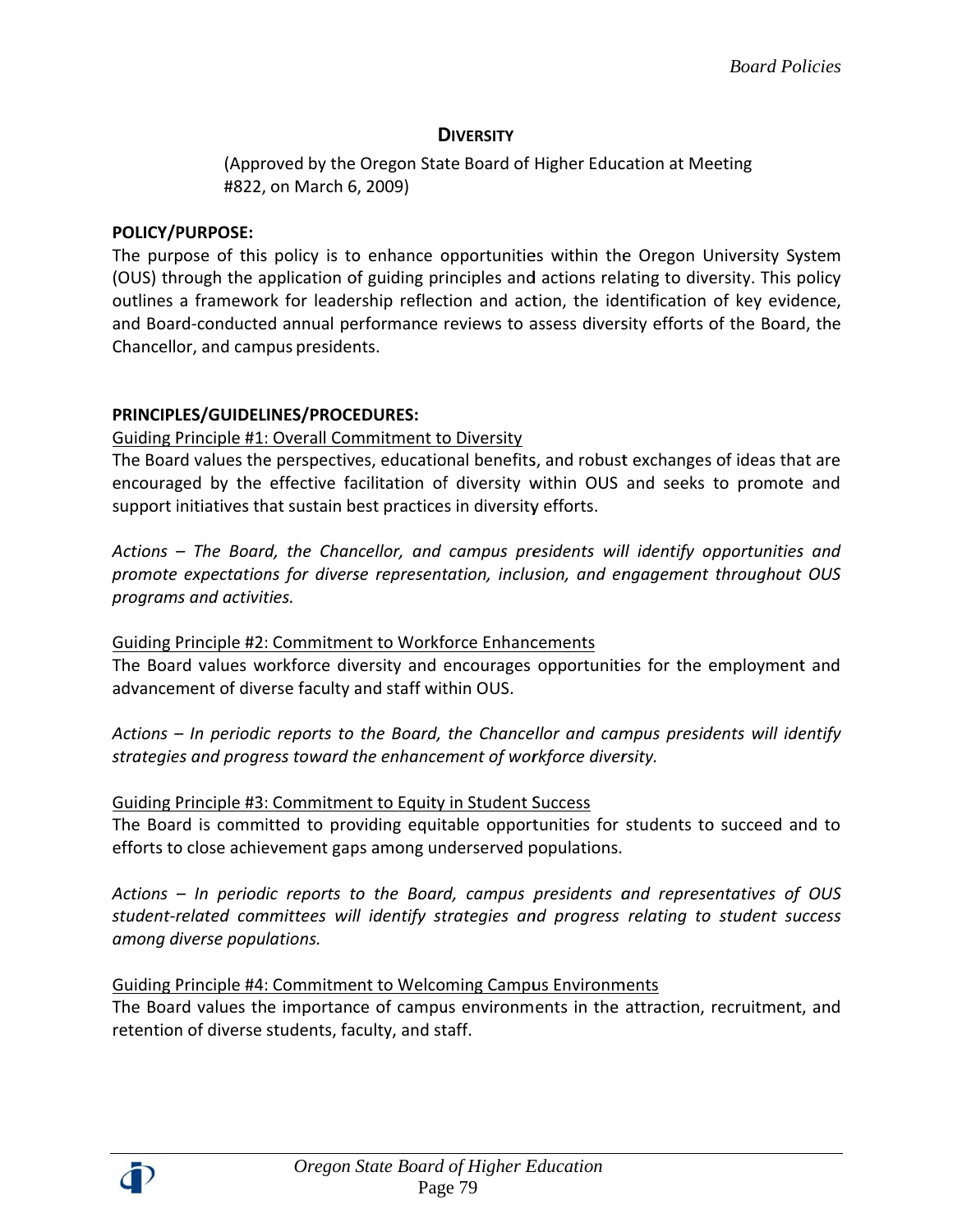Actions – In periodic reports to the Board, campus presidents will a) identify campus climate challenges and successes, b) discuss measures taken to promote welcoming campus environments, and c) describe the possible impact of these measures on student success.

#### Guiding Principle #5: Commitment to Vendor and Contracting Enhancements

The Board is committed to vendor and contracting practices that encourage and promote participation by minority, women-owned, and emerging small businesses (MWESB).

Actions – In periodic reports to the Board, Chancellor's Office and campus representatives will provide updates on progress in vendor and contracting initiatives and practices. OUS representatives will identify and incorporate into project proposals opportunities for outreach to promote engagement and seek bids from MWESB contractors.

#### Guiding Principle #6: Commitment to Continuous Feedback

The Board values the feedback and insights of numerous stakeholders in advancing diversity efforts.

Actions – The Board will include attention to diversity issues within its strategic planning efforts and will solicit ideas, innovations, and standards from the Chancellor and campus presidents that best align with institutional and state priorities. Further, the Board will seek input periodically from representatives of Oregon's diverse communities.

#### Guiding Principle #7: Commitment to Key Goals

The Board values both quantitative and qualitative diversity-related evidence to inform decisions and planning.

Actions – The Board directs the Chancellor and campus presidents to provide reports and updates pertaining to diversity achievements and challenges not less than once every biennium. To assist and inform the Board, each OUS institution will identify key diversity considerations relating to students, faculty, and staff each biennium. Campus leaders will identify and prioritize key goals that take into account fiscal resources, enrollment management considerations, curricular planning, workforce diversity efforts, and specific institutional data and environments. The Chancellor's Office will identify and prioritize key goals pertaining to diversity issues for its units as well. The Board will evaluate annually the Chancellor and campus presidents on elements relating to the identification of, and progress toward, key goals and actions in all areas of this policy and will utilize the guiding principles in Board self-assessments.

#### Document History

• Promulgated March 6, 2009, by majority vote of the Board.

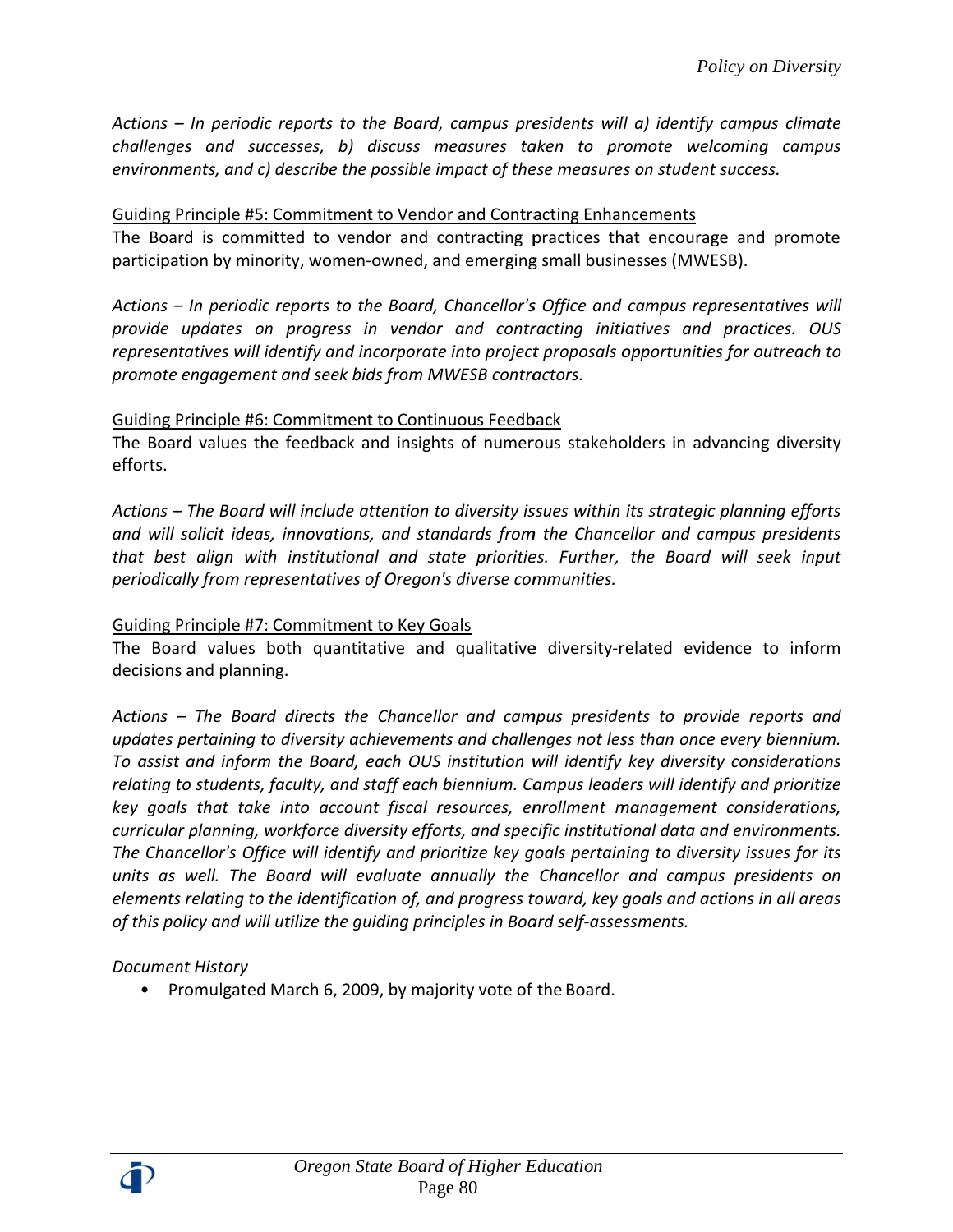### **EXECUTIVE SEARCHES, APPOINTMENTS, AND MANAGEMENT**

(Promulgated October 8, 2010, by majority vote of the Board; Amended July 9, 2014). Complete document history below.

#### **POLICY/PURPOSE**

To ensure effective executive leadership of the Oregon University System ("OUS"), including the Office of the Chancellor and the seven OUS institutions, the Board will deploy the following standards for the search, appointment, reappointment, and evaluation of the executive and governing officers of the System, including the Chancellor and the presidents of each of the OUS institutions.

#### **AUTHORITY/CROSS-REFERENCES**

- Oregon Revised Statutes Chapter 351
- Oregon Revised Statutes Chapter 352
- Oregon Administrative Rules, Division 20
- Oregon Administrative Rules, Division 21
- Board Policy on Policies & Internal Management Directives
- Board Policy on Executive Leadership and Management

#### PROCEDURES/GUIDELINES/PROCEDURES

 $(A)$ Selection and Appointment of the Chancellor

- (1) The Board retains the sole responsibility for the selection and appointment of the Chancellor and authorizes the Board president to conduct the search on its behalf.
- (2) When it becomes necessary to hire a Chancellor, the Board president will initiate a search. The search will be conducted in a manner consistent with guidelines recommended by the Governance and Policy Committee and approved by the Board. The search guidelines will be designed to ensure appropriate public notice and will address affirmative action considerations.
- (3) A single search committee will be responsible for assisting the Board president by identifying, recruiting, and evaluating possible candidates for Chancellor. The Board, in addition to a search committee, may contract for the services of a consulting or executive search firm in order to assist it recruiting candidates and organizing and executing the search process.
	- (a) The Board president will appoint members of the search committee. At least one member of the search committee will be a current member of the State Board of Higher Education. The Board president will appoint a search committee chair, who will be a current member of the State Board of Higher Education.

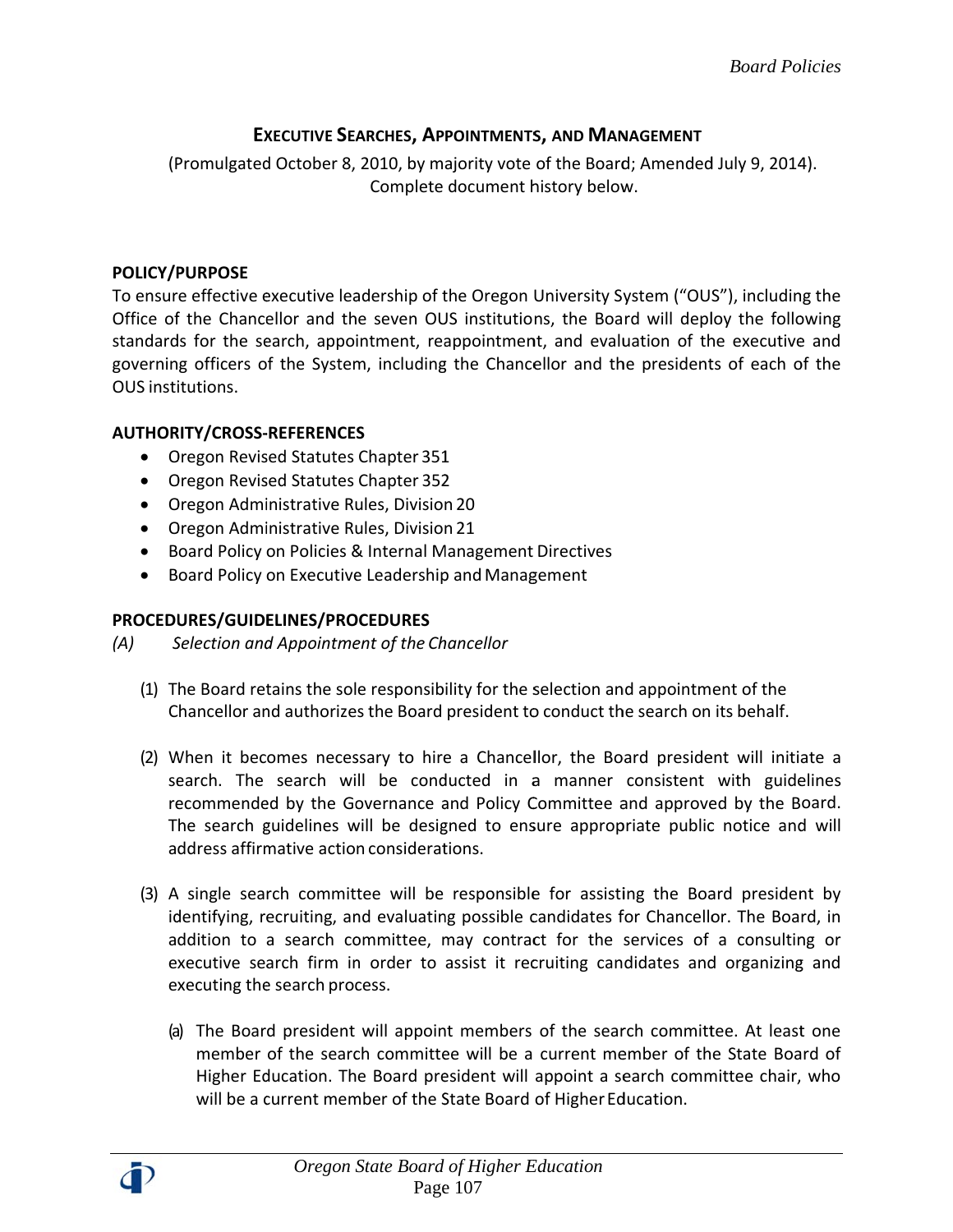- (b) The Board president will appoint a senior employee of the Office of the Chancellor to serve as coordinator of the search. The coordinator will serve as a non-voting exofficio member of the committee.
- (4) The search committee will recommend finalists to the Board president. The Board president may meet with the search committee to discuss the strengths weaknesses of the finalists. The search committee will not rank the finalists. and
- (5) C onsistent w with the gui delines app proved by t he Board a at Section (A A)(2), the B Board president will interview the finalists. The Board president, after consultation with the search committee and members of the Governance and Policy Committee, is authorized to narrow the field of finalists that will be forwarded to the Board.
- (6) Consistent with the guidelines approved by the Board at Section (A)(2), the Board will interview the finalist or finalists in executive session. Following the interviews, the Board president will negotiate terms and conditions of employment with the Board's first preference for Chancellor. If the negotiation is unsuccessful, the Board president will seek further advice from members of the Board before negotiating with other finalists.
- (7) Upon the successful negotiation of the terms and conditions of employment, the Board will vote on the new Chancellor's appointment at a public meeting of the Board.
- *(B) Se election of a an Interim or r Acting Chan ncellor*
	- (1) When the position of Chancellor becomes vacant prior to the appointment of a regular successor, the Board president will, after consultation with the members of the Governance and Policy Committee and other constituents as necessary, recommend a candidate for interim Chancellor.
	- (2) The Board president or designee will interview the recommended candidate for interim Chancellor. The Governance and Policy Committee or the Board, in its discretion, may meet in executive session to discuss the strengths and weaknesses of the recommended ca andidate.
	- (3) At its next regular meeting or at a special meeting, the Board will vote on the interim Chancellor's appointment. The interim Chancellor will serve until the Board has appointed a regular Chancellor or until the interim Chancellor has been relieved of the duties and responsibilities of Chancellor. Throughout his/her term, the interim Chancellor will serve at the pleasure of the Board.
	- (4) When an incumbent Chancellor is temporarily unable to discharge his/her duties, leaves for a period that, in the judgment of the Board chair, warrants a temporary replacement, or in any other circumstance determined advisable by the Chancellor or

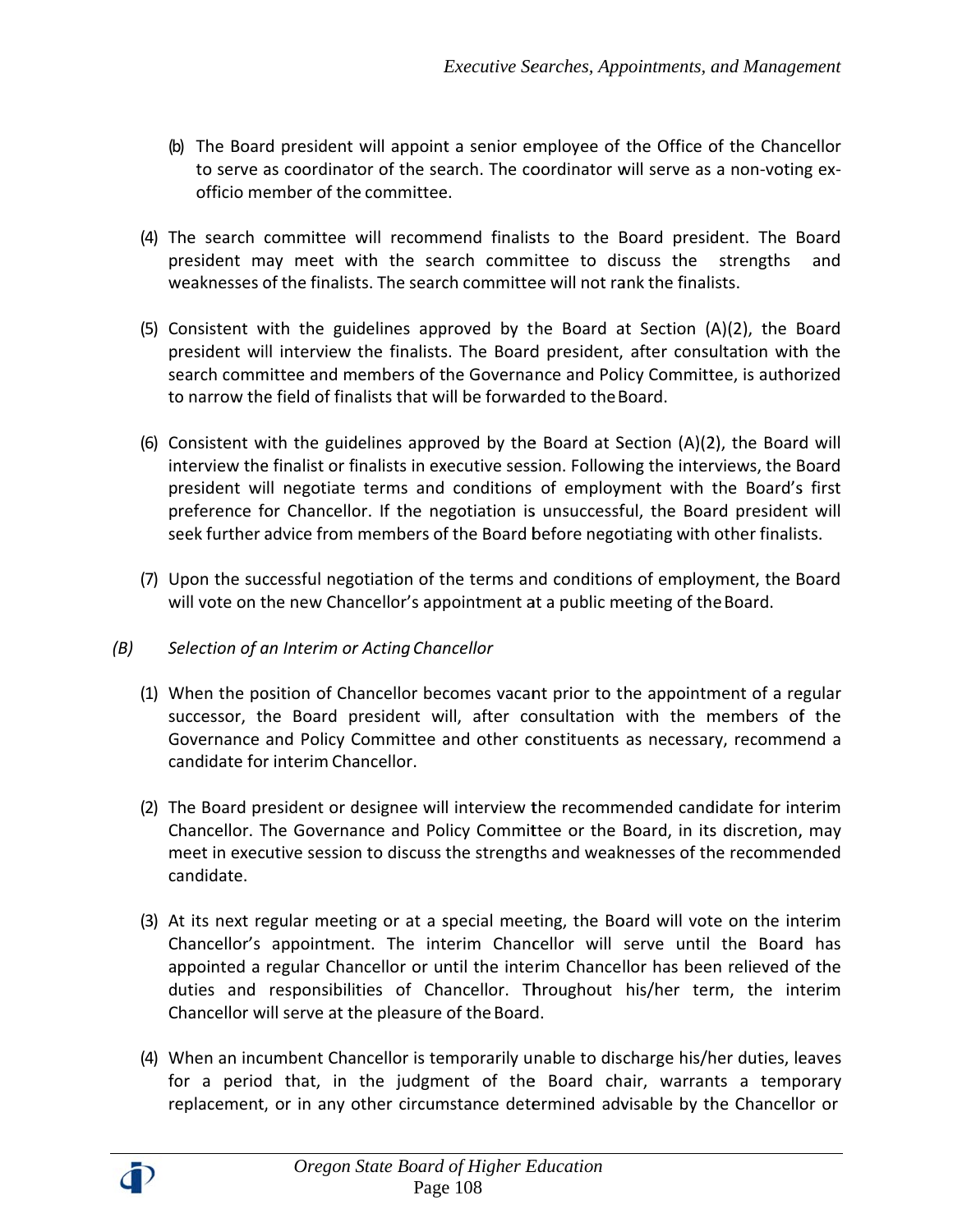the Board, the Board chair, after consultation with members of the Governance and Policy Committee and other constituents as necessary, will recommend a candidate for acting Chancellor.

- (5) The Board president or designee will interview the recommended candidate for acting Chancellor. The Governance and Policy Committee or the Board, in its discretion, may meet in executive session to discuss the strengths and weaknesses of the recommended candidate.
- (6) At its next regular meeting or at a special meeting, the Board will vote on the acting Chancellor's appointment. The acting Chancellor will serve until the incumbent is able to resume his/her duties or until the acting Chancellor has been relieved of the duties and responsibilities of Chancellor. Throughout his/her term, the acting Chancellor will serve at the pleasure of the Board.
- $(C)$ Selection of an Interim Chancellor as Regular Chancellor
	- (1) When the Board must decide whether to search for a Chancellor or move an interim or acting Chancellor to regular status, the process at Section (B) will beused.
- $(D)$ **Evaluation of the Chancellor** 
	- (1) The Chancellor will be evaluated for performance by the Board pursuant to the process, standards, and criteria established by the Board's Governance and Policy Committee. The Chancellor and Board president will be consulted as the Board's Governance and Policy Committee establish the evaluative process, standards, and criteria.
- $(E)$ Selection and Appointment of an Institution President
	- (1) The Board retains the sole responsibility for the selection and appointment of institution presidents and delegates authority to the Chancellor to conduct the search on its behalf. The direct costs of the presidential search will be borne by the institution.
	- (2) When it become necessary to hire an institution president, the Chancellor, after consultation with Board leadership, will initiate a search process. The search will be conducted in a manner consistent with guidelines established by the Chancellor and approved by the Board. The search guidelines will be designed to ensure appropriate public notice and will address affirmative action considerations.
	- (3) A single search committee will be responsible for assisting the Chancellor and the Board by identifying, recruiting, and evaluating possible candidates for the position of institution president. The Board, in addition to a search committee, may contract for the services of a consulting or executive search firm in order to assist it recruiting candidates and organizing and executing the search process.

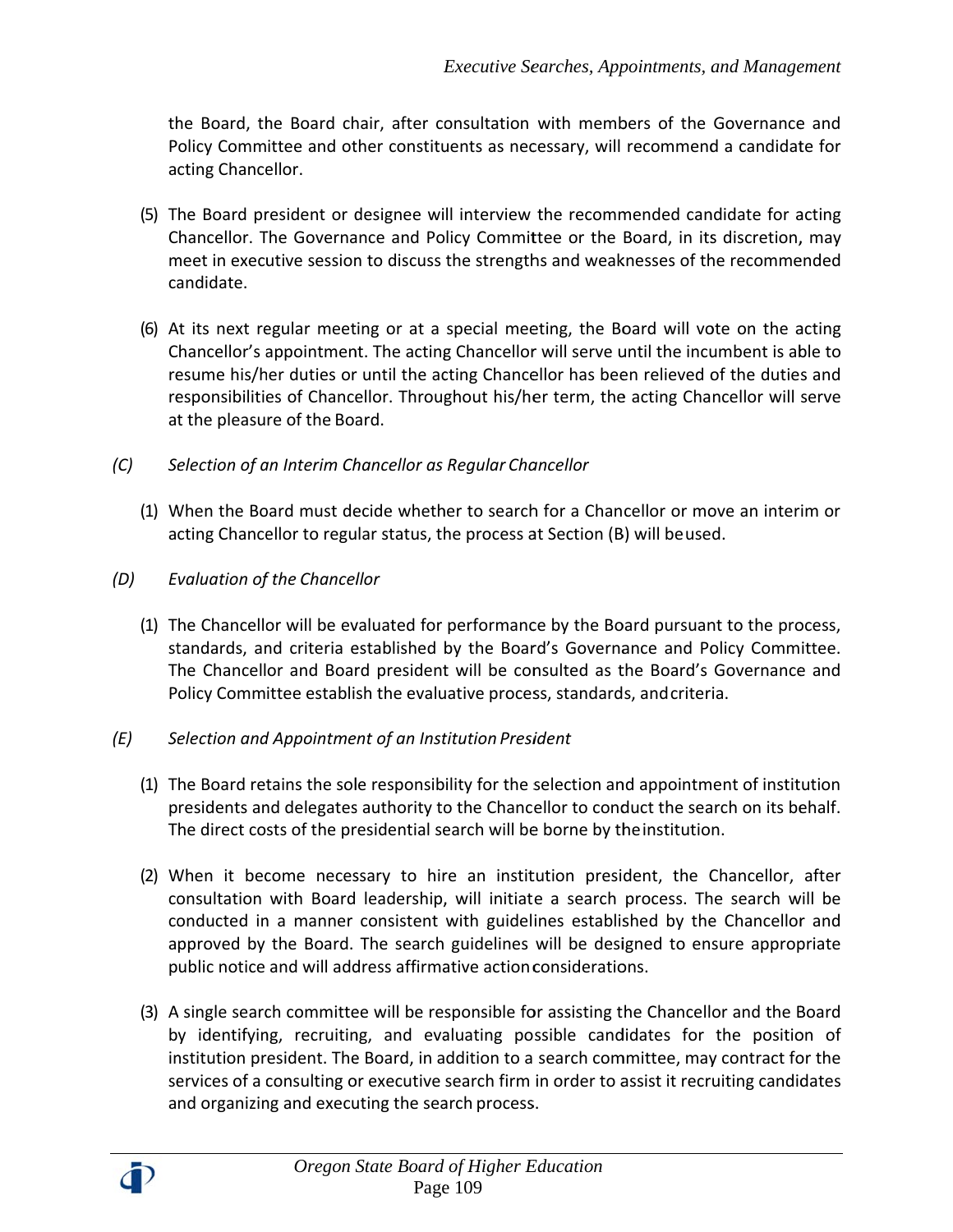- (a) The Chancellor will appoint the members of the search committee after consultation with Board leadership. The search committee will include at least one current Board member. A current Board member will serve as chair of the search committee.
- (b) The Chancellor will appoint a senior employee of the Office of the Chancellor to serve as coordinator of the search. The coordinator will serve as a non-voting exofficio member of the committee.
- (c) The Chancellor will appoint a campus-based search coordinator after consultation with the senior employee of the Office of the Chancellor assigned to the committee, the search committee chair, and institutional leadership.
- (4) The search committee will recommend finalists to the Chancellor. The recommendations should be accompanied by a detailed report of the strengths and weaknesses of each candidate, especially in terms of the desired qualifications for the position. The report may include summaries of the evaluations from individuals and groups who provided information to the search committee. The recommendations from the search committee will be unranked.
- (5) The Chancellor will interview the committee's finalists. The Chancellor is authorized to narrow the field of candidates, but only after consultation with the search committee. The Chancellor is authorized to rank the candidates.
- (6) The Board will interview the finalists forwarded by the Chancellor in executive session.
- (7) Consistent with the guidelines approved by the Board at Section (F)(2), the Board will interview the finalist or finalists in executive session. Following the interviews, the Chancellor will negotiate terms and conditions of employment with the Board's first preference for institution president. If the negotiation is unsuccessful, the Chancellor will seek further advice from members of the Board before negotiating with other fi nalists.
- (8) Upon the successful negotiation of the terms and conditions of employment, the Board will vote on the new institution president's appointment at a public meeting of the B oard.

### *(F) Select tion of an Int terim or Act ing Institutio on President t*

(1) When the office of institution president become vacant prior to the appointment of a regular successor, the Chancellor will, after consultation with Board leadership, campus leadership, and other constituencies as necessary, recommend the name of a candidate for interim president.

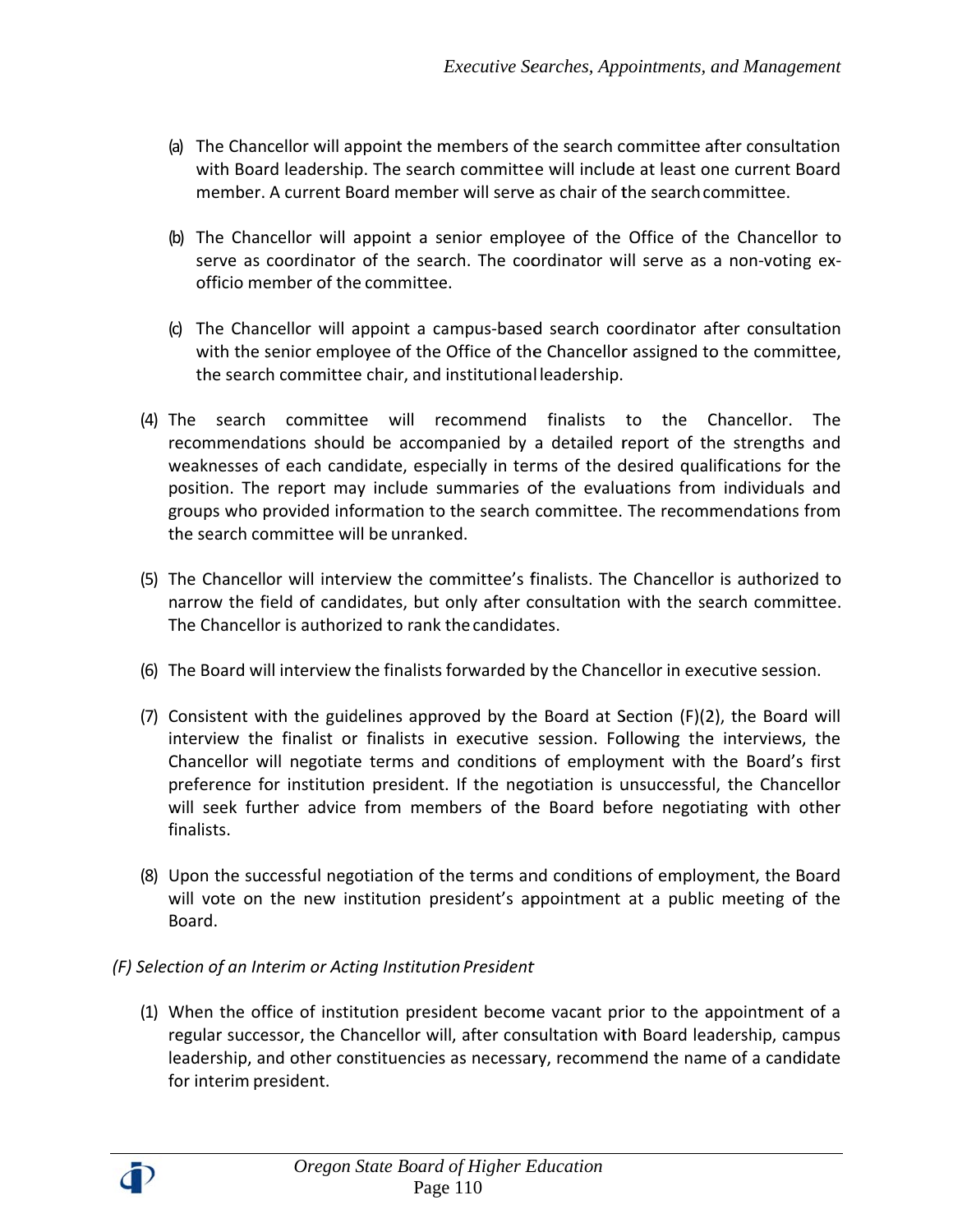- (a) The Board president or designee will interview the recommended candidate for interim president. The Board, in its discretion, may meet in executive session to discuss the recommended candidate's strengths and weaknesses.
- (b) At its next regular meeting or at a special meeting, the Board may appoint the candidate as interim president. The interim president will serve until the Board has appointed a regular institution president or until the interim president has been relieved of the presidential duties and responsibilities. Throughout his/her term, the interim president will serve at the pleasure of the Board.
- (2) When an incumbent institution president is temporarily unable to discharge his/her duties, takes a leave for a period that, in the judgment of the Chancellor and the Board, warrants a temporary replacement, or in any other circumstance determined advisable by the Chancellor or the Board, the Chancellor, after consultation with Board leadership, campus leadership, and other constituencies as necessary, recommend a candidate for acting president.
	- (a) The Board president or designee will interview the recommended candidate for acting president. The Board, in its discretion, may meet in executive session to discuss the recommended candidate's strengths and weaknesses.
	- (b) At its next regular meeting or at a special meeting, the Board may appoint the candidate as acting president. The acting president will serve until the Board determines that the incumbent is able to resume his/her official duties or until the acting president has been relieved of the presidential duties and responsibilities. Throughout his/her term, the acting president will serve at the pleasure of the Board.
- *(G) Se election of a an Interim In stitution Pre esident asPr resident*
	- (1) When the Board must decide whether to search for an institution president or move an interim or acting president to regular status, the process at Section (G) will be used.
- *(H) E valuation of an Institution President* 
	- (1) The institution president will be evaluated for performance by the Chancellor and the Board pursuant to the process, standards, and criteria established by the Board's Governance and Policy Committee. The institution president, Chancellor, and Board president will be consulted as the Board's Governance and Policy Committee establish the evaluative process, standards, and criteria.

#### **DOCUME ENT HISTOR RY**

- Promulgated October 8, 2010, by majority vote of the Board
	- o Amended July 9, 2014.

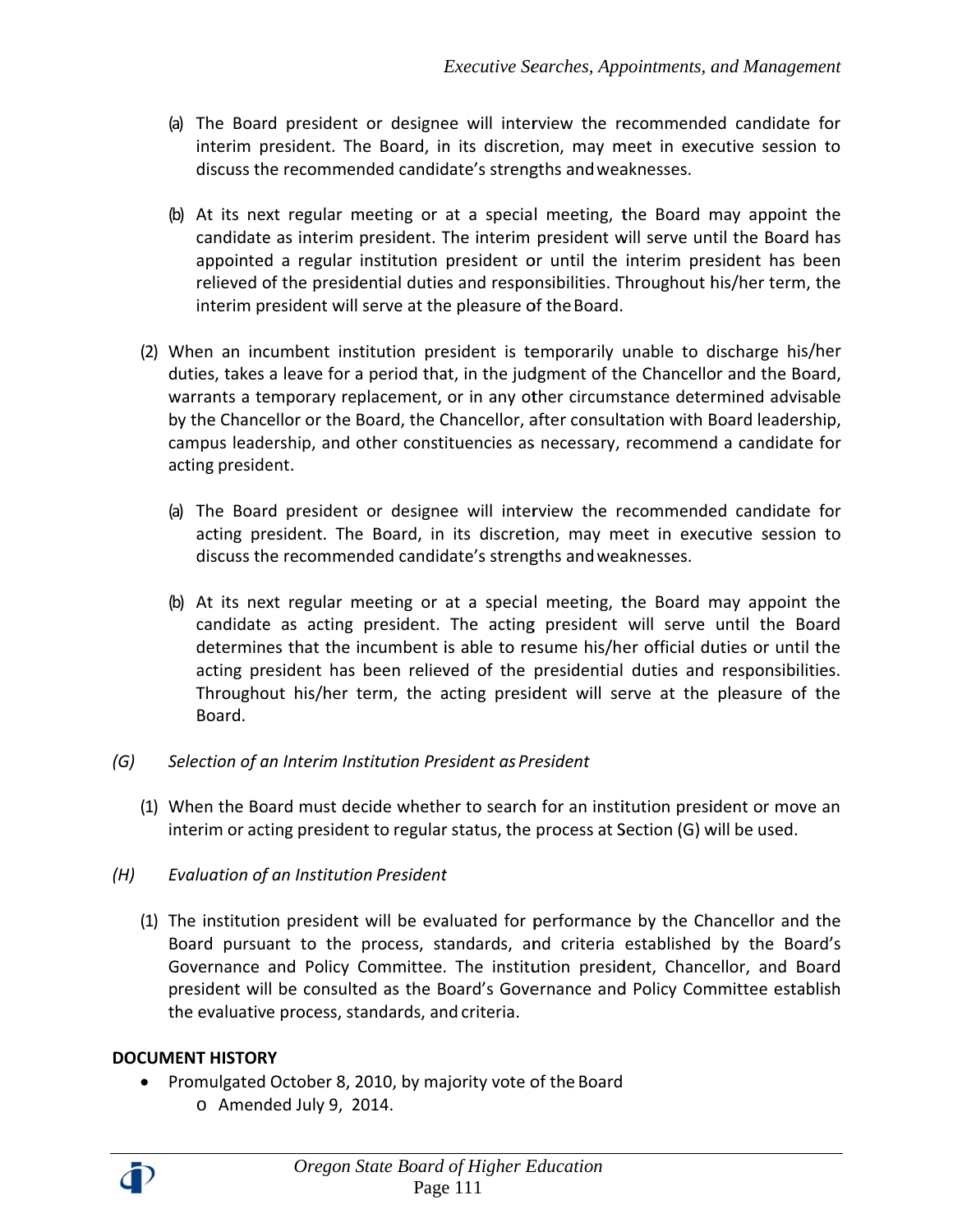- Former Policy for Presidential Search Process:
	- o Adopted by the Oregon State Board of Higher Education, Meeting #535, March 21, 1986, pp. 122‐130
	- o Amended d Meeting #5 560, Februar ry 17, 1988, pp. 64‐70;
	- o Amended Meeting #570, October 21, 1988, pp. 564-570;
	- o Amended d Meeting #5 581, Octobe r 20, 1989, p pp. 457‐463;
	- o Amended Meeting #623, October 22, 1993, pp. 500-508;
	- o Amended d Meeting #6 627, April 22 2, 1994, pp. 1 130‐136;
	- o Amended Special Meeting, January 29, 1997, pp. 41-50;
	- o Amended Meeting #667, October 17, 1997, pp. 462-472;
	- o Amended d, Meeting # 667, pp. 462 2‐472;
	- o Repealed , Meeting #8 843, Octobe r 8, 2010.
- IMDs 1.102 through 1.155, repealed Meeting #843, October ;;<br>;;<br>;<br>r 8,2010

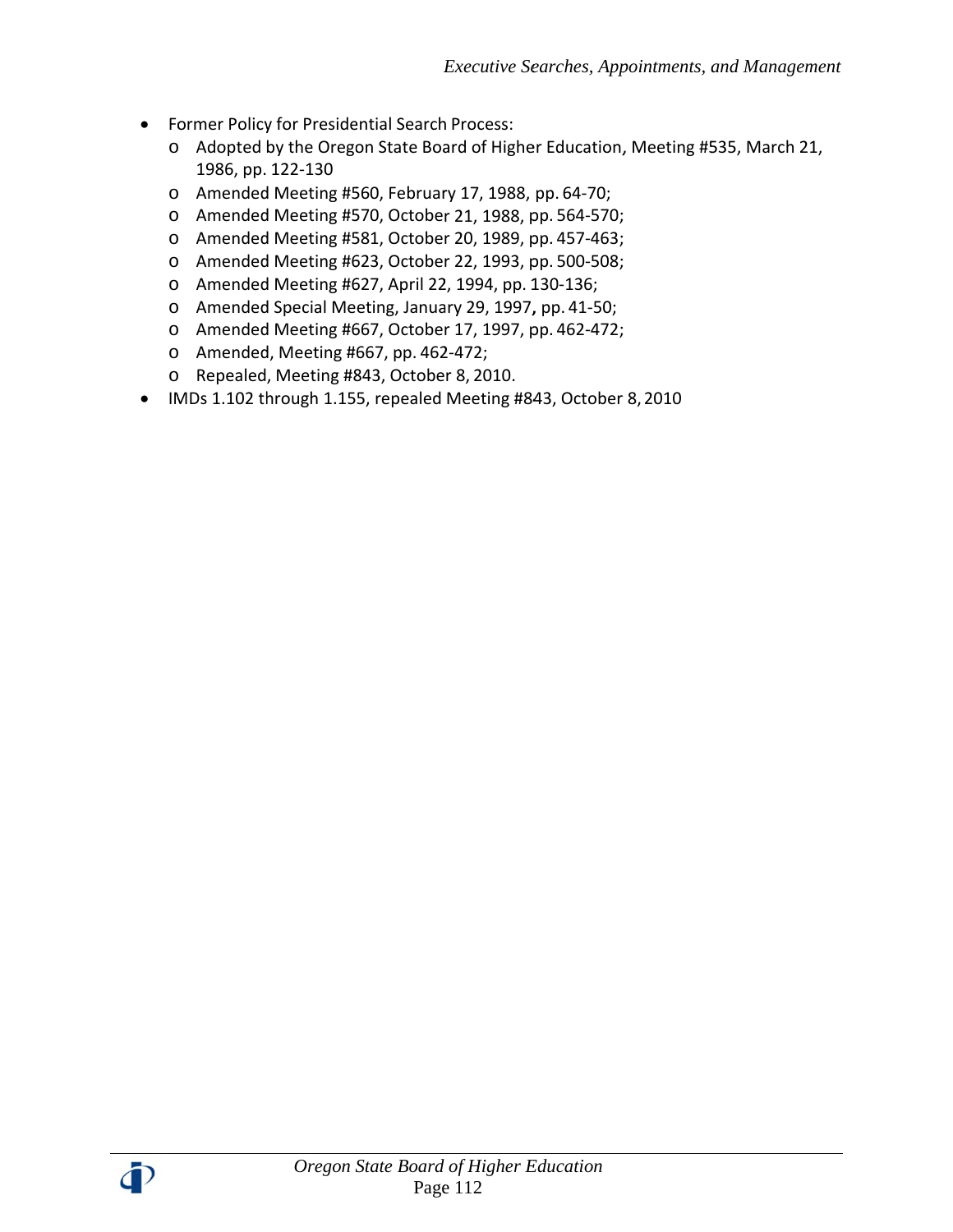### **FIREARMS**

(Approved by the State Board of Higher Education, meeting #855, March 2,  $2012)$ 

#### **POLICY/PURPOSE**

Oregon Revised Statutes 351.060(1) and (2) grant the State Board of Higher Education broad authority over its property. It states: "The State Board of Higher Education may [c]ontrol and provide for, subject to the conditions of this section, the custody and occupation of the grounds, buildings, books, papers and documents belonging to each and all the institutions, departments or activities under the control of the State Board of Higher Education [and may] [m]anage, control and apply all property of whatever nature given to or appropriated for the use, support or benefit of any or all of the institutions, departments or activities under the control of the State Board of Higher Education..." Additionally, Senate Bill 242 grants the State Board of Higher Education the "sole authority to govern, set policy, and otherwise manage the affairs of the public universities listed at ORS 352.002" and states the Board "shall exercise and carry out all of the powers, rights and duties that are expressly conferred upon the board or that are implied by law or incident to such powers, rights and duties."

Pursuant to this authority to manage its affairs and control its property—and in recognition of its obligation to provide a safe environment to its students, employees, visitors, vendors, and patrons—the State Board of Higher Education promulgates the following internal policy governing firearms for the Oregon University System, including the Chancellor's Office and the OUS institutions.

#### **AUTHORITY/CROSS-REFERENCES**

Oregon Revised Statutes Chapter 351, with specific reference to ORS 351.060 and SB 242  $(2011).$ 

### PRINCIPLES/GUIDELINES/PROCEDURES

A. Control by OUS of its Premises Regarding Students, Employees, Contractors, Event Attendees, and Users of Board-Owned or Controlled Property

Subject to the exceptions stated in paragraph (C) below, the following persons are prohibited, at all times, from possessing a firearm on Board-owned or controlled property, whether or not that person possesses a concealed handgun license:

- (1) Any person with student status, including, but not limited to full-time, part-time, nonadmitted, or any person auditing a course at an OUS institution;
- (2) Any person employed by the State Board of Higher Education or Oregon University System, including the Chancellor's Office or OUS institutions;

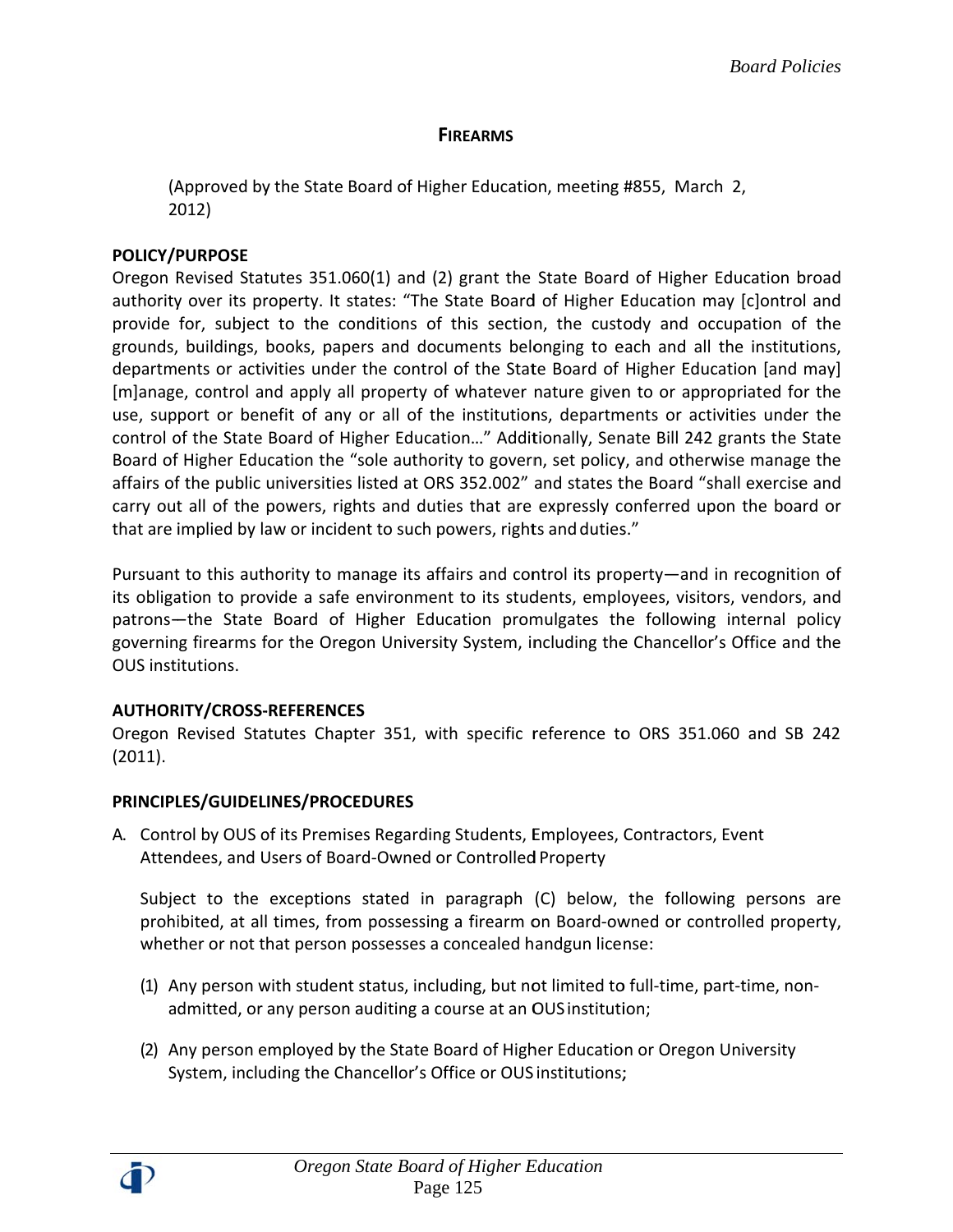- (3) Any person, whether individually or as an agent of an entity, with whom the Oregon University System, including the Chancellor's Office or an OUS institution, has a business relationship, including, but not limited to independent contractors or vendors under contract with the State Board of Higher Education or the Oregon University System, including the Chancellor's Office or an OUS institution. The Chancellor's Office or OUS institution, as appropriate, is encouraged to include a contractual clause identifying this obligation in all of its contracts, but this obligation is binding whether or not such a clause is included. Exceptions may be made when the possession of a firearm is required for the discharge of the duties under the contract or business relationship. Examples include, but are not limited to armored car service to ATM machines within the campus boundary;
- (4) Any person attending an event, including but not limited to athletic events, performances, lectures or speeches, which require a ticket for admission. Each OUS institution is encouraged to include a contractual clause identifying this obligation on all of its tickets, which function as licenses to attend an event on Board-owned or controlled property, but this OUS policy is effective regardless of the existence of such clauses; and
- (5) Any person leasing, renting, or reserving Board-owned or controlled property. Each OUS institution is encouraged to include a contractual clause identifying this obligation in all contracts with such persons, but this OUS policy is effective regardless of the existence of such clauses.
- B. Control by OUS of its Premises Regarding Others

Subject to the exceptions stated in paragraph (C) below, no person may possess a firearm on or in the following places on Board-owned or controlled property, whether or not that person possesses a concealed handgun license:

- (1) OUS institution buildings or buildings owned or controlled by the Board; and
- (2) OUS sports or performance venues or sports or performance venues owned or controlled by the Board; and
- (3) OUS institution work places or work places owned or controlled by the Board.
- C. Exceptions

The State Board of Higher Education authorizes the following exceptions to its Policy on Firearms:

(1) Possession by on-duty law enforcement officers licensed with the Oregon Department of Public Safety Standards and Training or equivalent state or federal authority authorized to license the possession of firearms by law enforcement officers;

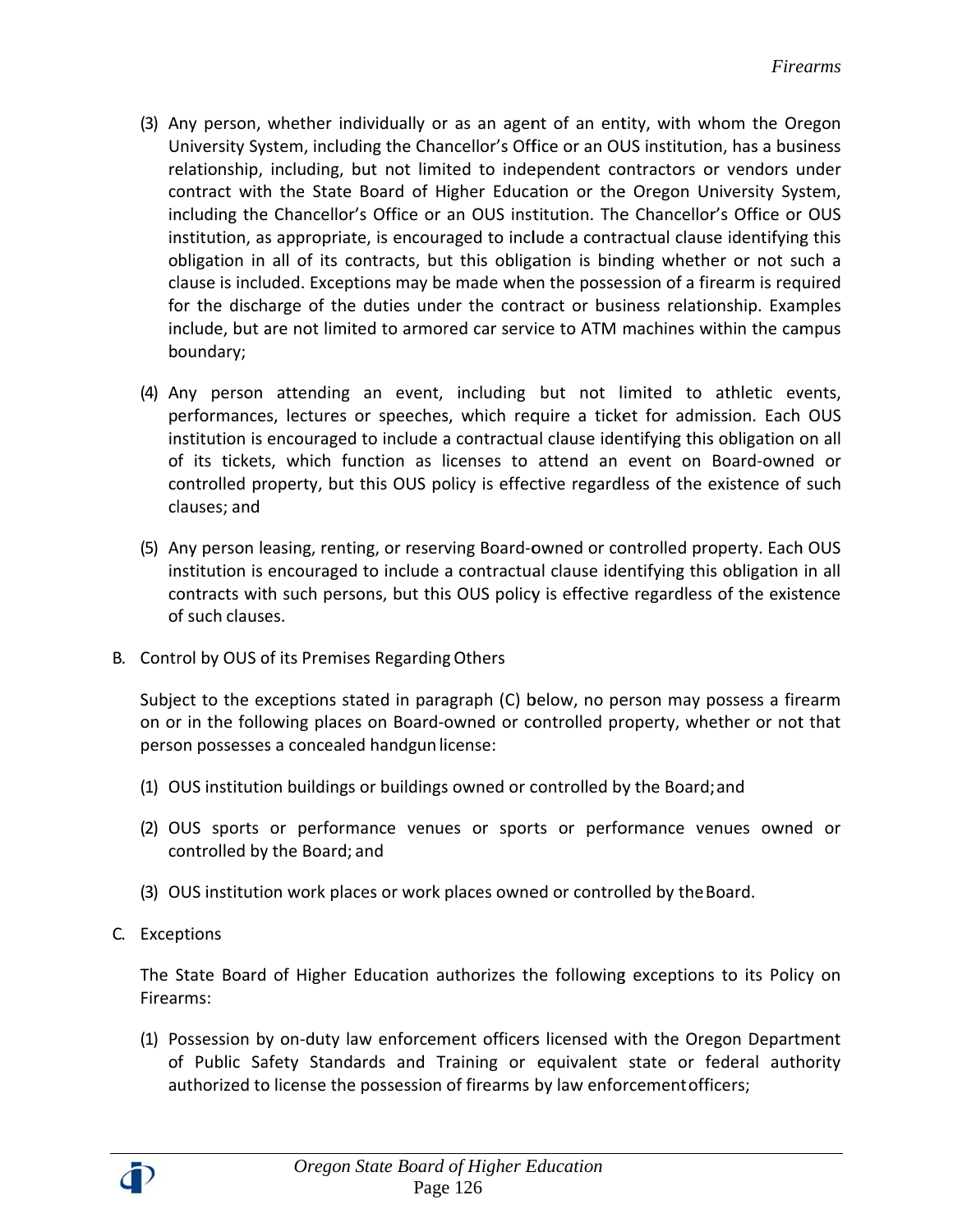- (2) Possession by any person participating in an institutionally-recognized or sanctioned U.S. military program, including, but not limited to Reserve Officer Training Corps (ROTC), provided that safety protocols established by such program for the possession and secure storage of firearms have been approved by such program and are followed;
- (3) Possession by residents within a family housing dwelling or any other living arrangement governed by Oregon landlord-tenant law. Residence halls and other living arrangements not governed by Oregon landlord-tenant law are expressly excluded from this exception. Possession of firearms by such residents outside the dwelling is subject to the restrictions of this policy; and
- (4) Possession by persons in compliance with any institution policy that provides for the transportation and/or safe and secure storage of unloaded firearms in order for a student or employee to have access to a firearm for hunting or target shooting, or for academic research, so long as the policy:
	- (a) minimizes the presence of the firearms on Board-owned or controlled property; and
	- (b) restricts the presence of firearms on Board-owned or controlled property in such cases to those instances in which the person wishing to possess the firearm on Board-owned or controlled property demonstrates a need, as reasonably required by the institution, to possess or transport the firearm on or across Board-owned or controlled property for such hunting or target shooting or academic research; and
	- (c) requires that such firearms be unloaded except in connection with an institutionsanctioned target-shooting event.
- (5) Possession by persons engaged in public safety or campus police training, where authorized.
- (6) The Chancellor or OUS president is authorized to make a temporary exception to this policy on the showing of good cause or necessity.
- D. Review
	- (1) This Board policy will be reviewed from time-to-time, but no less than once a biennium, for amendment or revision.

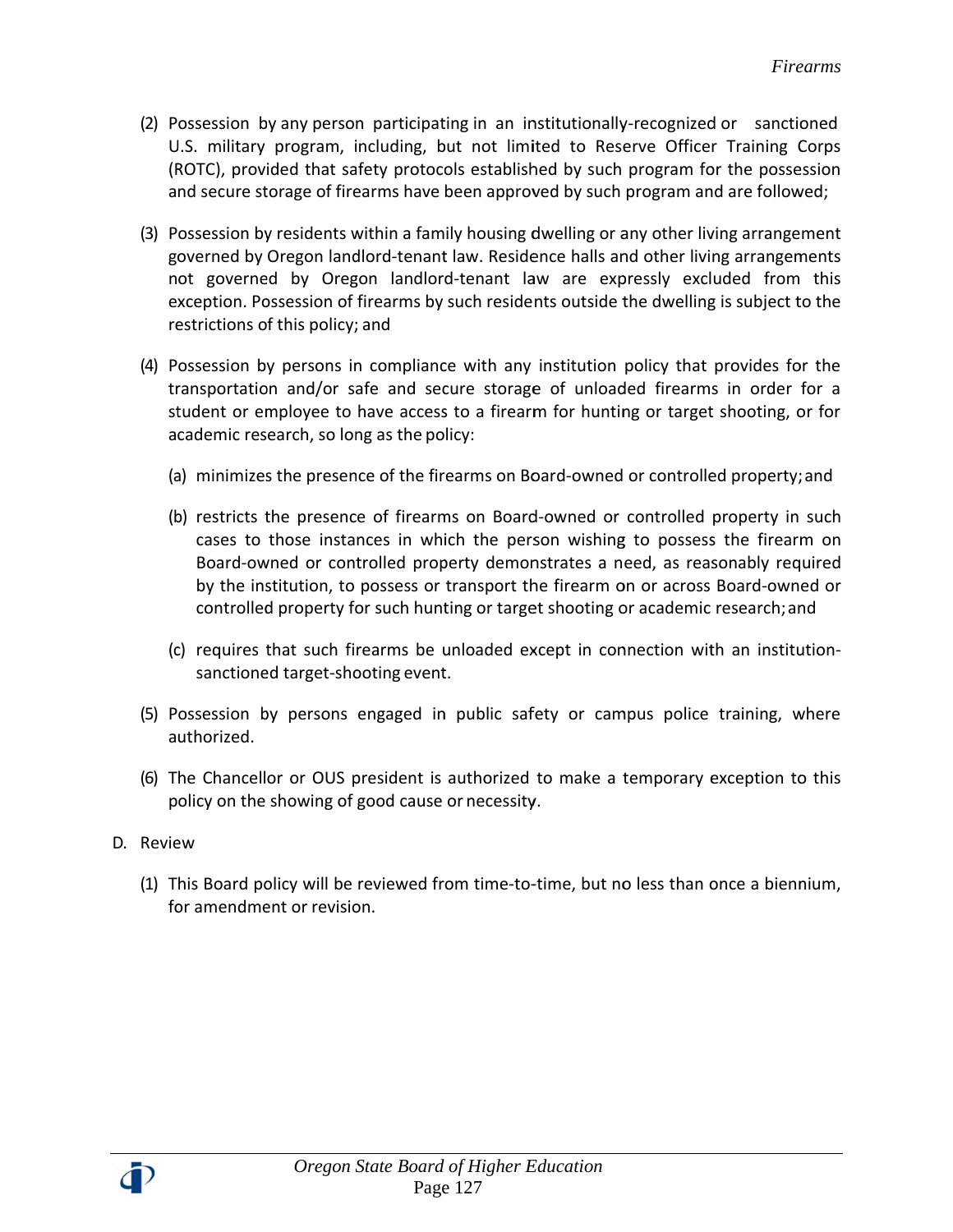#### **HOUSING FOR PRESIDENTS AND CHANCELLOR**

(Policy continued by Oregon State Board of Higher Education, Meeting #437, March 25, 1977, pp. 253-255; affirmed, Meeting #452, November 17, 1978, pp. 867-869; additional action pertaining to Chancellor at Meeting #480, October 23, 1981, p. 592, and Meeting #481, December 10-11, 1981, pp. 651-652.)

Presidents of the institutions and the Chancellor are required to reside in state-owned or approved housing.

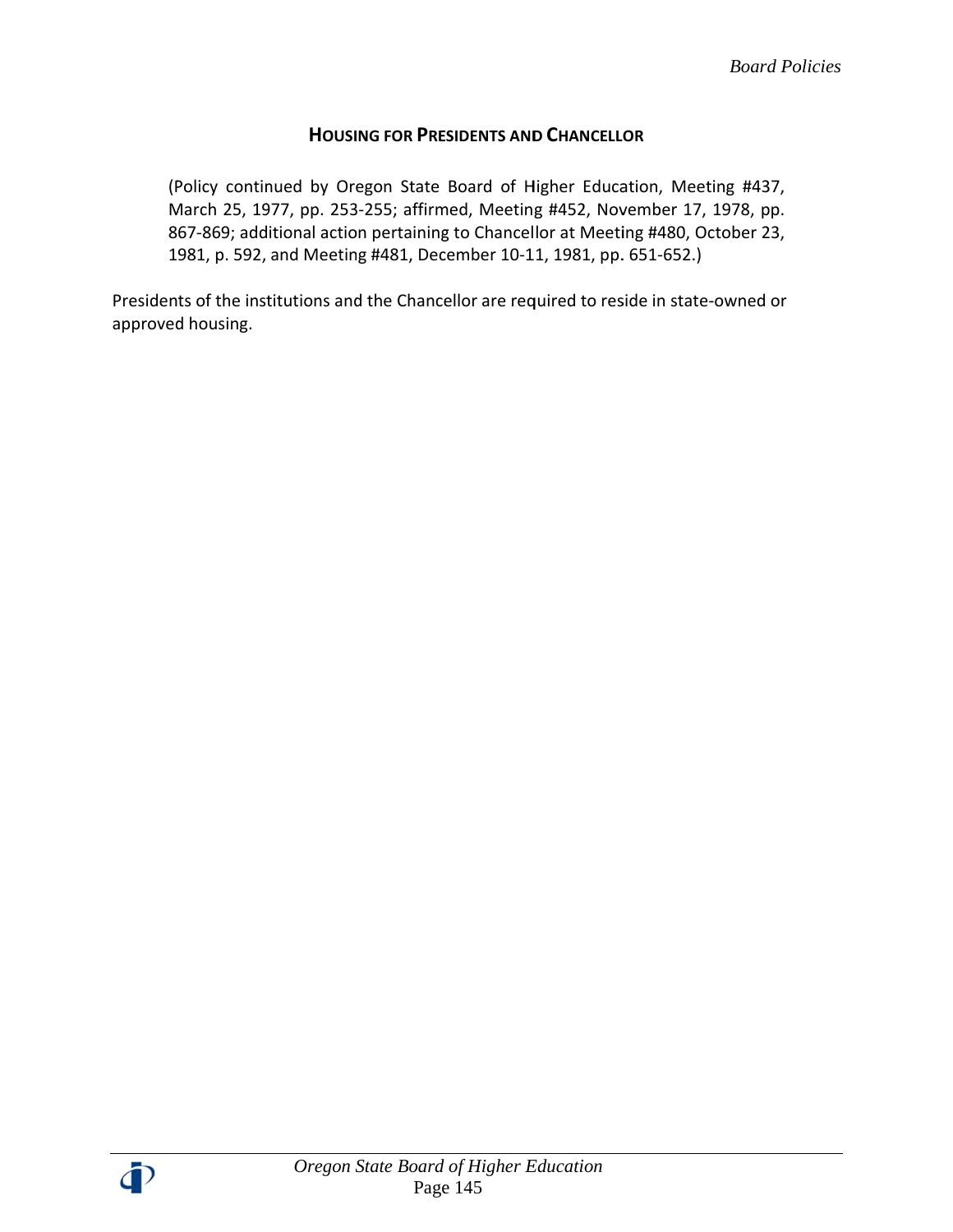### **INTERNAL CONTROLS**

(Approved by the Finance and Administration Committee, December 16, 2011; adopted by the Board at Meeting #855, March 3, 2012)

#### **POLICY/PURPOSE**

The Oregon University System (System) shall establish and maintain an effective system of internal controls. Internal controls are designed to assure that the System, its universities, and the Chancellor's Office meet their mission, promote performance leading to effective accomplishment of objectives and goals, safeguard assets, provide accurate and reliable financial and other key data, promote operational efficiency and economy, and encourage adherence to applicable laws, regulations and prescribed management policies and practices. The control model for the System is the Integrated Framework of Internal Control as promulgated by the congressionally established Committee of Sponsoring Organizations  $(COSO)$ .

#### **GUIDING PRINCIPLES**

The System's internal control and risk assessment practices shall help ensure that:

- (1) Chancellor's Office and university activities and operations function effectively and efficiently;
- (2) Chancellor's Office and university activities and operations comply with laws, regulations, and System policies and standards;
- (3) Chancellor's Office and university processes result in accurate and reliable financial information and reports;
- (4) Chancellor's Office and university resources are adequately protected;
- (5) All material risks facing the Chancellor's Office and each university, including, but not limited to, strategic, operational, financial, compliance, and reputational, are routinely identified and assessed, and appropriately managed;
- (6) Control activities and other mechanisms are proactively designed to address and manage significant risks;
- (7) Information critical to identifying risks and meeting the Chancellor's Office's and each university's mission and strategic objectives is communicated through established channels throughout the System; and
- (8) Controls are monitored and identified problems are addressed in a timely manner.

#### **POLICY RATIONALE**

This policy is intended to ensure that the Chancellor's Office and each System university has a system of accountability for and oversight of its operations and to assist the Chancellor's Office and universities in reaching their goals and meeting their objectives.

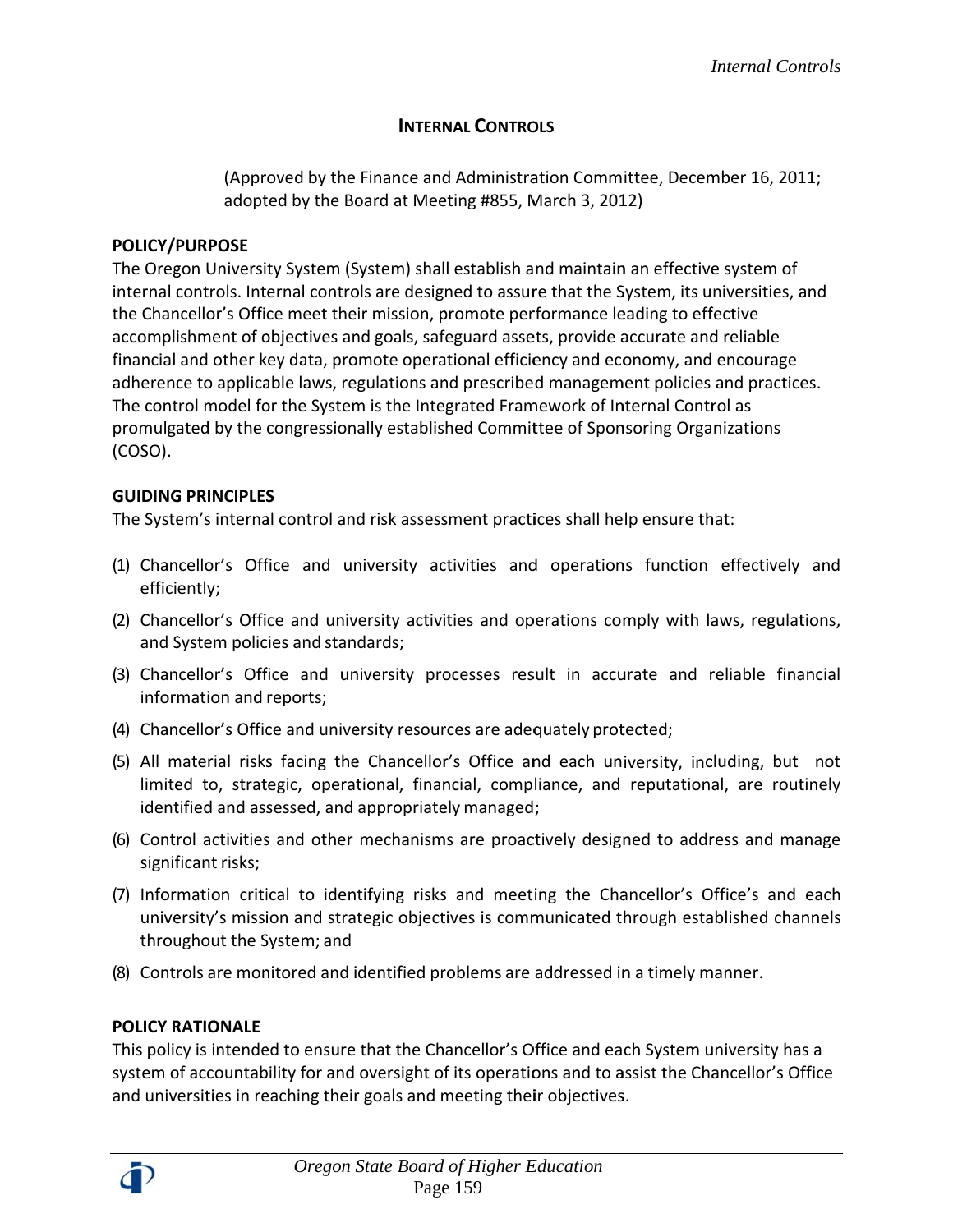#### **KNOWLEDGE OF THIS POLICY**

All System personnel

#### **DEFINITIONS**

#### **Internal Control**

A process, affected by the Board, management, and other personnel, designed to provide reasonable assurance regarding the achievement of objectives in the following categories:

- Effectiveness and efficiency of operations
- Reliability of financial reporting
- Compliance with applicable laws and regulations

The components of internal control are:

- Control Environment
- Risk Assessment
- Control Activities
- Information and Communication
- Monitoring

#### **Control Environment**

The control environment sets the tone of an organization, influencing the control consciousness of its people. It is the foundation for all other components of internal control, providing discipline and structure. Control environment factors include the integrity, ethical values, and competence of the entity's people; management's philosophy and operating style; the way management assigns authority and responsibility, and organizes and develops its people; and the attention and direction provided by the board of directors.

#### **Risk Assessment**

Every entity faces a variety of risks from external and internal sources that must be assessed. A precondition to risk assessment is establishment of objectives, linked at different levels and internally consistent. Risk assessment is the identification and analysis of relevant risks to achievement of the objectives, forming a basis for determining how the risks should be managed. Because economic, industry, regulatory, and operating conditions will continue to change, mechanisms are needed to identify and deal with the special risks associated with change.

#### **Control Activities**

Control activities are the policies and procedures that help ensure management directives are carried out. They help ensure that necessary actions are taken to addressrisks to achievement of the entity's objectives. Control activities occur throughout the organization, at all levels and in all functions. They include a range of activities as diverse as approvals, authorizations,

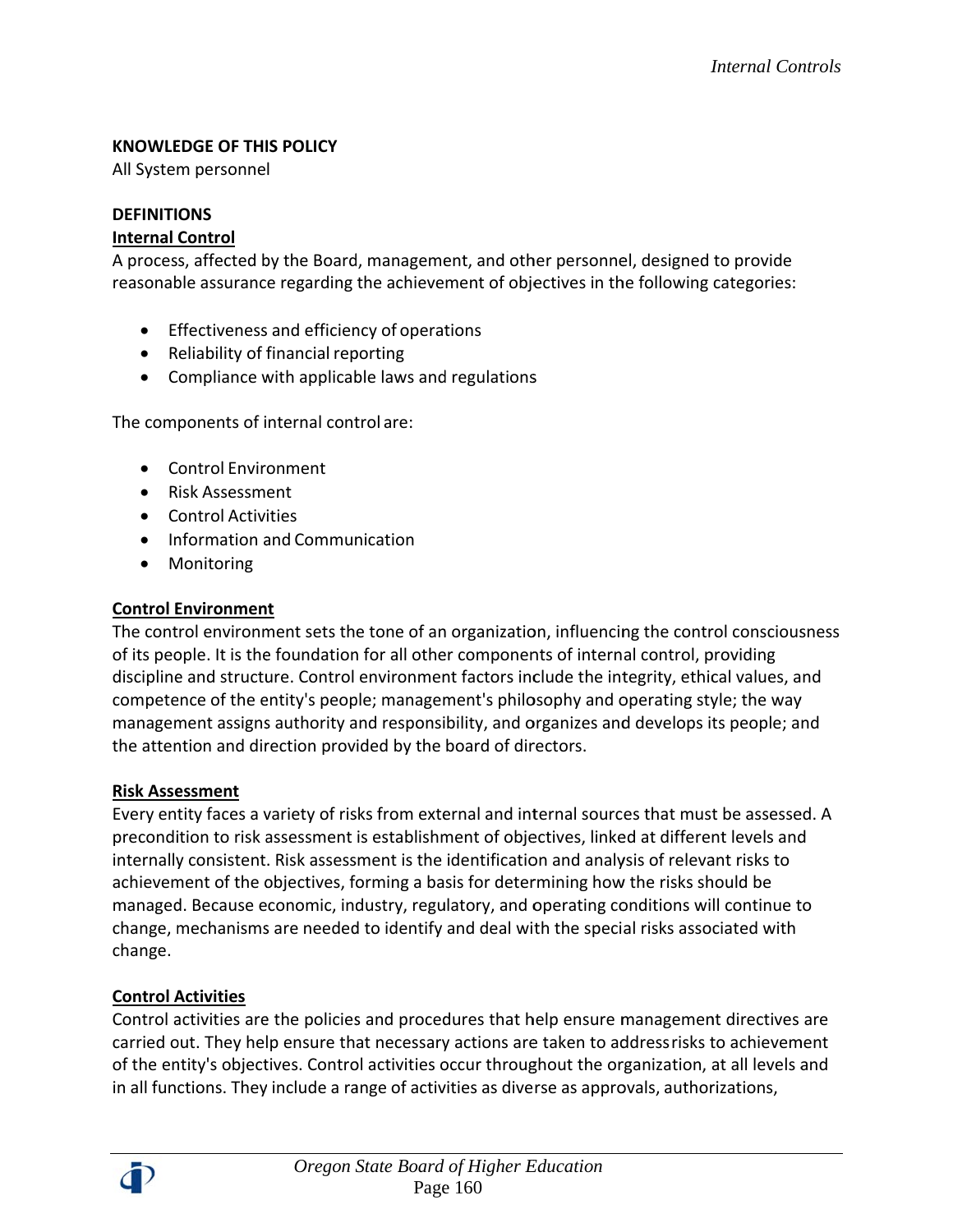verifications, reconciliations, reviews of operating performance, security of assets and segregation of duties.

#### **Information and Communication**

Pertinent information must be identified, captured, and communicated in a form and timeframe that enable people to carry out their responsibilities. Information systems produce reports, containing operational, financial, and compliance-related information, that make it possible to run and control the business. They deal not only with internally generated data, but also information about external events, activities, and conditions necessary to informed business decision-making and external reporting. Effective communication also must occur in a broader sense, flowing down, across, and up the organization. All personnel must receive a clear message from top management that control responsibilities must be taken seriously. They must understand their own role in the internal control system, as well as how individual activities relate to the work of others. They must have a means of communicating significant information upstream. There also needs to be effective communication with external parties, such as customers, suppliers, regulators, and shareholders.

#### **Monitoring**

Internal control systems need to be monitored--a process that assesses the quality of the system's performance over time. This is accomplished through ongoing monitoring activities, separate evaluations or a combination of the two. Ongoing monitoring occurs in the course of operations. It includes regular management and supervisory activities and other actions personnel take in performing their duties. The scope and frequency of separate evaluations will depend primarily on an assessment of risks and the effectiveness of ongoing monitoring procedures. Internal control deficiencies should be reported upstream, with serious matters reported to top management and the Board.

#### **RESPONSIBILITIES**

### A. Chancellor

The Chancellor, through directed leadership, shared values, and a culture that emphasizes accountability, is responsible for ensuring that an effective Systemwide internal control system is established and maintained for the Systemwide operations of the Chancellor's Office. Similarly, the Chancellor is also responsible for ensuring that such a system is established and maintained in the Chancellor's Office. Notwithstanding any delegation made by the Chancellor to administer this policy, the Chancellor shall be responsible to the Board for the faithful execution of this policy, consistent with the other policies of the Board and applicable law.

### **B.** University Presidents

Each university president, through directed leadership, shared values, and a culture that emphasizes accountability, is responsible for ensuring that an effective internal control system is established and maintained for his/her university. Notwithstanding any delegation made by the president to administer this policy, the president shall be responsible to the Board for the faithful execution of this policy, consistent with the other policies of the Board and applicable law.

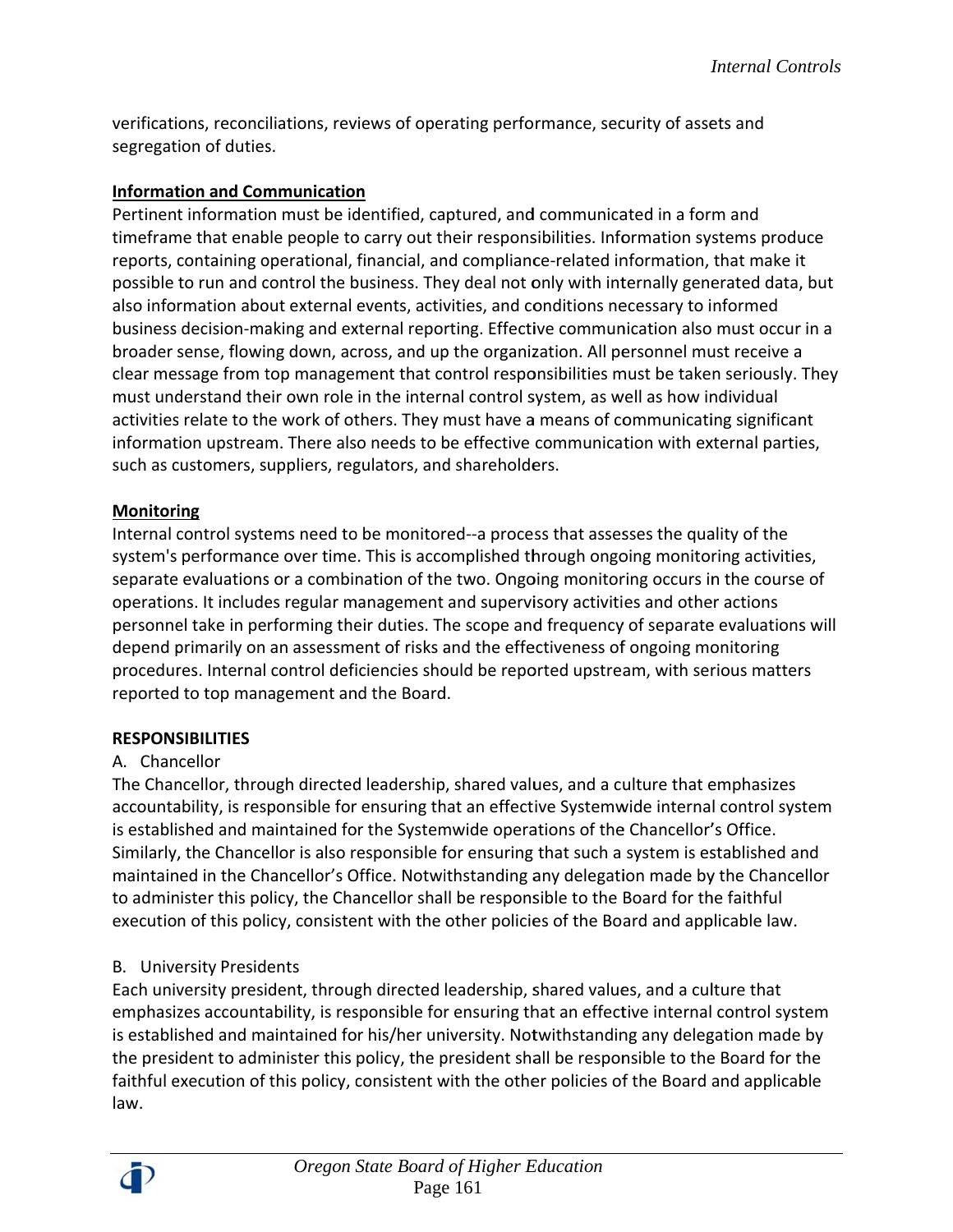#### **POLICY PROVISIONS**

A. Internal Control System Elements

The internal control system at all System universities and the Chancellor's Office shall be developed using the COSO model that includes the following elements:

- Control Environment
- Risk Assessment
- Control Activities
- Information and communication
- Monitoring
- B. Chancellor's Office Participation in Recruitments for Certain University Administrators Responsible for Internal Controls and Financial Management

In order to enable the Chancellor's Office to establish and maintain an effective internal control system over its Systemwide operations, as well as carry out its Systemwide management and oversight responsibilities, Chancellor's Office finance and administration personnel will participate in the recruitment process for the following key university management positions:

- Vice President for Finance and Administration
- Associate/Assistant Vice President for Finance and Administration
- Director of Budgets/Chief Budget Officer
- Director of Business Affairs/Controller

These positions have a responsibility both to their university's President and to the Chancellor and Board with respect to the establishment and maintenance of the internal control system and to the financial management of their university. The participation by the Chancellor's Office in these recruitments will focus primarily on whether the candidates for these offices possess the appropriate education/credentials, experience, knowledge, and skills to be successful in the position.

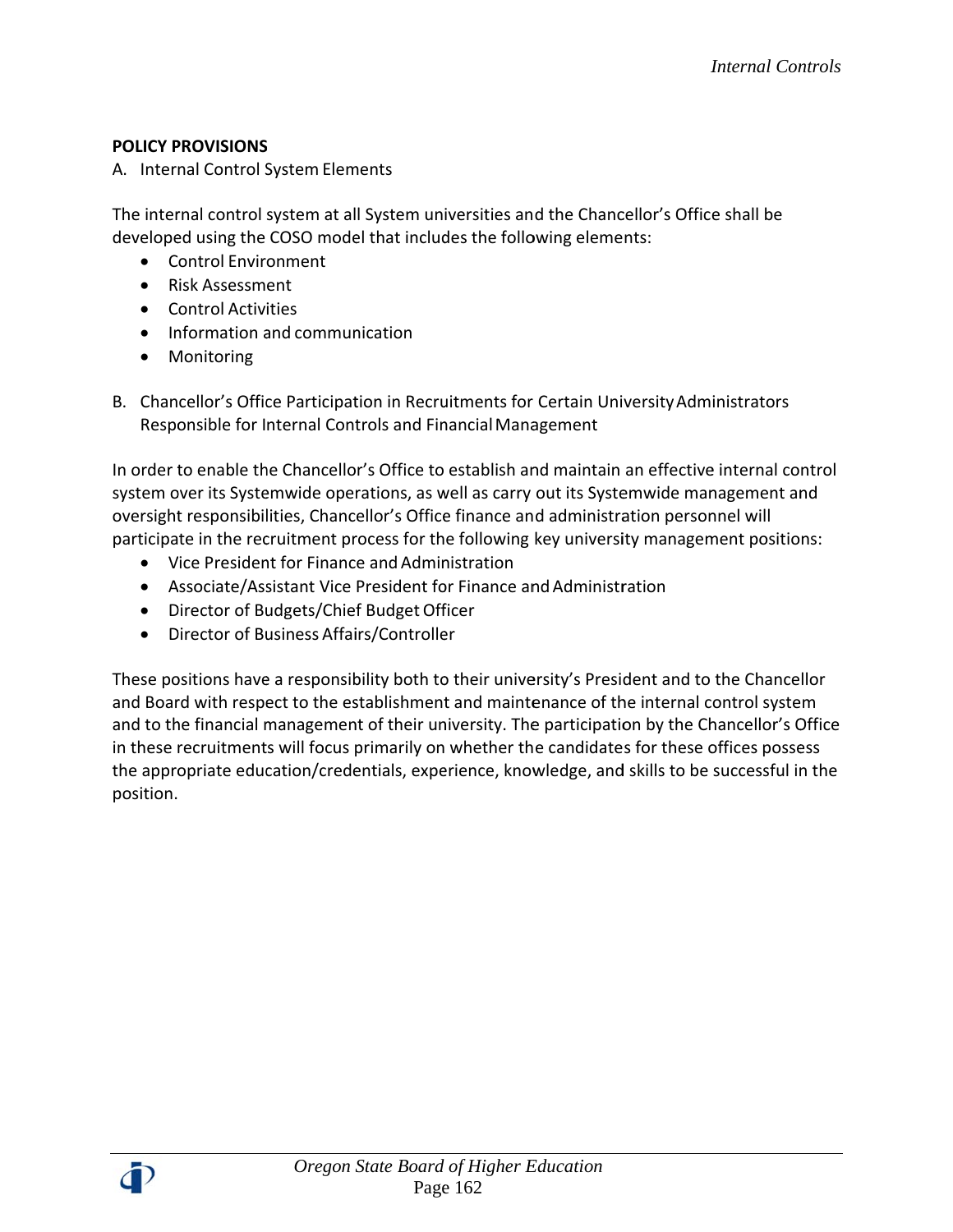#### **INTEREST RATE RISK MANAGEMENT**

(Adopted by the Board at Meeting #843, March 1, 2010)

#### I. Overview

The Oregon University System (System) maintains a Debt Policy which sets forth guidelines on the authorization and management of debt. The System manages its debt issued under Article XI-F(1) of the Oregon Constitution (XI-F debt) on a consolidated, portfolio basis and makes debt management decisions to achieve the lowest cost of debt capital and maximize its portfolio objectives. The nature of managing debt as a portfolio implies that there may be a mismatch of the specific terms on either side of the balance sheet. These mismatches may include maturity, payment schedule, interest rate, etc. These mismatches cause interest rate risk that may affect cash flow or the value of the underlying debt and corresponding loan. The use of derivatives can play a key role in managing the interest rate risk associated with the System's debt portfolio and other managed portfolios.

In certain circumstances, derivatives are an effective way for the System to adjust its mix of fixed- and floating-rate debt and manage interest rate exposures. Derivatives may also be an effective way to manage liquidity risks. The System's philosophy is to use derivatives strategically to achieve asset and liability portfolio objectives and hedge existing exposures. Derivatives will not be used to create leverage or to speculate on the movement of interest rates.

#### II. Scope

The Interest Rate Risk Management Policy applies to any derivatives used for the purpose of hedging interest rate exposures. This policy does not apply to derivatives used by the State Treasurer's office in its management of the System's endowment and assets of any System university-related foundations.

Additionally, any decisions made regarding the use of derivatives must take into consideration the resulting impact under the System's Debt Policy.

#### III. Objectives

This policy is intended to:

- $(i)$ Outline the System's philosophy on derivatives
- $(ii)$ Provide guidelines on the use of derivatives
- Identify approved derivative instruments  $(iii)$
- $(iv)$ Establish a control framework related to the use of derivatives

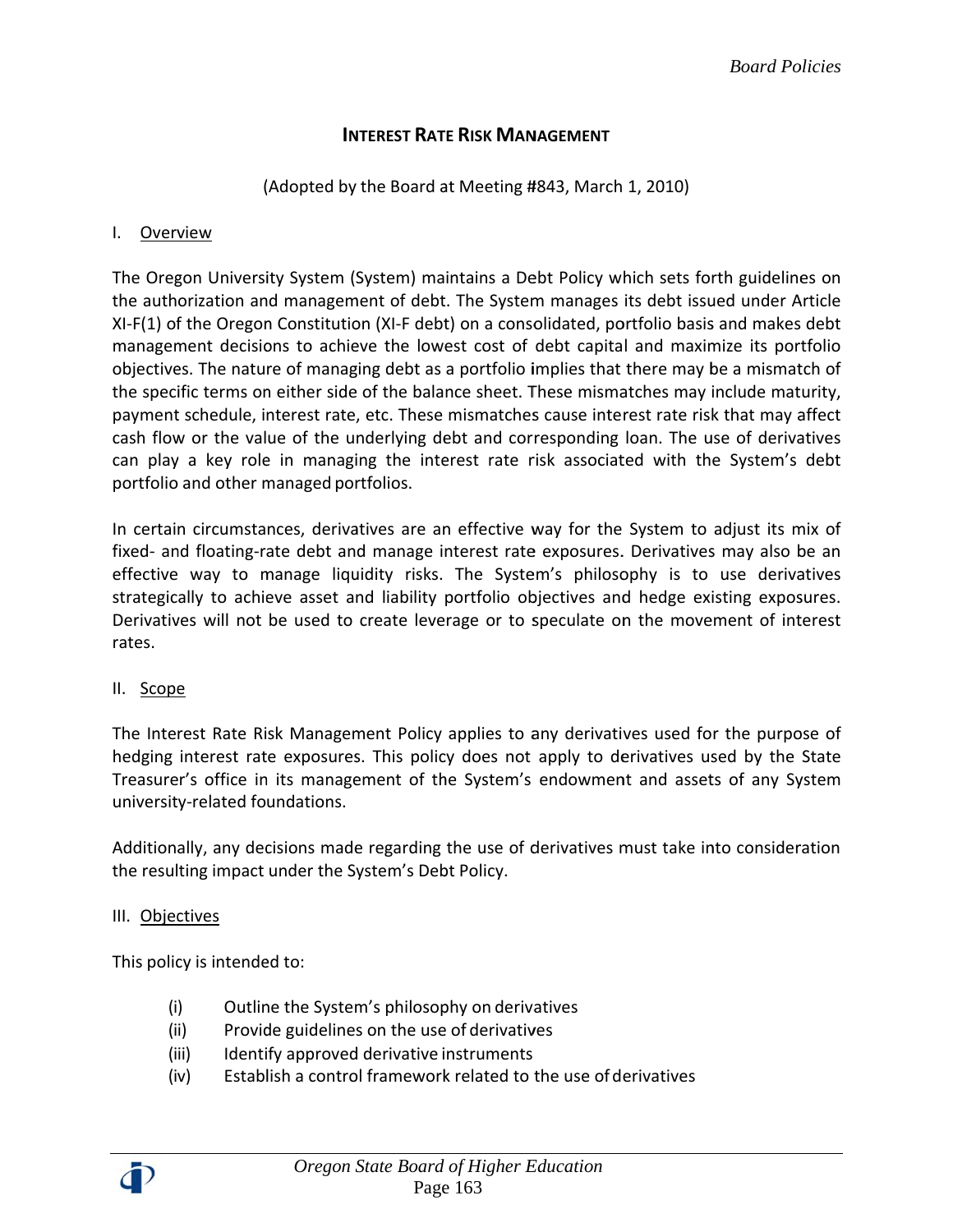The System views derivatives as a tool to achieve its asset and liability management objectives. As a result, it is the System's philosophy to use derivatives strategically in support of this cause. It is also the System's philosophy to not use derivatives to create leverage or speculate on interest rate movements. The System recognizes that the prudent and selective use of derivatives may help it to lower its cost of debt capital and manage its interest rate exposure.

This policy provides guidelines on the use of derivatives including the circumstances under which they may be used and the factors that are considered in deciding whether to use them. Derivatives may be used to achieve the following objectives:

- Reduce the cost for debt financing when compared to conventional debt  $(i)$ structures
- Manage interest rate volatility  $(ii)$
- $(iii)$ Manage fixed- and variable-rate debt mix
- (iv) Help match the cash flows from assets with those from liabilities
- Hedge future debt issues or synthetically advance refund bonds (v)

The policy also outlines a control framework to ensure that an appropriate discipline is in place regarding the use of derivatives. Controls exist to address both operational risks and exposure risks.

#### IV. Oversight

The Vice Chancellor for Finance and Administration (VCFA) is responsible for coordination with Oregon State Treasury in implementing this policy and for all interest rate risk management activities of the System. The policy and any subsequent, material changes to the policy are approved by the Board's Finance and Administration Committee (F&A Committee).

The VCFA provides oversight and monitors all derivative transactions. The Director of Treasury Operations reports on all derivative transaction, at least quarterly, to the Internal Bank Oversight Committee (Oversight Committee) and at least annually to the Chancellor and the F&A Committee on the System's outstanding derivatives.

#### V. Derivative Use Guidelines

The System may use derivatives to achieve a lower cost of debt funding, manage its exposure to interest rate volatility, and/or match the timing and nature of cash flows associated with its assets and liabilities. The System may accomplish this by hedging the interest rate volatility of projected debt issuances or by using derivatives to adjust its exposure to variable interest rates.

To determine its portfolio exposure, the System looks at the composition of its outstanding assets and liabilities (adjusted for any hedges) and the change in this composition over a predetermined planning horizon. Taking into account the potential for future uncertainty, the

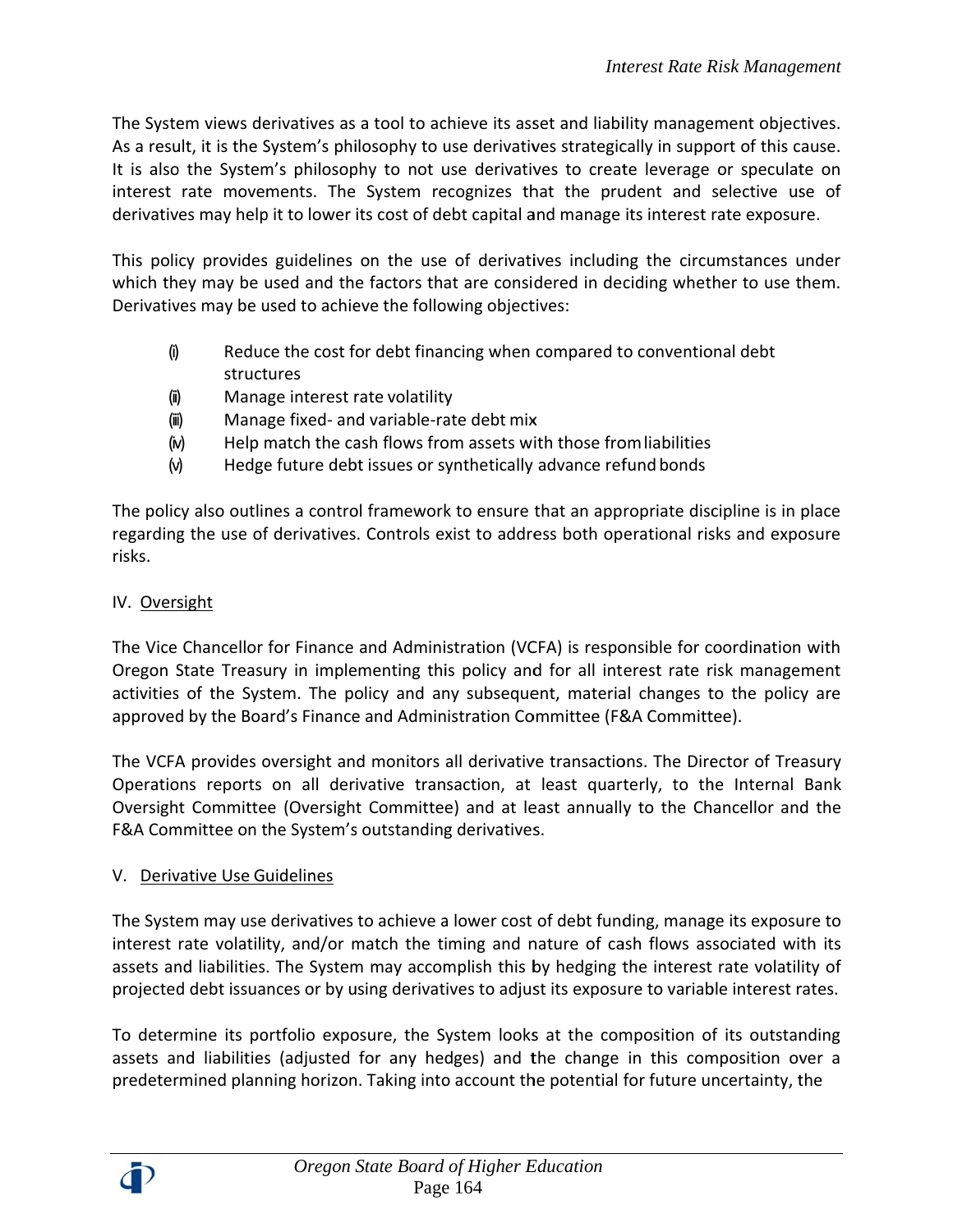System determines what, if any, action should be taken to keep its portfolio exposures at desirable levels over this period.

In determining when to hedge, the System monitors its interest rate exposure, the capital markets, and its future funding and liquidity requirements. Special attention is paid to the relative level of interest rates, the shape of the yield curve, and signals of interest rate increases or decreases from the Federal Reserve.

The System analyzes and quantifies the cost/benefit of any derivative instrument relative to achieving desirable long-term capital structure objectives. Before entering into a derivative, the System evaluates its risks including, but not limited to: tax risk, interest rate risk, liquidity risk, credit risk, basis risk, rollover risk, termination risk, counterparty risk, and amortization risk.

When evaluating its hedging options, the System generally prefers the lowest cost, most liquid, and most flexible hedging strategy available. In instances where no one hedging strategy meets all these needs, the System prioritizes these requirements to decide on an optimal strategy.

At their inception, derivatives are chosen to closely match the exposures being hedged. As time passes, the System's debt management objectives may change and any decisions will be made with the best information available at that time regardless of hedges that may be in place. For instance, the System may use derivatives to hedge future interest rates associated with a fixedrate bond issuance. If at the time of issuance it is deemed more beneficial to issue floating-rate bonds, then the System will not let its past hedging decisions constrain its current bond issuance decisions.

In addition, management discloses the impact of all derivatives on the System's financial statements per GASB requirements and includes their effects in calculating the financial ratios identified in the System's Debt Policy.

The Oversight Committee will set acceptable risk tolerances for each portfolio, which will determine whether adequate hedging has occurred.

#### VI. Allowable Derivative Instruments

The System recognizes that there are numerous derivatives of varying degrees of complexity. The System attempts to avoid structural complexity in its use of derivatives and believes the following instruments, used alone or in combination with each other, allow for sufficient flexibility to help the System meet its interest rate risk management objectives.

**Interest Rate Swaps** – Swaps are contracts to exchange payments based on different interest rate indices, generally with one such index based on interest rates that are fixed at a specific rate for the term of the contract and the other based on interest rates that are to be adjusted from time to time throughout the term of the contract. The System may utilize these contracts

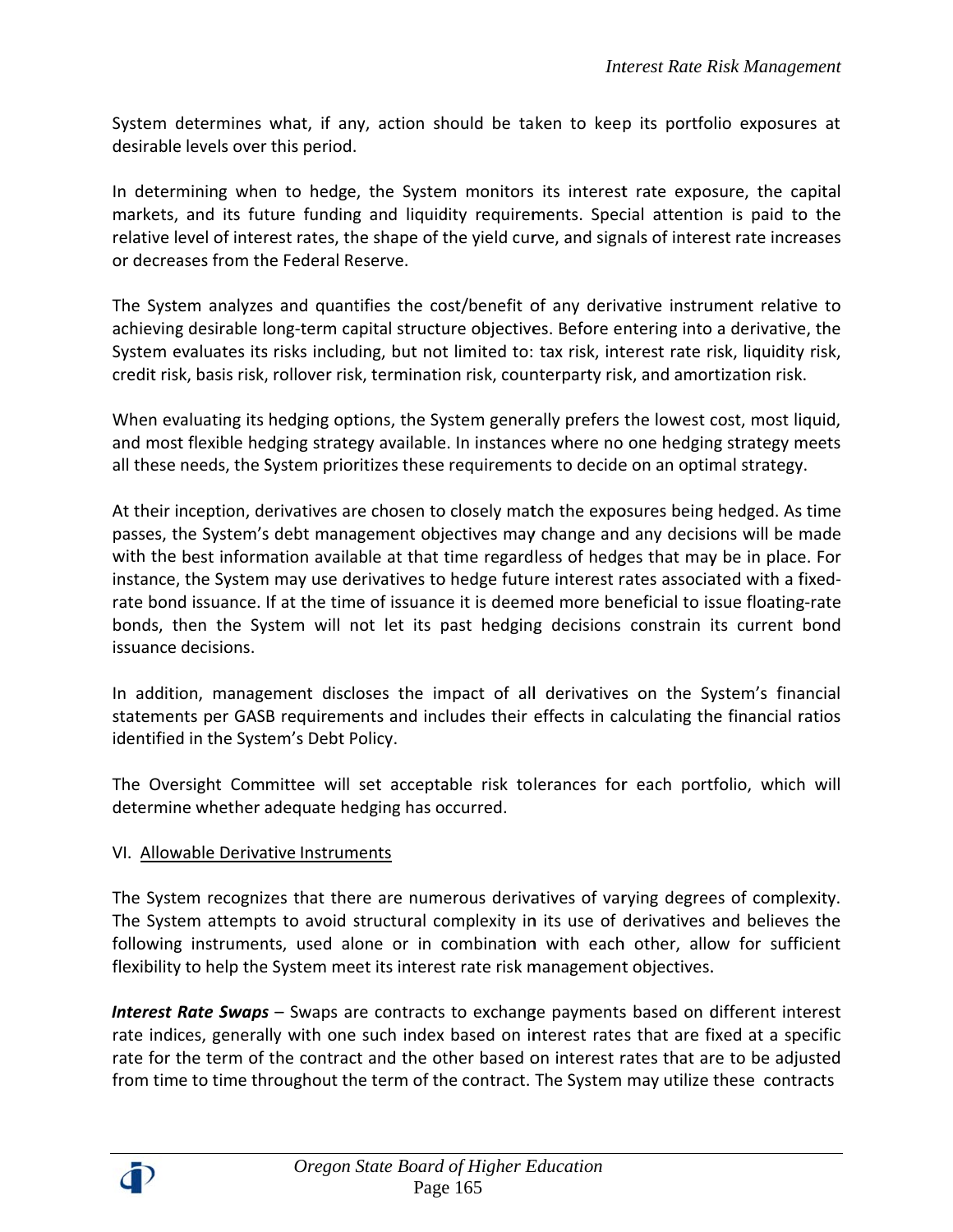to change its mix of fixed rates and floating rates to achieve optimal asset-liability balance. They may also be used as a means to hedge future variable rate financings.

**Interest Rate Call or Put Options** — An option gives the holder a right, but not an obligation, to buy or sell a security at or by a specified date(s) at an agreed upon price in exchange for the payment of a premium. Interest rate options, typically in the form of interest rate caps and/or floors, are designed to provide protection against interest rates being above a certain cap rate or below a certain floor rate. Options may be used when the purchaser faces an asymmetrical risk profile, for instance, the risk that interest rates may rise prior to a new debt issuance. Options to enter into swaps, or swaptions, give the buyer the right to enter into a swap as a fixed-rate or floating-rate payer depending on the buyer's interest rate exposure.

The System will not sell options, except to the extent they are sold to better hedge an underlying exposure that contains an offsetting option position. For example, a bond with a call option held by the System may be hedged better by entering into a derivative with an offsetting sold call option.

**Interest Rate Locks**  $-$  A rate lock is a forward contract that represents a sale of a specific benchmark security (e.g., U.S. Treasuries, LIBOR, or tax-exempt indices) or other appropriate benchmark security at an agreed price or interest rate. The System may utilize these contracts to help lock in a future financing rate.

Before entering into any derivative transaction, the System first gains a full understanding of the transaction and performs appropriate due diligence, such as (i) a quantification of potential risks and benefits, and (ii) an analysis of the impact on the System's debt portfolio. The duration of each derivative may be different from the duration of the risk being offset.

### **VII. Policy Controls**

The System has established both operating and exposure controls to address program risks.

### **Operating Controls**

When utilizing derivatives, it is important for operating controls to be in place to provide for adequate segregation of duties and management oversight. The System has controls addressing trade initiation, approval, confirmation, and accounting.

Appendix A to this Policy lists the individuals who may enter into derivatives on behalf of the System. These individuals may not approve their own transactions, unless explicitly stated in Appendix A. Initiators may not confirm transactions with counterparties and may not enter the accounting related to a trade. These controls are in place to assure trades are fully disclosed, accounted for, and approved by appropriate parties.

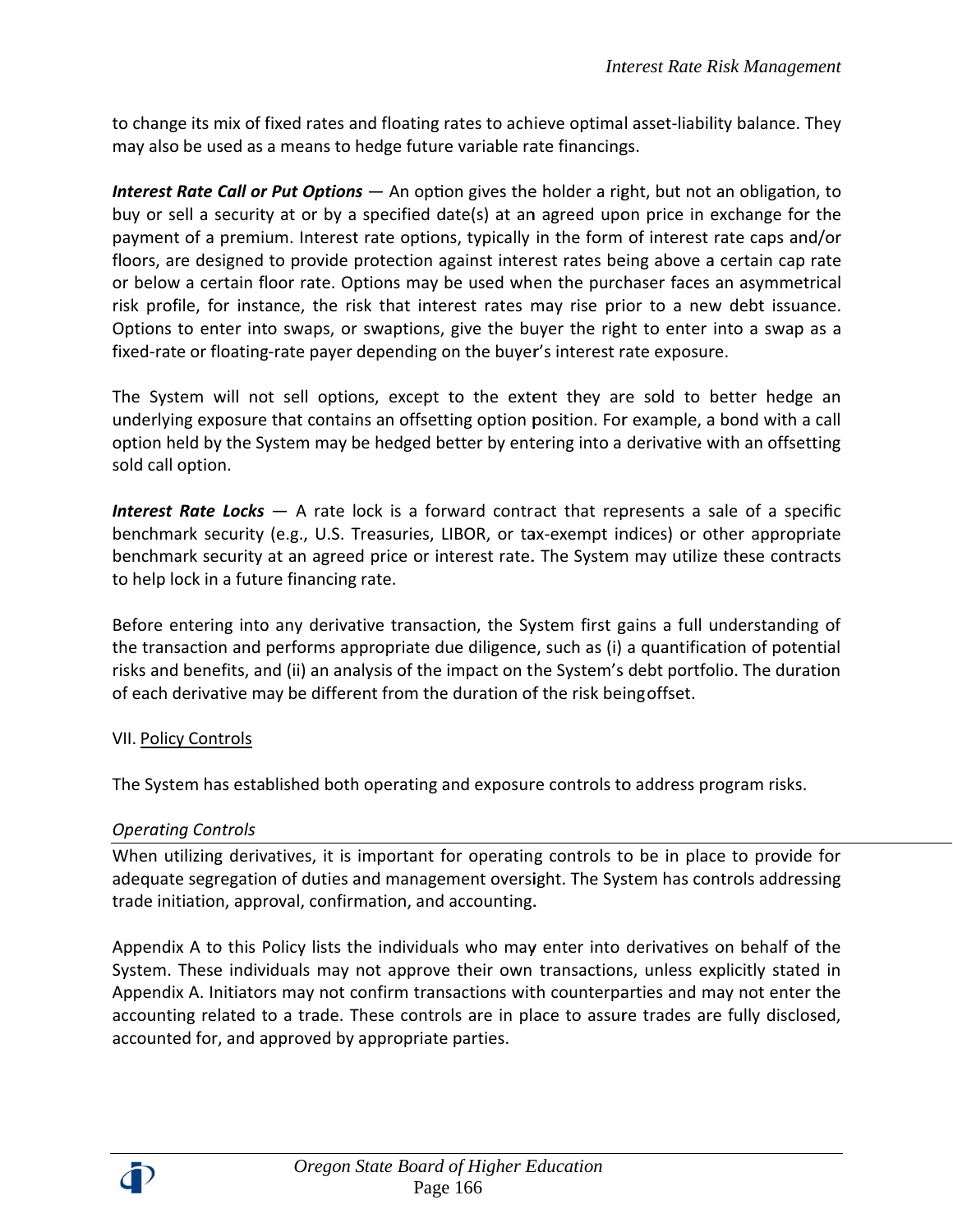Appendix A also contains a list of individuals with authority to approve transactions. In all instances, unless provided for in Appendix A, an approver may not also be the initiator for a specific transaction.

Confirmations serve the purpose of confirming the details of a trade as understood by the System and its counterparty. Trade confirmations are done by an individual who does not have authority to either initiate or approve transactions.

Transactions are recorded for accounting purposes by an individual who is neither the initiator nor the approver. This segregation helps to assure that trades are accounted for correctly and are recorded and valued correctly on an ongoing basis.

#### **Exposure Controls**

The System manages its derivatives exposure by looking at its derivatives portfolio independently and also in the context of its overall asset and liability portfolios. Prior to entering into a derivative transaction, the System will examine the impact of such trade independently and on the asset and liability portfolios as a whole. The System will also coordinate this review with the financial advisor contracted by the State Treasurer pursuant ORS 286A.132(a).

All derivatives will be monitored by the State Treasurer's financial advisor to provide valuations of the derivatives and monitor compliance with the terms and conditions of the derivative contract.

Appendix B to the policy establishes limits related to counterparty credit ratings, and the maximum allowable percentage of floating rate debt.

Exposure controls are in place to limit the System's exposure to the various market risks associated with derivatives.

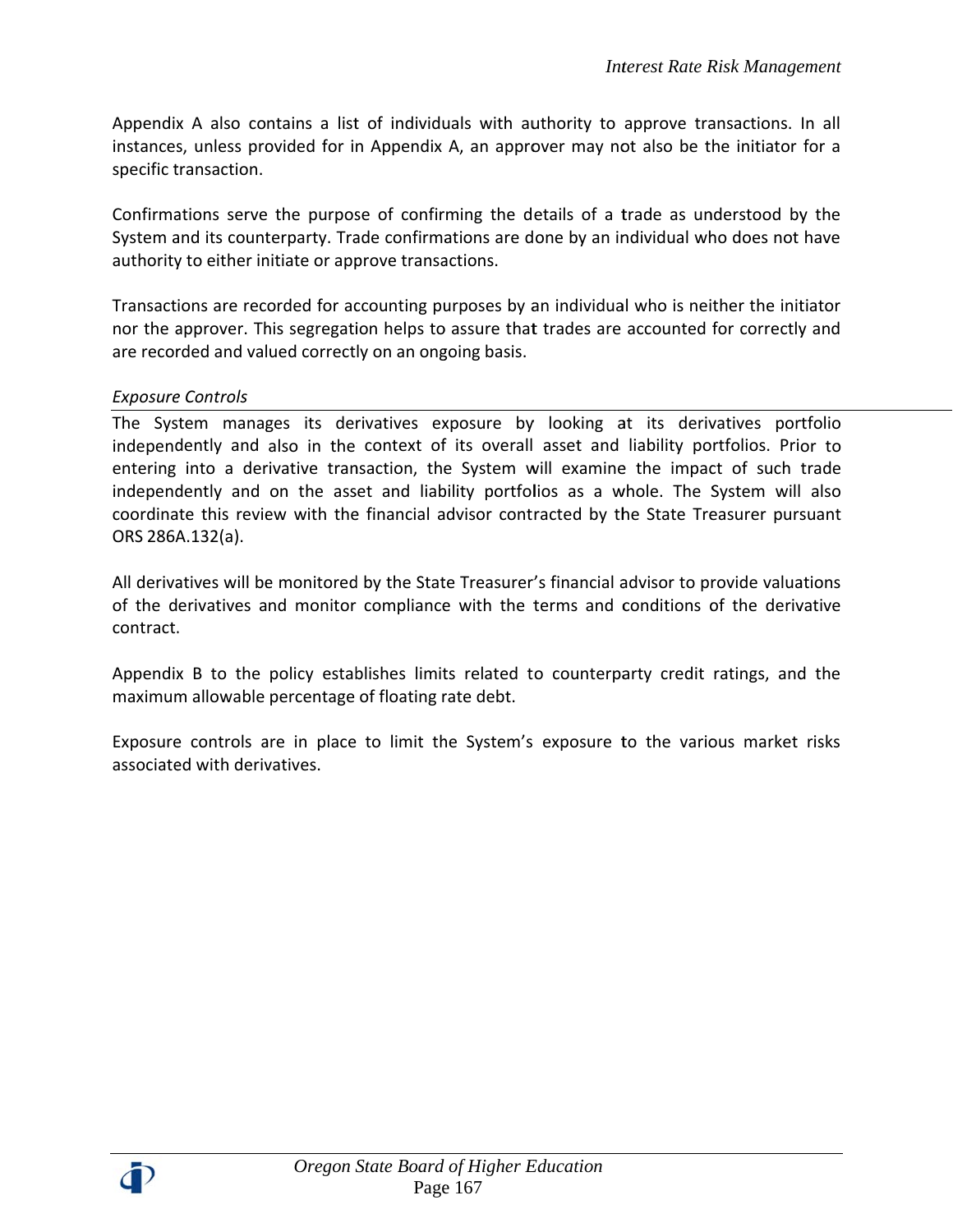# **Appendix A**

### **OPERATING CONTROLS**

Authorized Initiators - The individuals holding the following positions are hereby authorized to initiate interest rate derivative transactions on behalf of the System:

- Chancellor
- Vice Chancellor for Finance and Administration
- Associate Vice Chancellor for Finance and Administration and Controller
- Director of Treasury Operations

Approval - All interest rate derivative transactions on behalf of the System must be approved by both:

- The Board's Finance and Administration Committee, and
- The Director of Debt Management, Oregon State Treasury

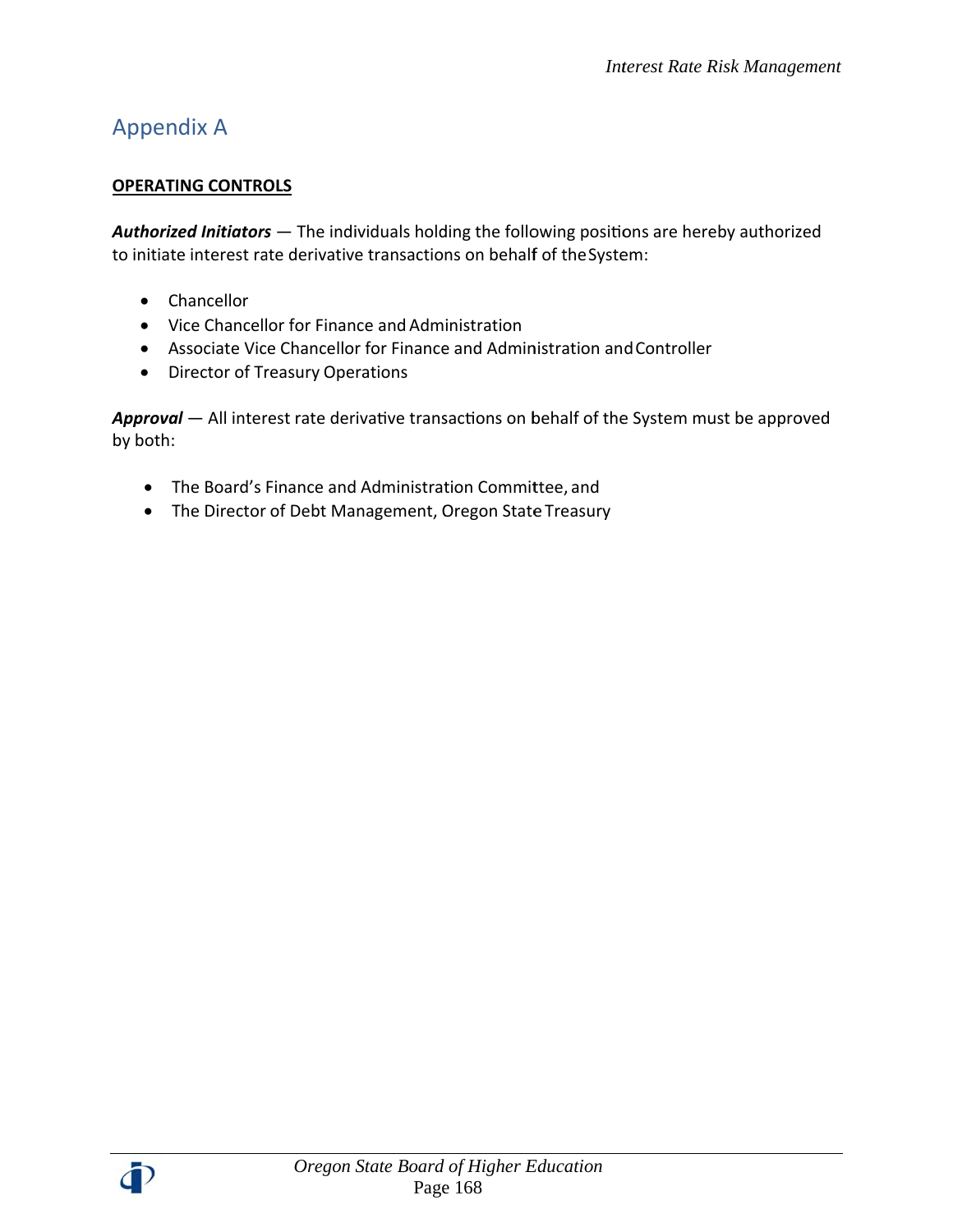# **Appendix B**

#### **EXPOSURE CONTROLS**

Maximum Percentage of Floating Rate Debt - The System's outstanding debt portfolio will have no more than 20 percent of the principal amount in floating rate debt, as described in its Debt Policy. This percentage is calculated to factor in the effects of interest rate derivatives.

**Counterparty Credit Exposure** – All derivative counterparties will be rated A3 or better by Moody's and A- or better by Standard & Poors. The maximum allowable credit exposure, determined by the net mark-to-market of all trades with a single counterparty, will be \$25 million for counterparties rated Aa2/AA or better and \$10 million for counterparties rated less than Aa2/AA.

The System may takes steps to reduce its exposure to a counterparty by either (i) requiring the counterparty to post collateral in the full amount of the exposure (all the while abiding by the terms of any Credit Support Annex between the System and the counterparty), (ii) terminating all or a portion of its outstanding contract(s) with the counterparty, or (iii) requiring the counterparty to obtain swap insurance or provide another form of third-party security agreeable to the System.

The System will also strive to limit counterparty exposure to no more than \$100 million per notional amount with the strategy of diversifying the use of counterparties. In determining counterparty credit exposure, the System will also consider the counterparty's credit exposure to other System related organizations (e.g., related university foundations.)

Measuring Exposure – The internal bank will compute the overall interest rate risk exposure faced by the internal bank within 90 days after each debt issuance and no less frequently than once per year. The internal bank may use its own computational models to compute this risk or contract with a third party to supply this information.